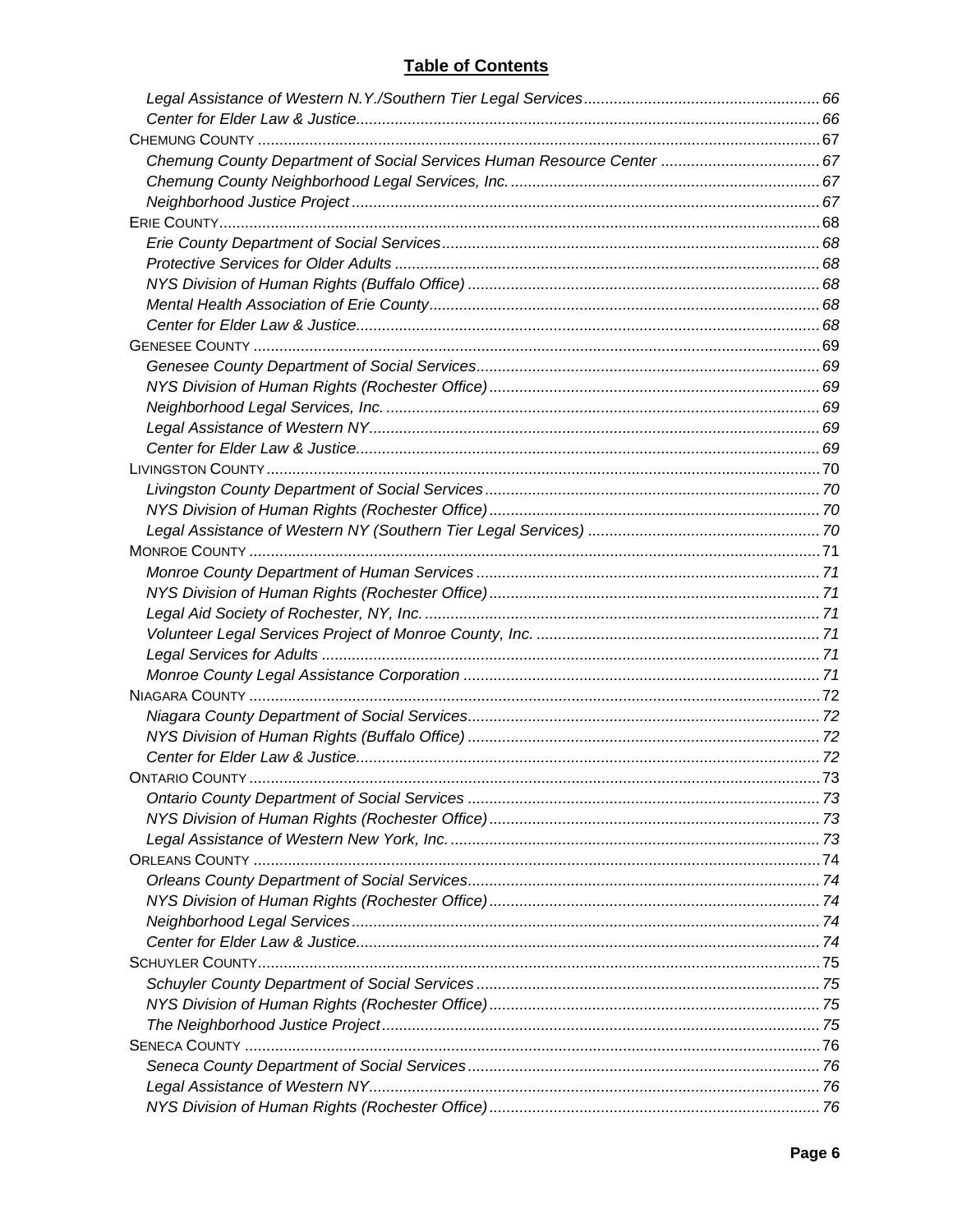| NEW YORK STATE OFFICE FOR THE AGING - LOCAL OFFICES FOR THE AGING  84 |  |
|-----------------------------------------------------------------------|--|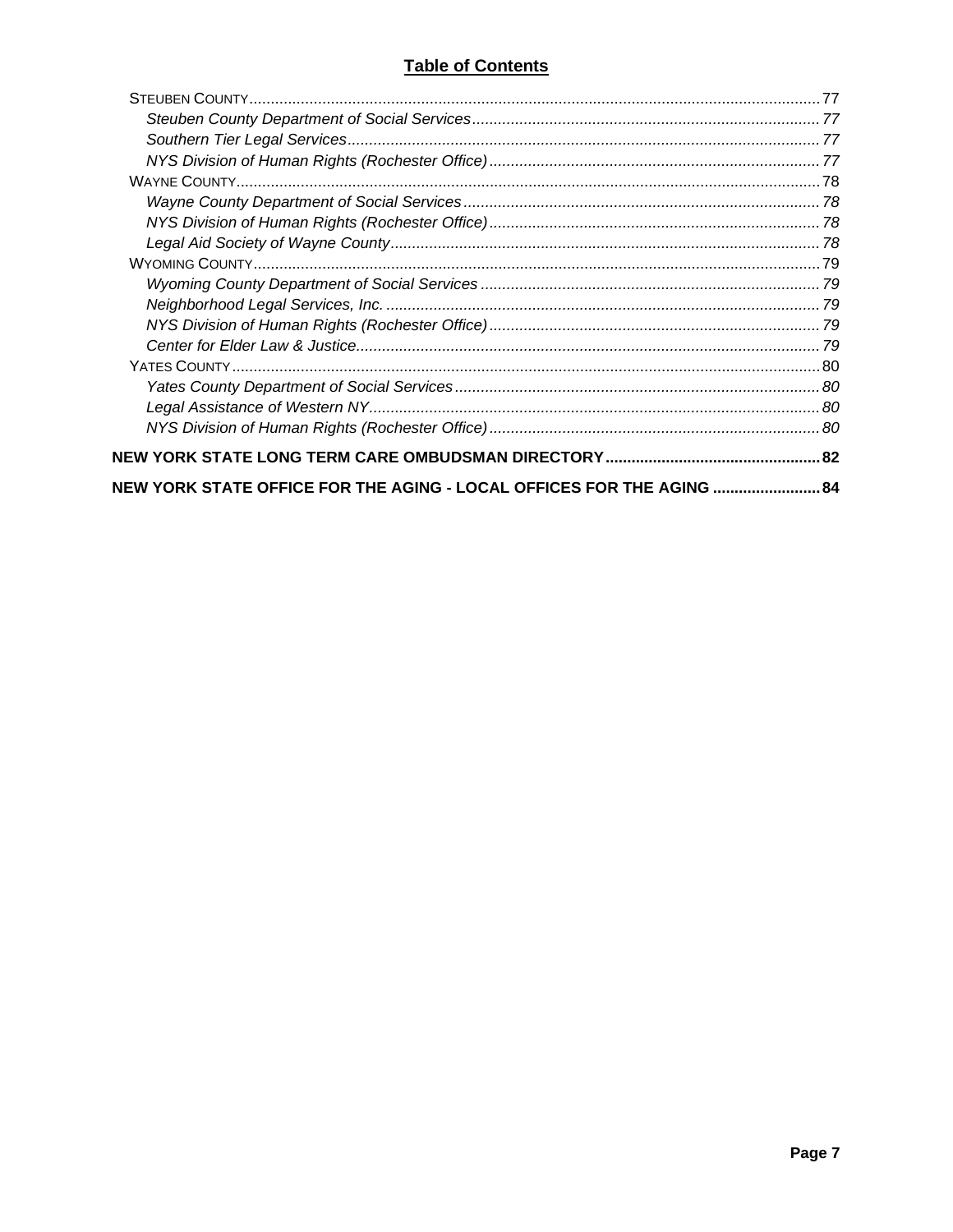## <span id="page-7-0"></span>How to Use this Document

- 1. This document is intended for those situations where the resident of an adult care facility has received a notice of termination of the Admission Agreement as is required. If the resident chooses to protest that termination, he or she must be given a chance to secure legal and advocacy services pursuant to Social Services Law §461-g(2) and Title 18 New York Code of Rules and Regulations §487.3(d)(4), §487.5(f)(5), §488.5(e)(7), and §490.5(f)(7). This document is designed to implement those provisions of law and regulation by listing persons and organizations which have indicated that they may be able to assist the resident.
- 2. Residents who receive the above-mentioned notice must be given a copy of the list of legal and advocacy services for the county in which the home or residence is located and all contiguous counties.
- 3. This list is set up by region (Long Island/Metropolitan, Capital District, Central New York and Western New York Regional Offices), with regional counties listed alphabetically. For each county is a list of those organizations and persons who have indicated that they are prepared to offer legal and advocacy services to our adult care facility population.
- 4. Please note that, while we have worked with some diligence on this document, we do not claim it to be exhaustive. That is why we included the pages for additions and deletions.
- 5. In the back of this document are several pages which can be removed. The purpose of these pages is to help the Department update this document. If you find a person or organization who should be included in this listing, or information which needs to be updated, please send the organization's contact information to the Department via email to [acfinfo@health.ny.gov.](mailto:acfinfo@health.ny.gov)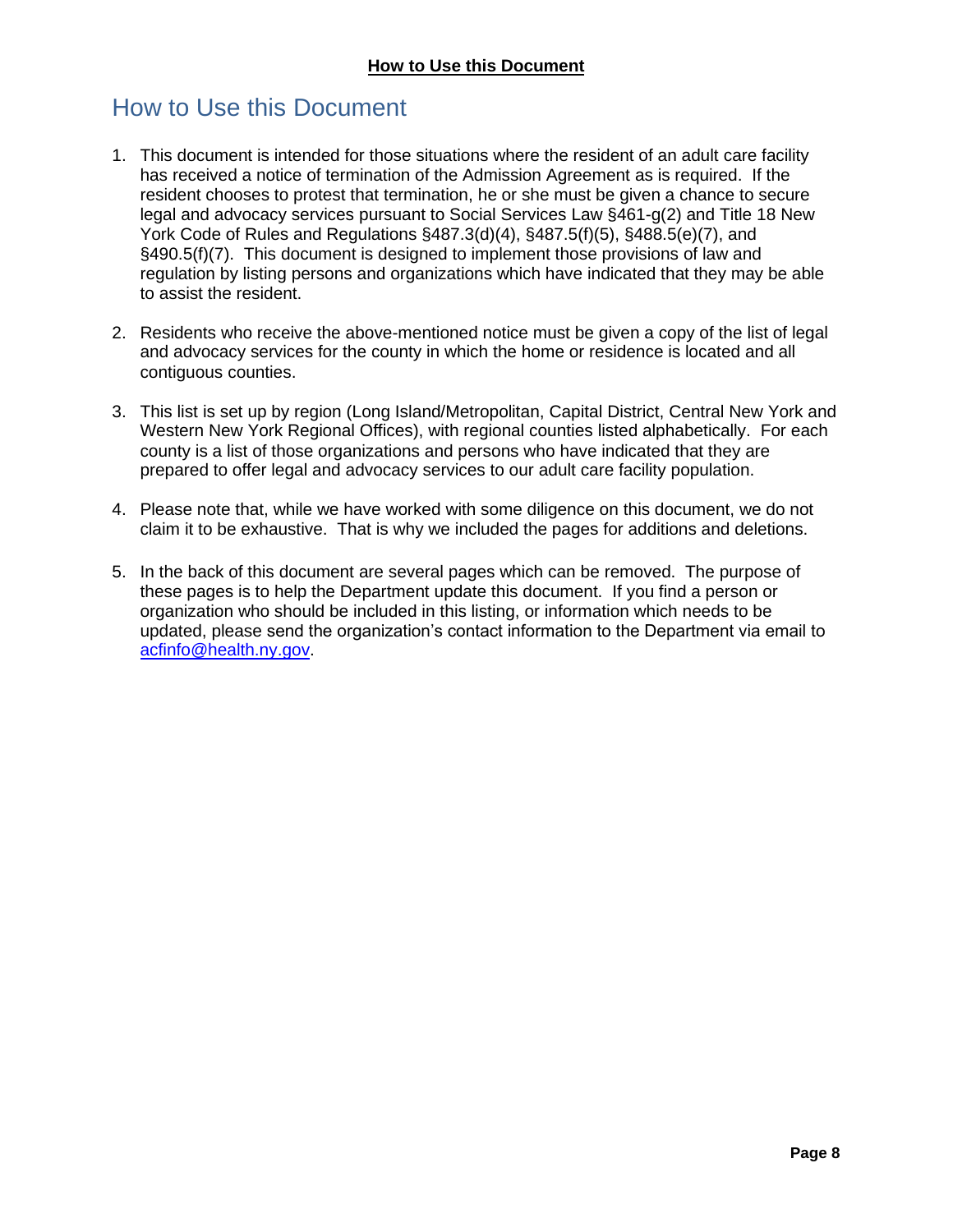#### **How to Use this Document**

The Map below identifies each New York State county. Identify the county where your facility is located, and you will see the contiguous (i.e., surrounding) counties for which you should also receive information about available legal and advocacy services.

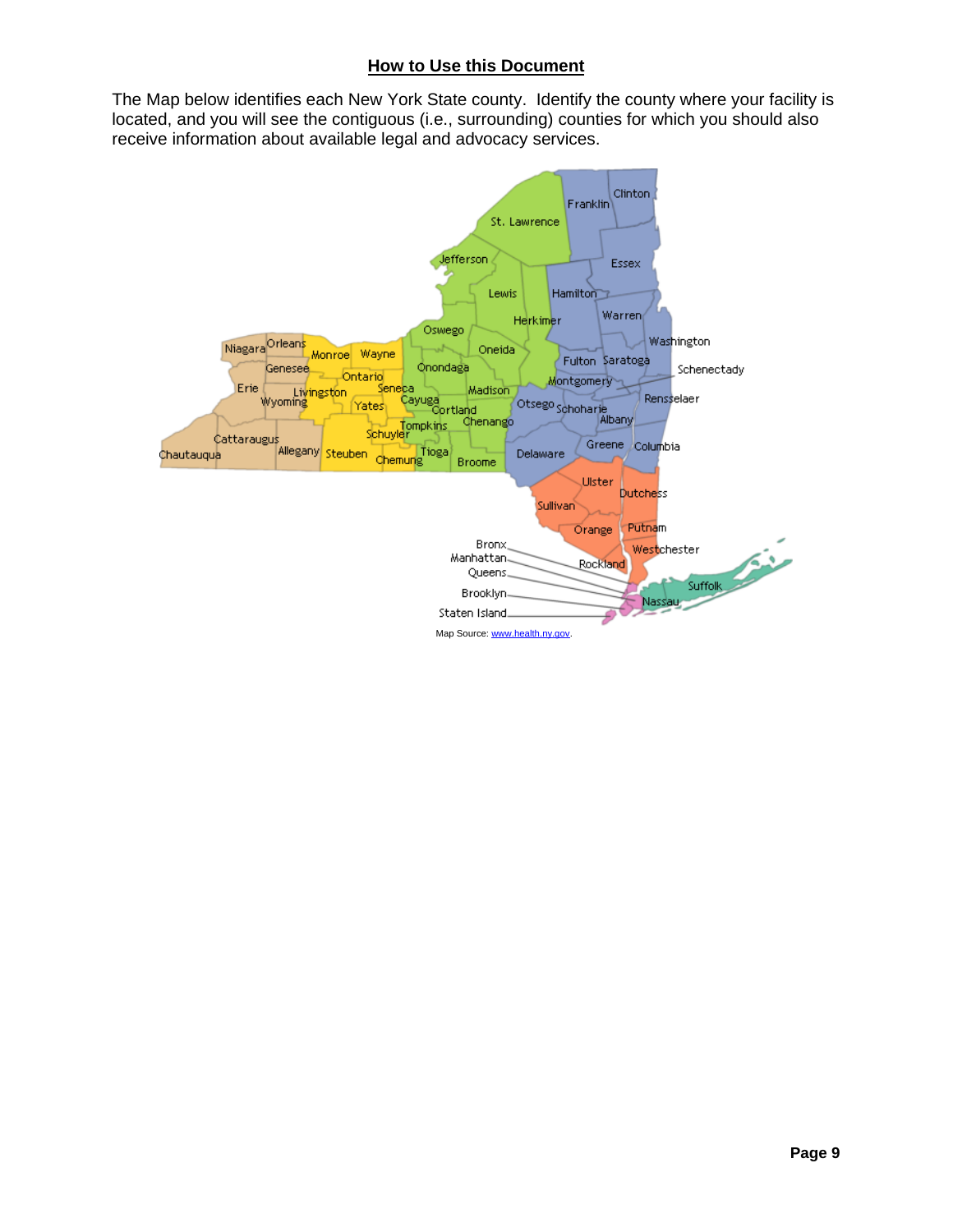# <span id="page-9-0"></span>DOH-5237 30 Day Notice of Termination

| NEW YORK STATE DEPARTMENT OF HEALTH<br><b>Adult Care Facility/Assisted Living</b>                                                                                                                                                                                                                                                                                                                                                                                          |                                  |                                                                                                                                                                                                                                                                              | <b>30 Day Notice of Termination</b>               |
|----------------------------------------------------------------------------------------------------------------------------------------------------------------------------------------------------------------------------------------------------------------------------------------------------------------------------------------------------------------------------------------------------------------------------------------------------------------------------|----------------------------------|------------------------------------------------------------------------------------------------------------------------------------------------------------------------------------------------------------------------------------------------------------------------------|---------------------------------------------------|
| <b>Facility Name: Example 2020 Contract 2020 Contract 2020</b>                                                                                                                                                                                                                                                                                                                                                                                                             |                                  |                                                                                                                                                                                                                                                                              | Operating Certificate Number: ___________________ |
| To: the contract of the contract of the contract of the contract of the contract of the contract of the contract of the contract of the contract of the contract of the contract of the contract of the contract of the contra                                                                                                                                                                                                                                             |                                  |                                                                                                                                                                                                                                                                              |                                                   |
|                                                                                                                                                                                                                                                                                                                                                                                                                                                                            | Resident's Name/Facility Address |                                                                                                                                                                                                                                                                              | <b>Room Number</b>                                |
| You are hereby notified on<br>Date                                                                                                                                                                                                                                                                                                                                                                                                                                         | that                             | Facility Operator/Administrator                                                                                                                                                                                                                                              | has                                               |
| decided to terminate your Admission/Residency Agreement signed on                                                                                                                                                                                                                                                                                                                                                                                                          |                                  |                                                                                                                                                                                                                                                                              |                                                   |
|                                                                                                                                                                                                                                                                                                                                                                                                                                                                            |                                  | Date                                                                                                                                                                                                                                                                         |                                                   |
| and to discharge you on <b>contract the set of the set of the set of the set of the set of the set of the set of</b>                                                                                                                                                                                                                                                                                                                                                       | Date                             |                                                                                                                                                                                                                                                                              |                                                   |
| The decision to terminate is in accordance with NYS Adult Care Facility Regulations found in 18 NYCRR Parts 487.5(f) and 488.5(e)<br>and explained in greater detail below. The reason(s) for this action complies with your Admission/Residency Agreement and is as<br>follows (check all that apply):                                                                                                                                                                    |                                  |                                                                                                                                                                                                                                                                              |                                                   |
| The resident requires continual medical or nursing care or supervision which the adult care facility is not licensed to provide;                                                                                                                                                                                                                                                                                                                                           |                                  |                                                                                                                                                                                                                                                                              |                                                   |
|                                                                                                                                                                                                                                                                                                                                                                                                                                                                            |                                  | The resident's behavior poses imminent risk of death or imminent risk of serious physical harm to him/herself or anyone else;                                                                                                                                                |                                                   |
| resident's Admission/Residency Agreement;                                                                                                                                                                                                                                                                                                                                                                                                                                  |                                  | The resident failed to make timely payment for all authorized charges, expenses and other assessments, if any, for services,<br>including use and occupancy of the premises, materials, equipment and food which the resident agreed to pay pursuant to the                  |                                                   |
| residents, or which substantially interferes with the orderly operation of the facility;                                                                                                                                                                                                                                                                                                                                                                                   |                                  | The resident repeatedly behaves in a manner which directly impairs the well-being, care or safety of the resident or other                                                                                                                                                   |                                                   |
| This facility has had its operating certificate limited, revoked or temporarily suspended, or the operator has voluntarily<br>surrendered the operating certificate of the facility to the Department of Health;                                                                                                                                                                                                                                                           |                                  |                                                                                                                                                                                                                                                                              |                                                   |
| and care:                                                                                                                                                                                                                                                                                                                                                                                                                                                                  |                                  | A receiver has been appointed pursuant to the provisions of section 461-f of the NYS Social Services Law, and is providing for the<br>orderly transfer of all residents in the facility to other facilities or is making other provision for the residents' continued safety |                                                   |
|                                                                                                                                                                                                                                                                                                                                                                                                                                                                            |                                  |                                                                                                                                                                                                                                                                              |                                                   |
|                                                                                                                                                                                                                                                                                                                                                                                                                                                                            |                                  |                                                                                                                                                                                                                                                                              |                                                   |
|                                                                                                                                                                                                                                                                                                                                                                                                                                                                            |                                  |                                                                                                                                                                                                                                                                              |                                                   |
|                                                                                                                                                                                                                                                                                                                                                                                                                                                                            |                                  |                                                                                                                                                                                                                                                                              |                                                   |
| You have the right to object to this action pursuant to section 461-h of the NYS Social Services Law. If you object, you must notify<br>the Operator or Administrator of your objection before the proposed discharge date. If you do not leave voluntarily, the operator is<br>required to start a special court proceeding and abide by the determination of the court. You will not be discharged against your will<br>unless the court rules in favor of the operator. |                                  |                                                                                                                                                                                                                                                                              |                                                   |
| If the special court proceeding is instituted, you will receive notice of the hearing at least five (5) days before its scheduled date.                                                                                                                                                                                                                                                                                                                                    |                                  |                                                                                                                                                                                                                                                                              |                                                   |
| You have the right to present your reason(s) to the court why this Admission/Residency Agreement termination and discharge should<br>not take place. This can be accomplished either in writing before the date of hearing or orally at the hearing.                                                                                                                                                                                                                       |                                  |                                                                                                                                                                                                                                                                              |                                                   |

You are encouraged to discuss this with and be represented by a lawyer or advocate. A list of legal and advocacy services is attached to this notice.

DOH-5237 Page 1 of 2 (12/17)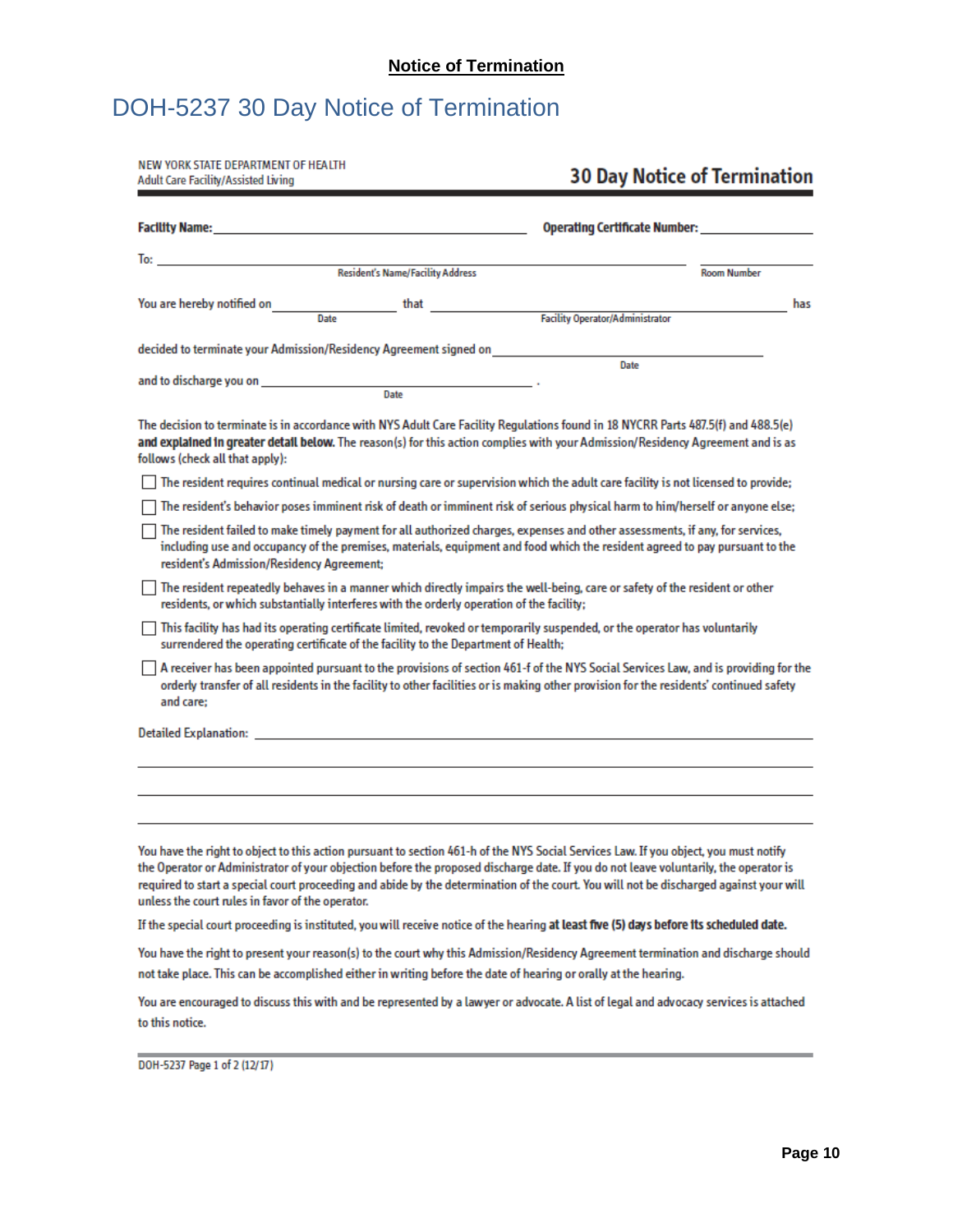## **Notice of Termination**

| A copy of this notice has also been provided and/or sent to:                                                  |      |
|---------------------------------------------------------------------------------------------------------------|------|
| Yourself (the resident)                                                                                       |      |
| Your next of kin, if known:                                                                                   |      |
| <b>Name</b>                                                                                                   | Date |
| Person designated in your Admission/Residency Agreement as the responsible party other than your next of kin: |      |
| <b>Name</b>                                                                                                   | Date |
| New York State Department of Health ACF/Assisted Living Regional Office within 5 days:                        |      |
| <b>Regional Office</b>                                                                                        | Date |
| A copy of the list of legal and advocacy services is attached to this notice.                                 |      |
|                                                                                                               |      |
| <b>Operator/Administrator Signature</b>                                                                       | Date |
|                                                                                                               |      |
| <b>Resident's Signature</b>                                                                                   | Date |
|                                                                                                               |      |
| <b>Resident's Representative's Signature</b>                                                                  | Date |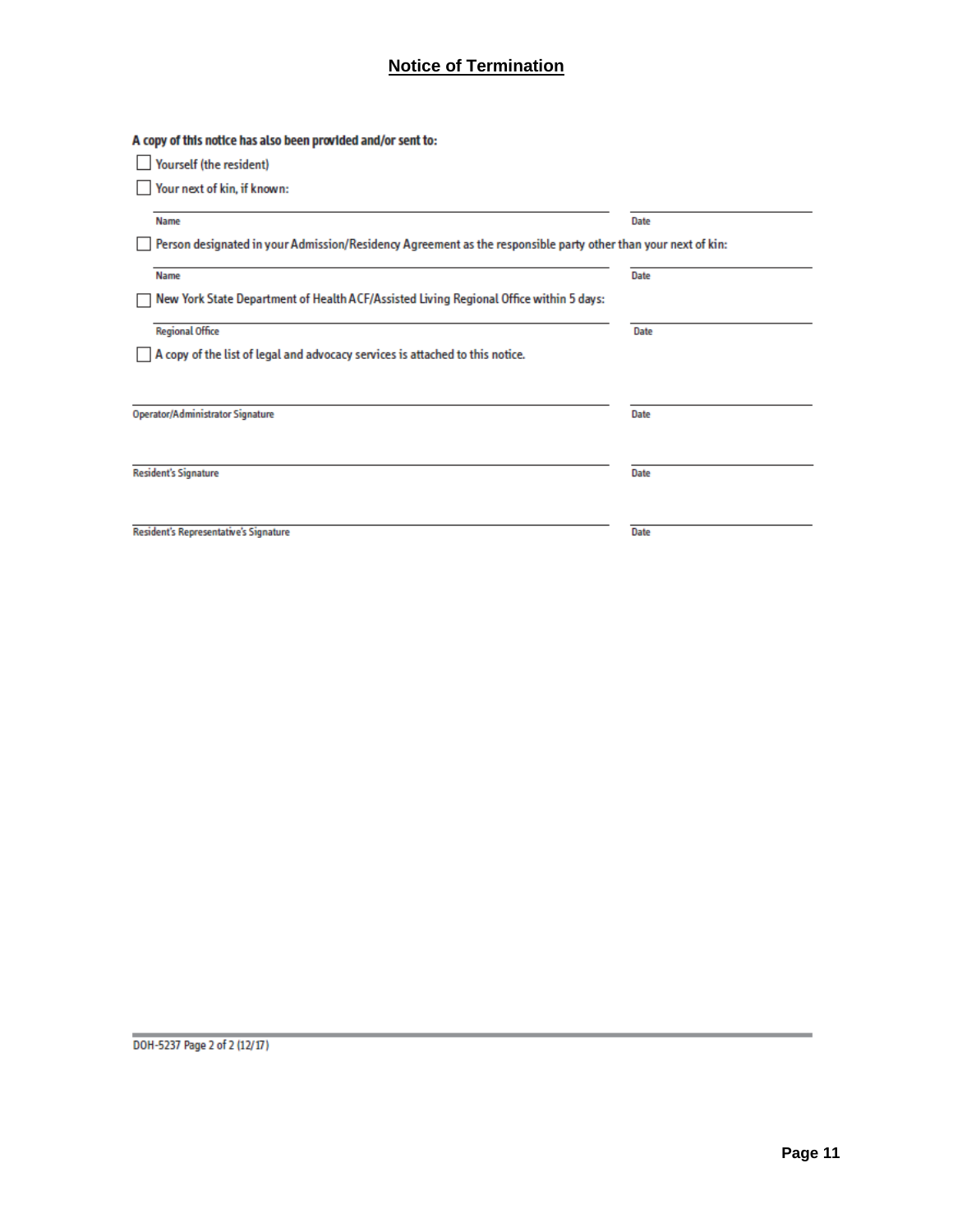# <span id="page-11-0"></span>All Upstate Counties

Senior Legal Advice Helpline 1-844-481-0973 Monday through Friday – 9:00 AM to 11:00 AM

Provides answers to brief legal questions and referrals to other legal resources in the individual's county of residence.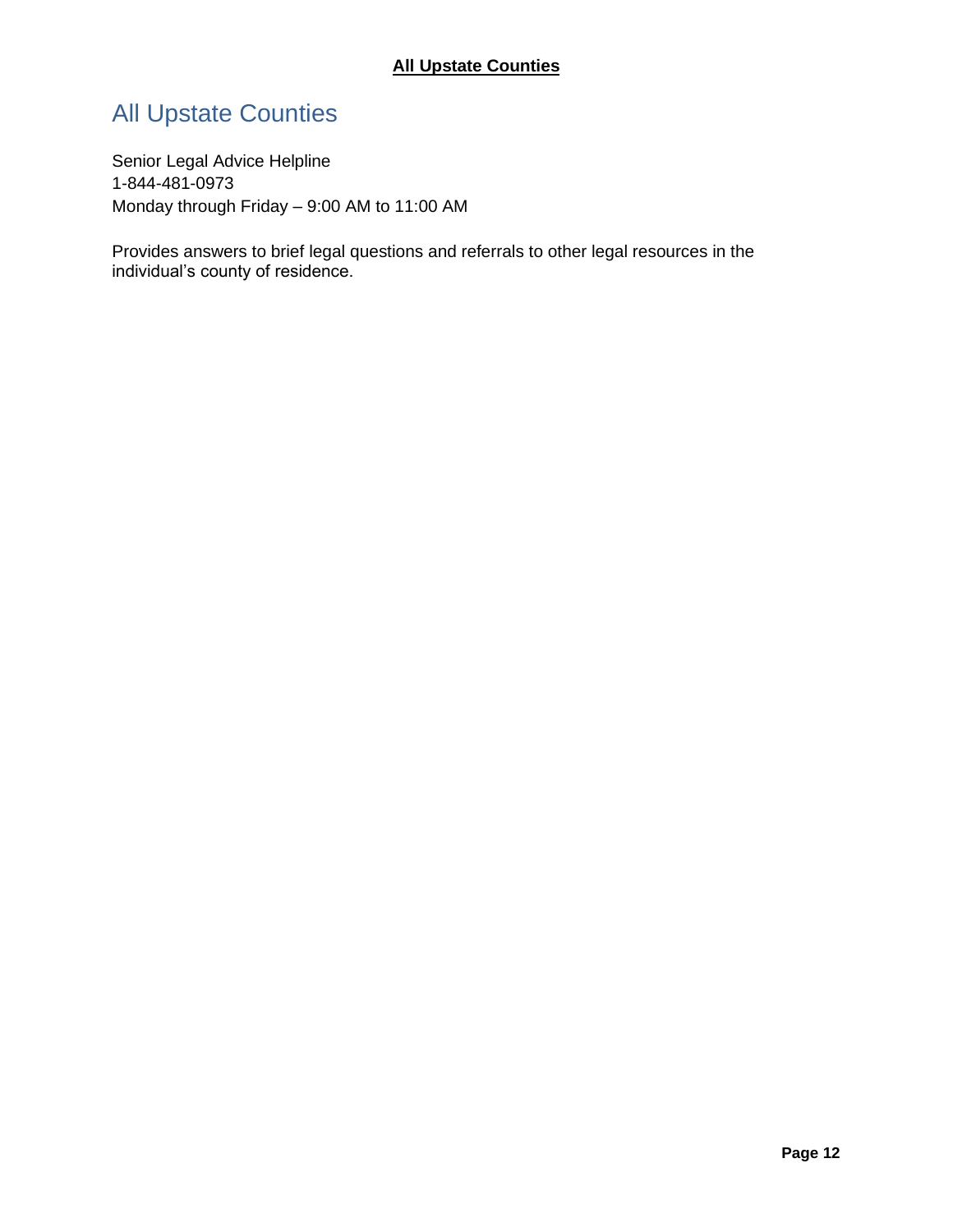# <span id="page-12-0"></span>Capital District Regional Office

Albany, Clinton, Columbia, Delaware, Essex, Franklin, Fulton, Greene, Hamilton, Montgomery, Otsego, Rensselaer, Saratoga, Schenectady, Schoharie, Warren and Washington Counties.

> Capital District Regional Office New York State Department of Health Adult Care Facility/Assisted Living Surveillance 875 Central Avenue Albany, New York 12206 (518) 408-5287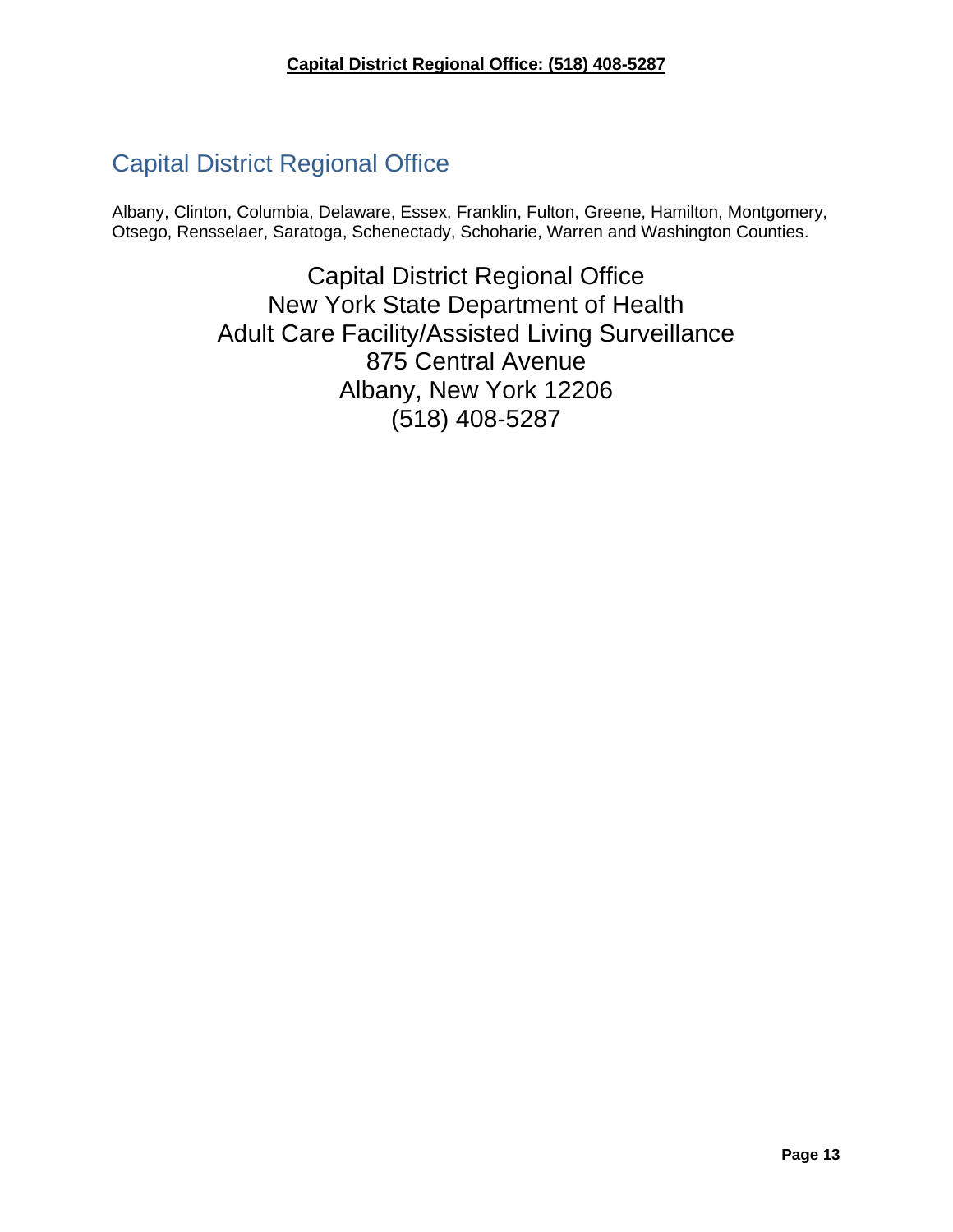<span id="page-13-0"></span>Albany County

<span id="page-13-1"></span>Legal Aid Society of Northeastern NY (Albany Office)

95 Central Avenue Albany, NY 12206 1-800-462-2922 P: (518) 462-6765 F: (518) 427-8352 Legal Line 1-833-628-0087

*Serves Albany, Columbia, Greene, Rensselaer and Schenectady Counties*

<span id="page-13-2"></span>Albany County Department of Social Services 162 Washington Avenue

Albany, NY 12210 P: (518) 447-7300 F: (518) 447-7722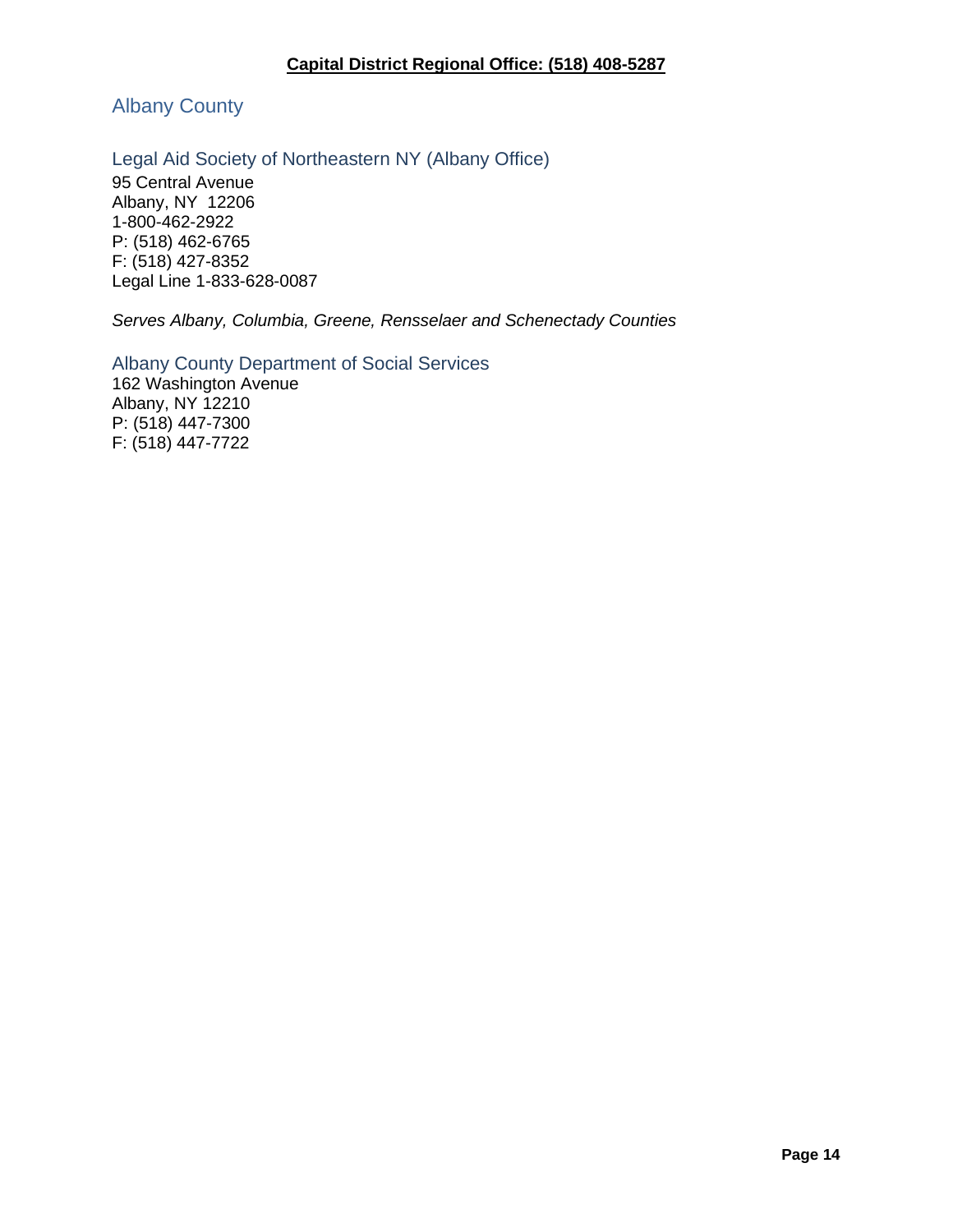<span id="page-14-0"></span>Clinton County

#### <span id="page-14-1"></span>Clinton County Department of Social Services

13 Durkee Street Plattsburgh, NY 12901 P: (518) 565-3300 F: (518) 561-8101

### <span id="page-14-2"></span>Legal Aid Society of Northeastern NY (Plattsburgh Office)

100 Court Street Plattsburgh, NY 12901 P: (518) 563-4022 F: (518) 563-4058 Toll free: 1 (800) 722-7380 Legal Line 1-833-628-0087

*Serves Clinton, Essex, Franklin and Hamilton Counties*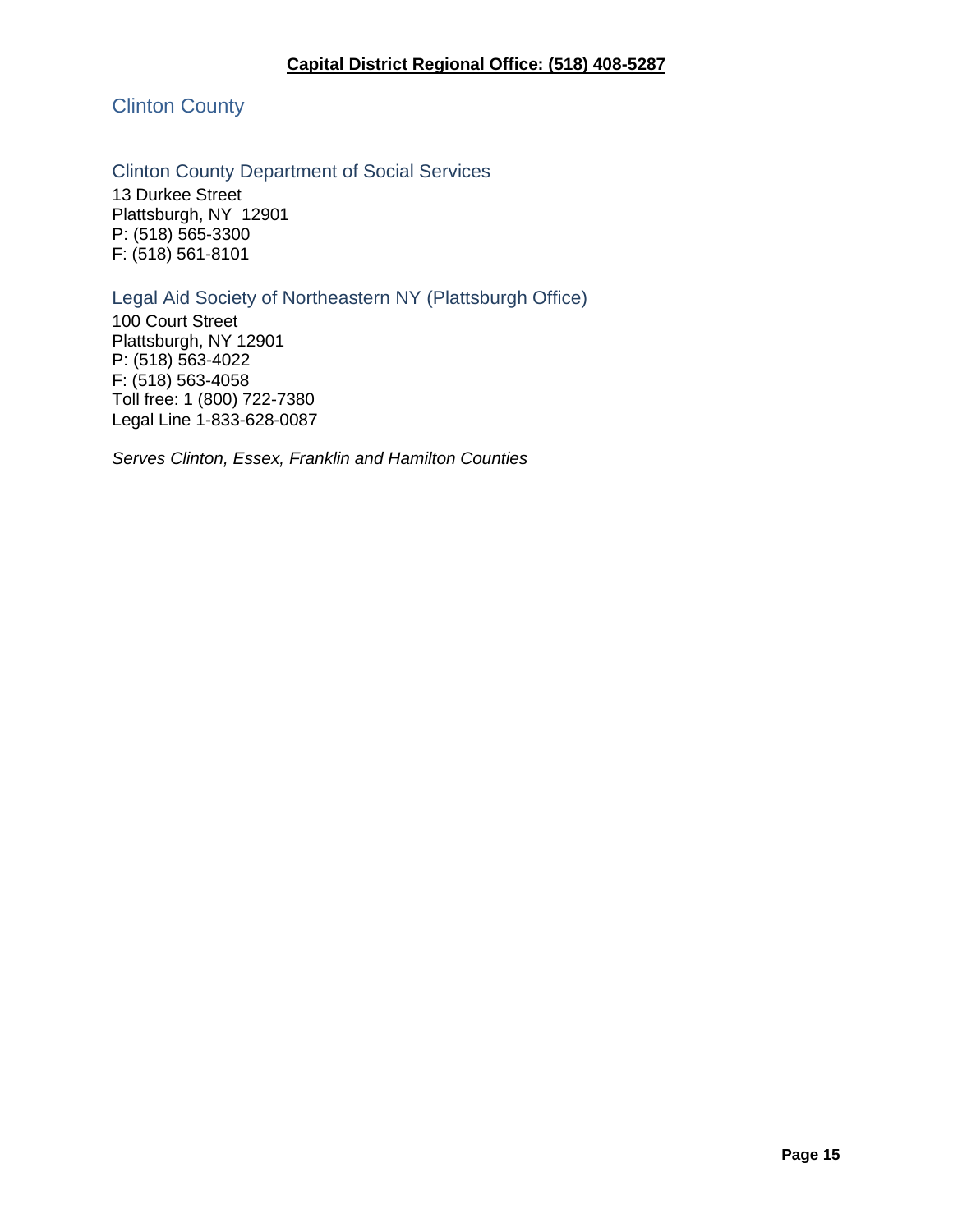## <span id="page-15-0"></span>Columbia County

<span id="page-15-1"></span>Columbia County Department of Social Services 25 Railroad Avenue, P.O. Box 458 Hudson, NY 12534 P: (518) 828-9411 F: (518) 828-5401

<span id="page-15-2"></span>Legal Aid Society of Northeastern New York (Albany Office)

95 Central Avenue Albany, NY 12206 1 (800) 462-2922 P: (518) 462-6765 F: (518) 427-8352 Legal Line 1-833-628-0087

*Serves Albany, Columbia, Greene, Rensselaer and Schenectady Counties*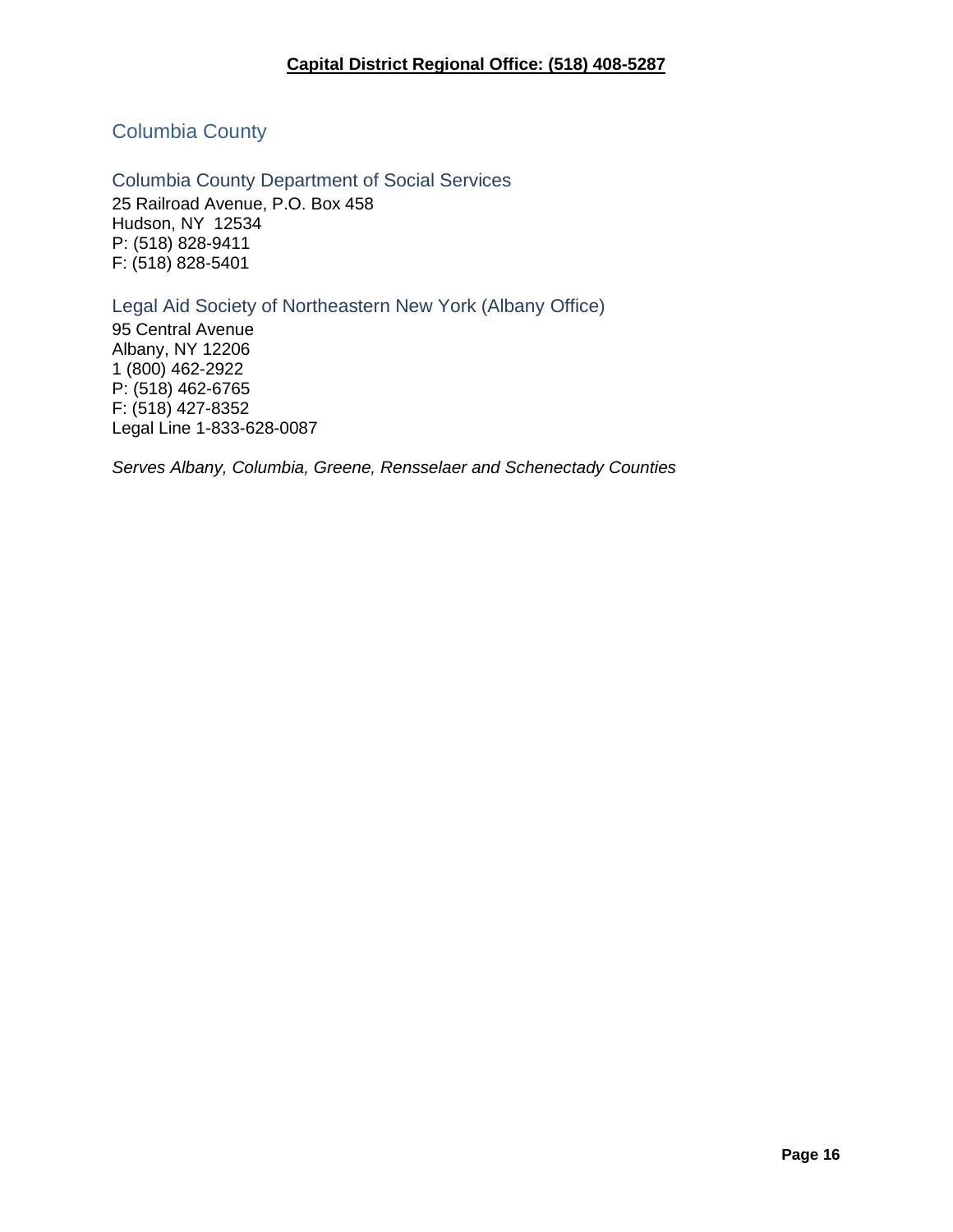### <span id="page-16-0"></span>Delaware County

#### <span id="page-16-1"></span>Delaware County Department of Social Services

111 Main Street, Suite 4 Delhi, NY 13753 P: (607) 832-5300 F: (607) 832-6034

#### <span id="page-16-2"></span>Legal Aid Society of Mid-New York

189 Main Street P.O. Box 887 Oneonta, NY 13820 P: (607) 433-2220 F: (607) 433-1433 *Limited to Social Security & SSI Disability denials at this location*

#### <span id="page-16-3"></span>Legal Aid of Mid New York

120 Bleecker Street Utica, NY 13501 P: (315) 793–7000 F: (315) 732-3202 Toll Free: 1-877-203-1062

*With appointments available in Oneonta:*

189 Main Street Suite 301 Oneonta, NY 13820 Toll free: 1 (877) 777-6152 P: (315) 793-7000 ext. 1 F: (315) 732-3202 *Serves Delaware and Otsego Counties*

#### <span id="page-16-4"></span>Legal Aid Society of Mid New York (Binghamton Office)

168 Water Street, 2<sup>nd</sup> floor Binghamton, NY 13901 P: (607) 231-5900 F: (607) 724-7211 *Serves Delaware County*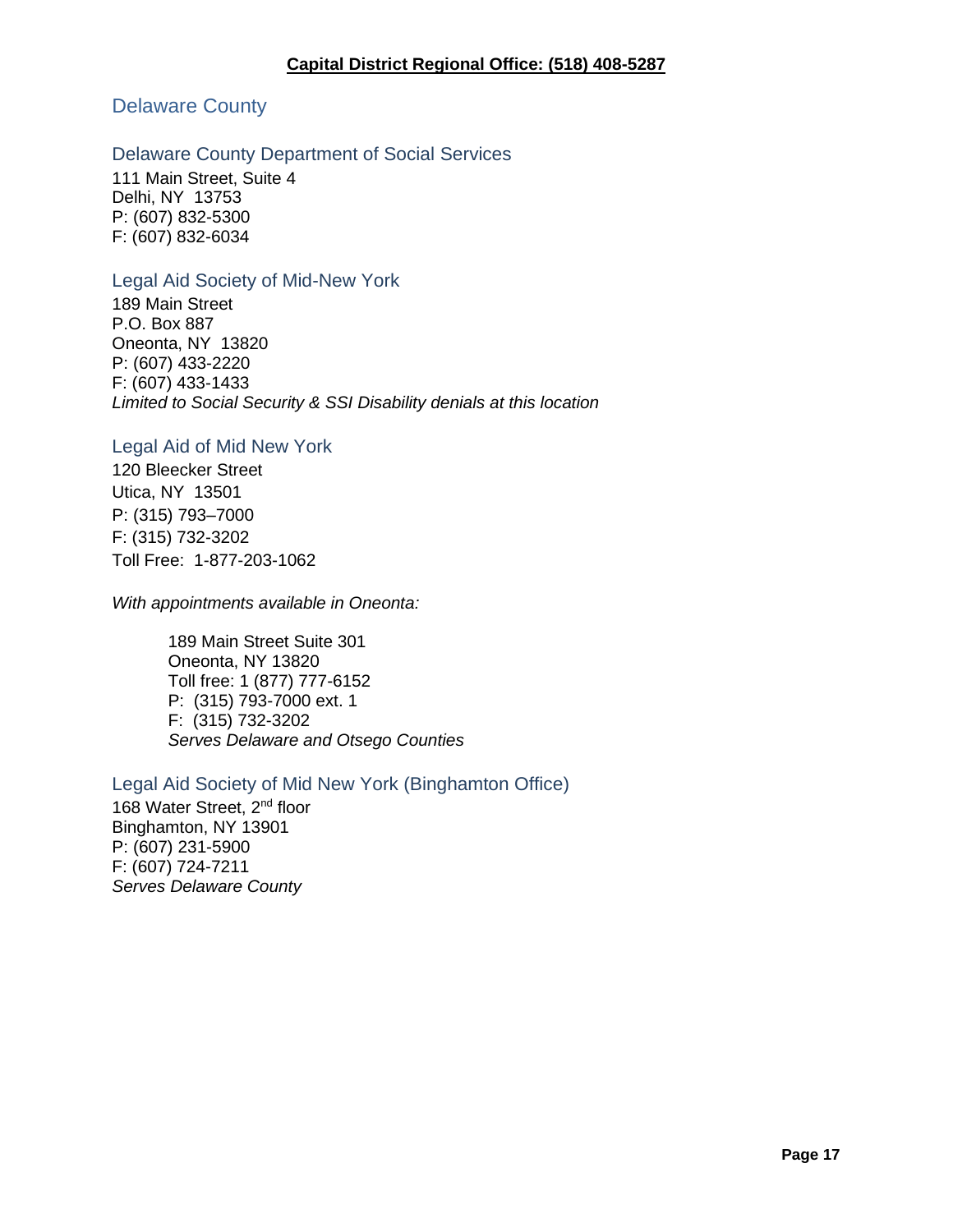#### **Capital District Regional Office: (518) 408-5287**

## <span id="page-17-0"></span>Essex County

## <span id="page-17-1"></span>Essex County Department of Social Services

7551 Court Street, P.O. Box 217 Elizabethtown, NY 12932 P: (518) 873-3450 F: (518) 873-3472

### <span id="page-17-2"></span>Legal Aid Society of Northeastern NY (Plattsburgh Office)

100 Court Street Plattsburgh, NY 12901 P: (518) 563-4022 F: (518) 563-4058 Toll free: 1 (800) 722-7380 Legal Line 1-833-628-0087

*Serves Clinton, Essex, Franklin and Hamilton Counties*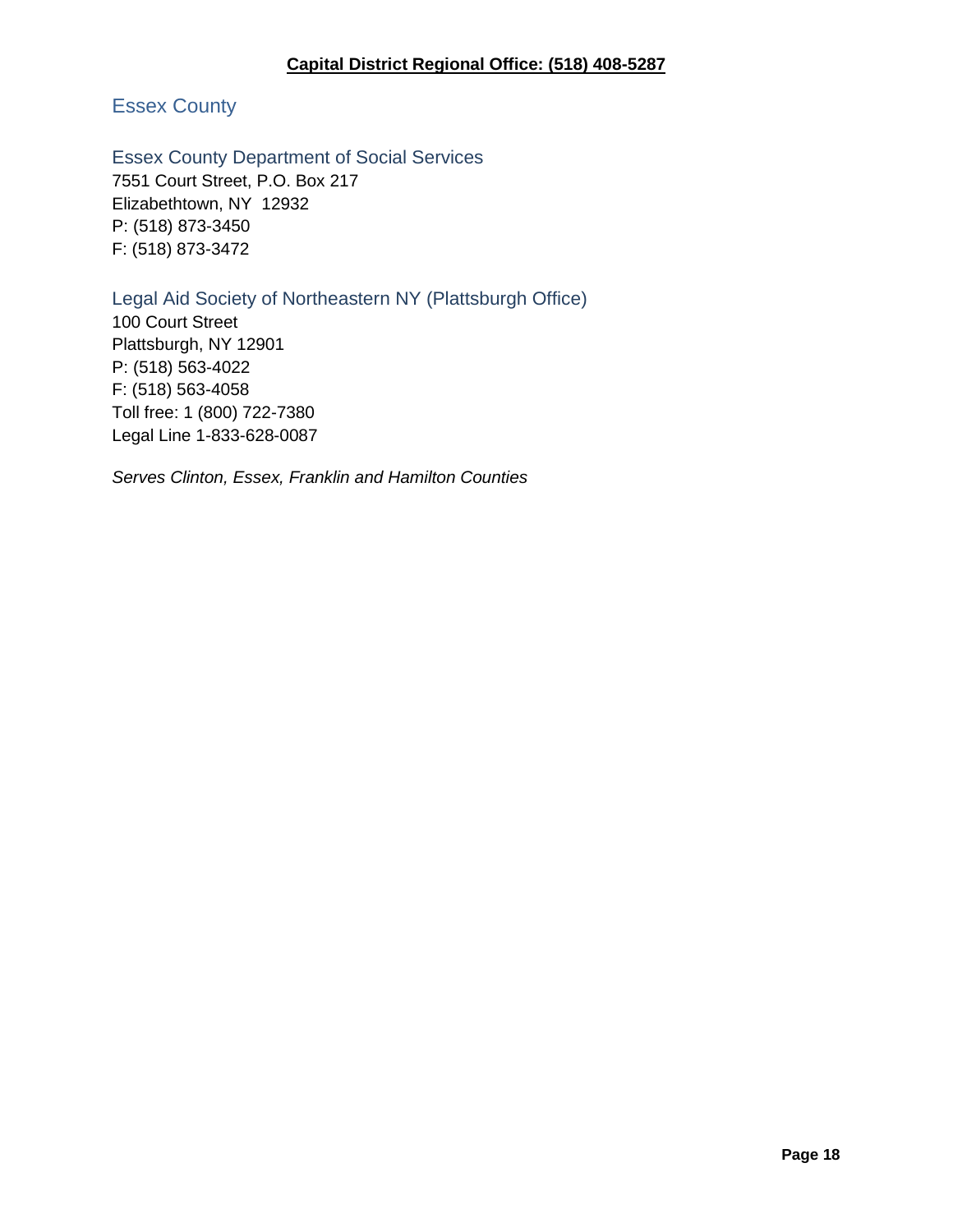## <span id="page-18-0"></span>Franklin County

<span id="page-18-1"></span>Franklin County Department of Social Services 184 Finney Blvd. Malone, NY 12953 P: (518) 481-1888 F: (518) 481-1424

<span id="page-18-2"></span>Legal Aid Society of Northeastern NY (Plattsburgh Office)

100 Court Street Plattsburgh, NY 12901 P: (518) 563-4022 F: (518) 563-4058 Toll free: 1 (800) 722-7380 Legal Line 1-833-628-0087

*Serves Clinton, Essex, Franklin and Hamilton Counties*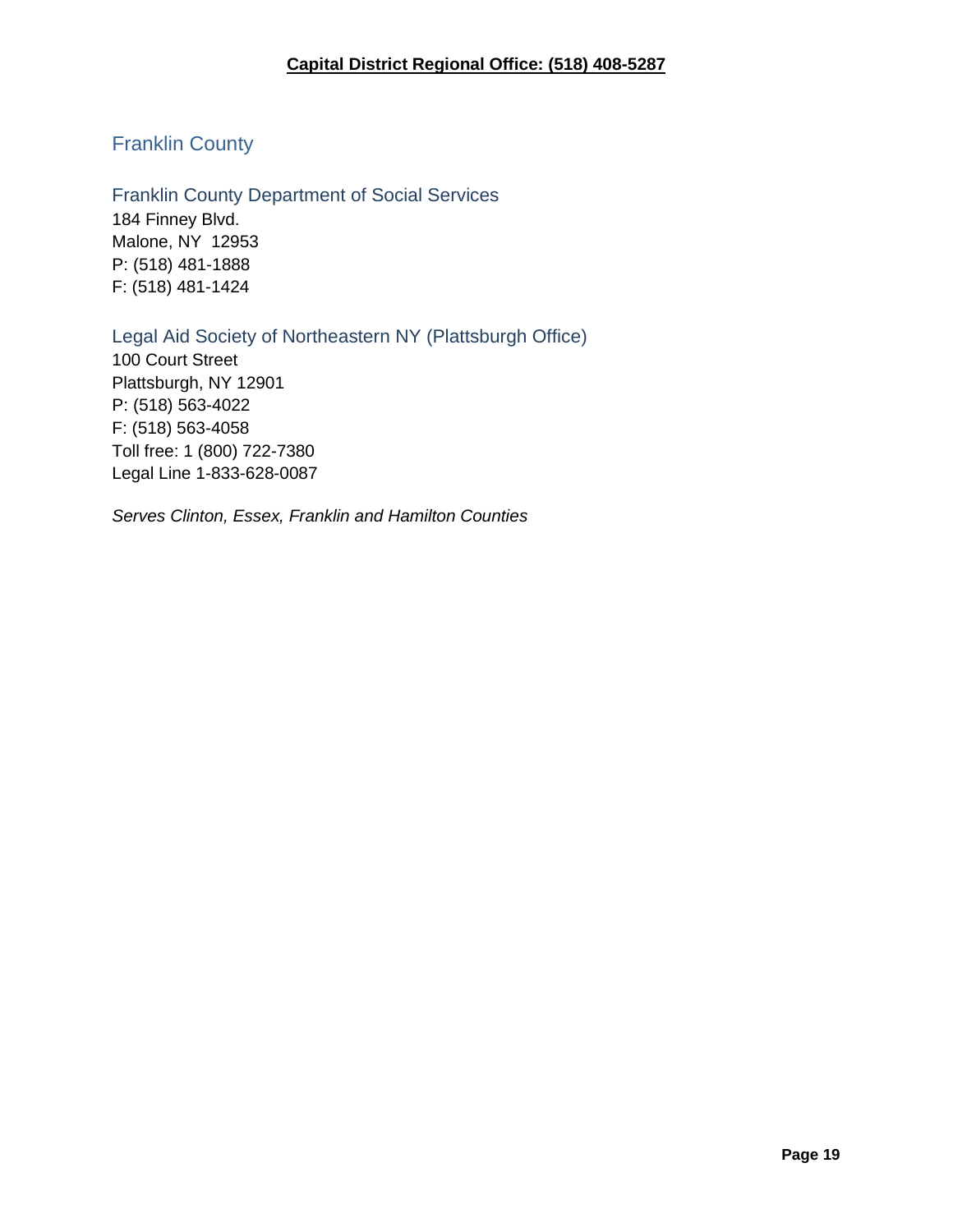## <span id="page-19-0"></span>Fulton County

<span id="page-19-1"></span>Fulton County Department of Social Services 4 Daisy Lane, P.O. Box 549 Johnstown, NY 12095 P: (518) 736-5600 F: (518) 762-0080

<span id="page-19-2"></span>Legal Aid Society of Northeastern New York (Amsterdam Office)

6 Market Street Amsterdam, NY 12010 P: (518) 842-9466 F: (518) 843-1792 Legal Line 1-833-628-0087

*Serves Fulton, Montgomery and Schoharie Counties*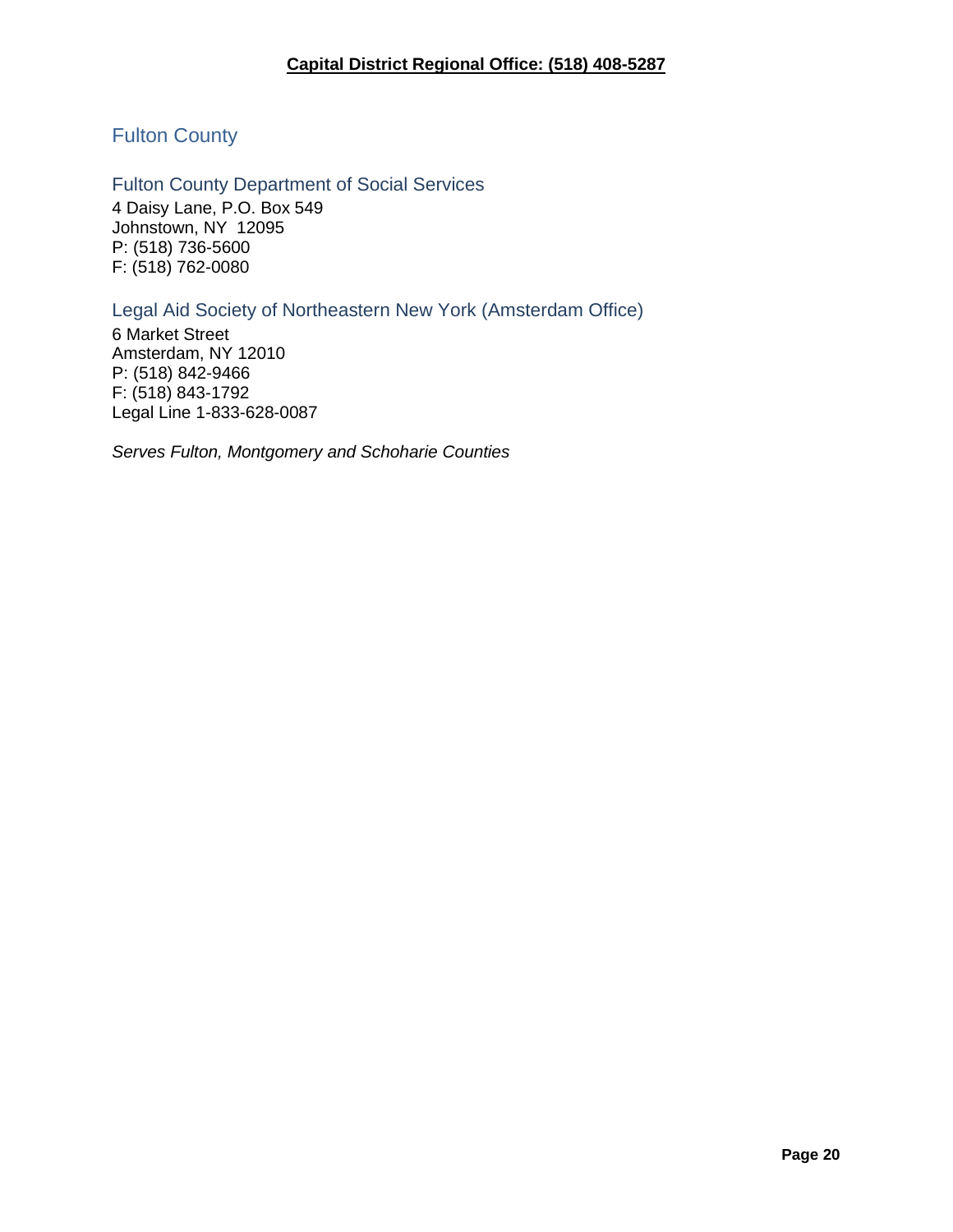## <span id="page-20-0"></span>Greene County

<span id="page-20-1"></span>Greene County Department of Social Services 411 Main Street, Suite 238 Catskill, NY 12414 P: (518) 719-3700 F: (518) 719-3695

<span id="page-20-2"></span>Legal Aid Society of Northeastern New York (Albany Office) 95 Central Avenue Albany, NY 12206 1 (800) 462-2922 P: (518) 462-6765 F: (518) 427-8352 Legal Line 1-833-628-0087

*Serves Albany, Columbia, Greene, Rensselaer and Schenectady Counties*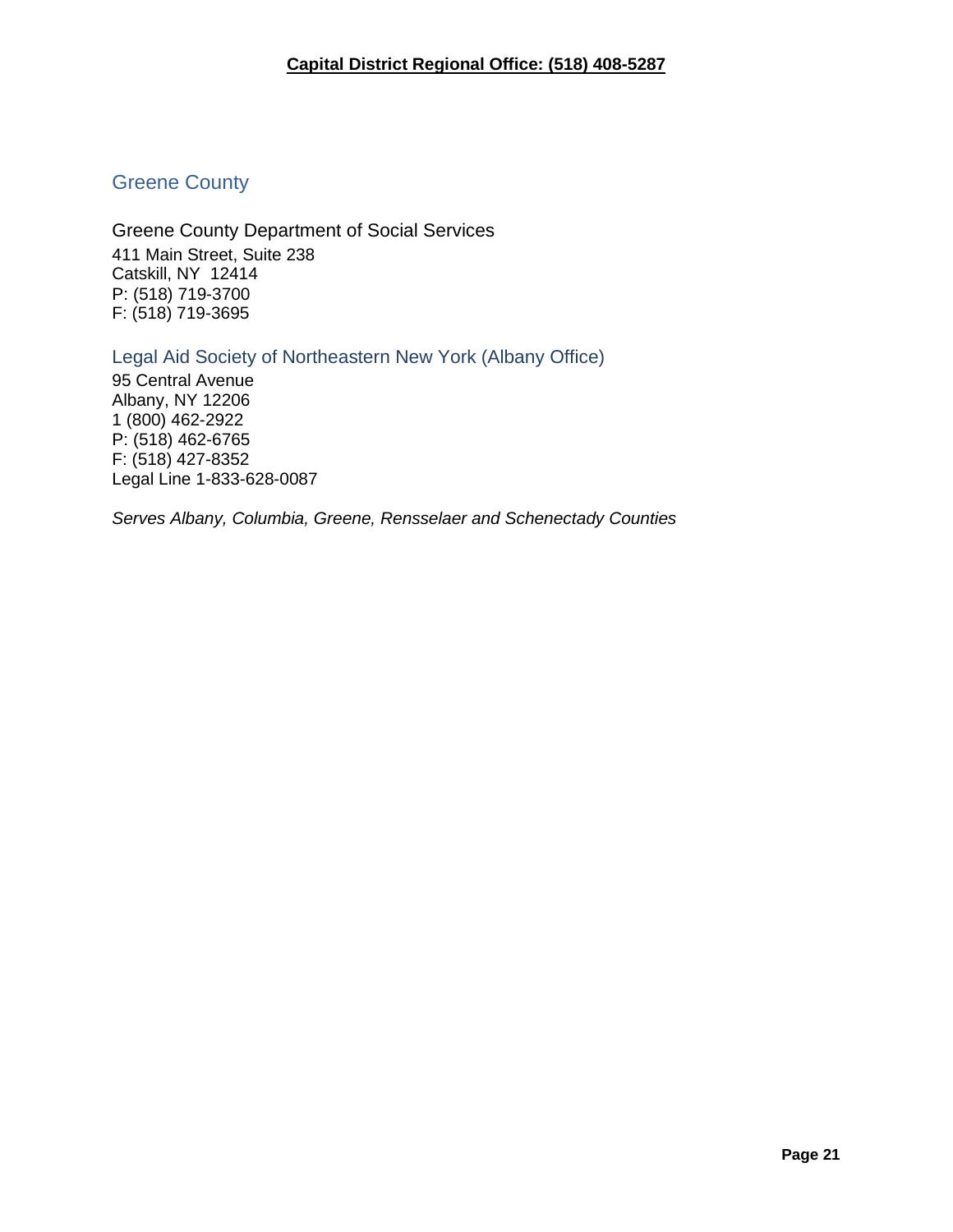## <span id="page-21-0"></span>Hamilton County

<span id="page-21-1"></span>Hamilton County Department of Social Services P.O. Box 725, 139 White Birch Lane Indian Lake, NY 12842 P: (518) 648-6131 F: (518) 648-5257

<span id="page-21-2"></span>Legal Aid Society of Northeastern NY (Plattsburgh Office)

100 Court Street Plattsburgh, NY 12901 P: (518) 563-4022 F: (518) 563-4058 Toll free: 1 (800) 722-7380 Legal Line 1-833-628-0087

*Serves Clinton, Essex, Franklin and Hamilton Counties*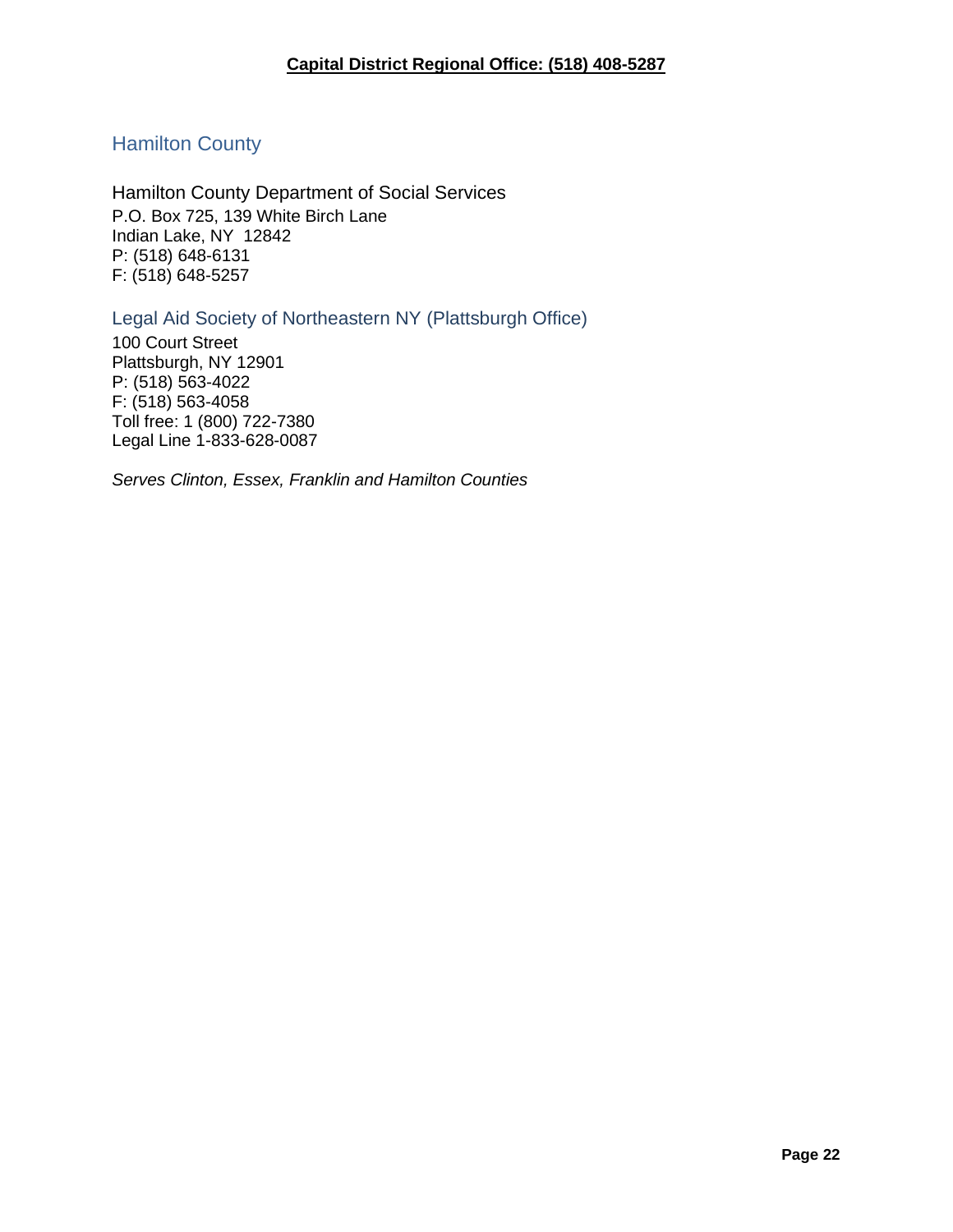## <span id="page-22-0"></span>Montgomery County

<span id="page-22-1"></span>Montgomery County Department of Social Services P O Box 745 – 64 Broadway Fonda, NY 12068-0745 P: (518) 853-4646 F: (518) 853-8327

<span id="page-22-2"></span>Amsterdam Satellite Office 1290 Riverfront Center Amsterdam, NY 12010 Phone: 518-212-5778 Fax: [518-212-5780](fax:1-518-212-5780)

#### Legal Aid Society of Northeastern New York (Amsterdam Office)

6 Market Street Amsterdam, NY 12010 P: (518) 842-9466 F: (518) 843-1792 Toll free: 1-800-821-8347 Legal Line 1-833-628-0087

*Serves Montgomery, Fulton and Schoharie Counties*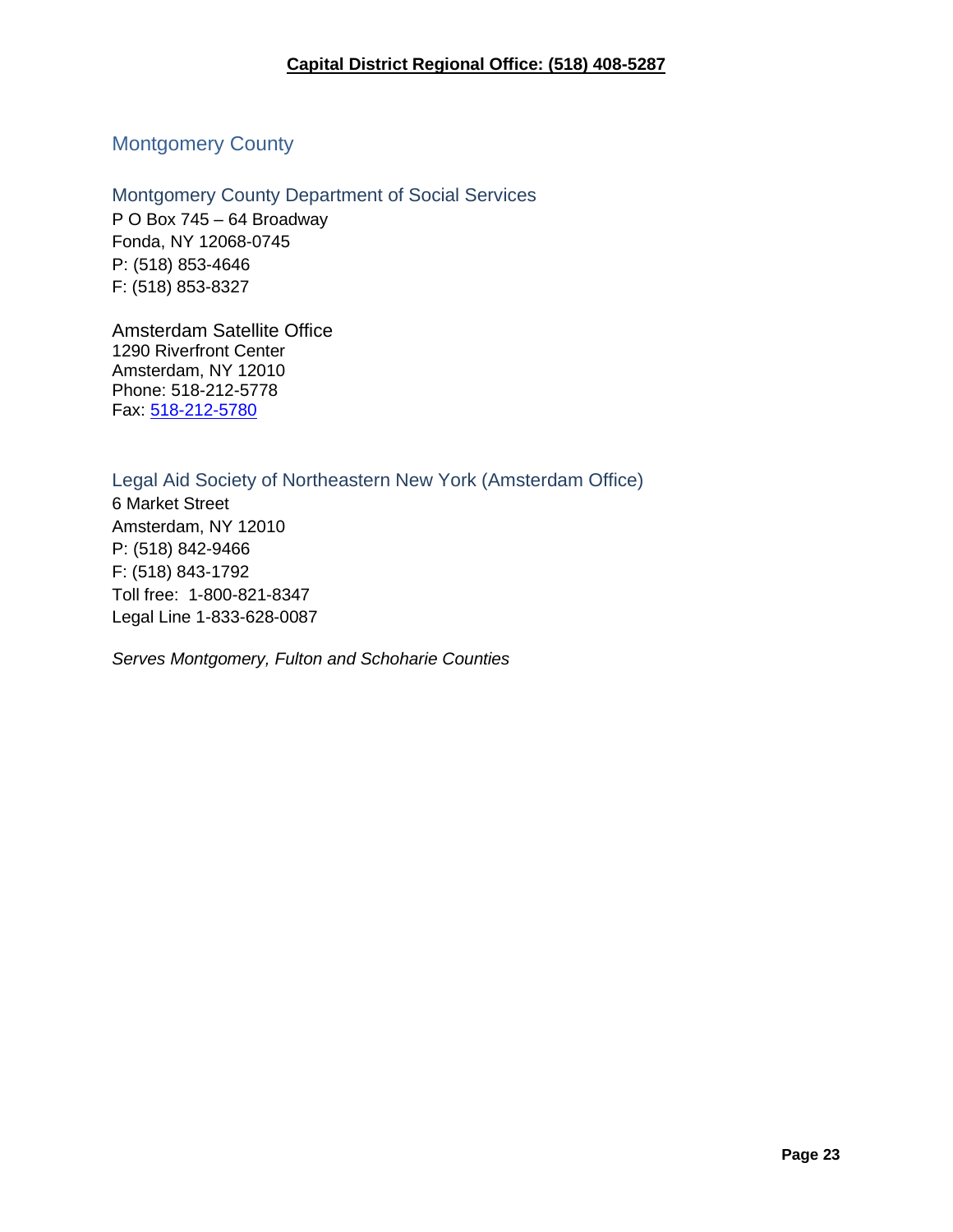## <span id="page-23-0"></span>Otsego County

<span id="page-23-1"></span>Otsego County Department of Social Services County Office Building 197 Main Street Cooperstown, NY 13326 P: (607) 547-4355

F: (607) 547-6437

<span id="page-23-2"></span>Legal Aid Society of Mid New York (Utica Office)

120 Bleecker Street Utica, NY 13501 P: (315) 793-7000 F: (315) 732-3202 Toll Free (877) 203-1062 Serves Otsego and Delaware Counties

*With appointments available in Oneonta:*

189 Main Street Suite 301 Oneonta, NY 13820 P: 1 (315) 793-7000 ext. 1 F: 1 (315) 732-3202 Toll Free: 1 (877) 777-6152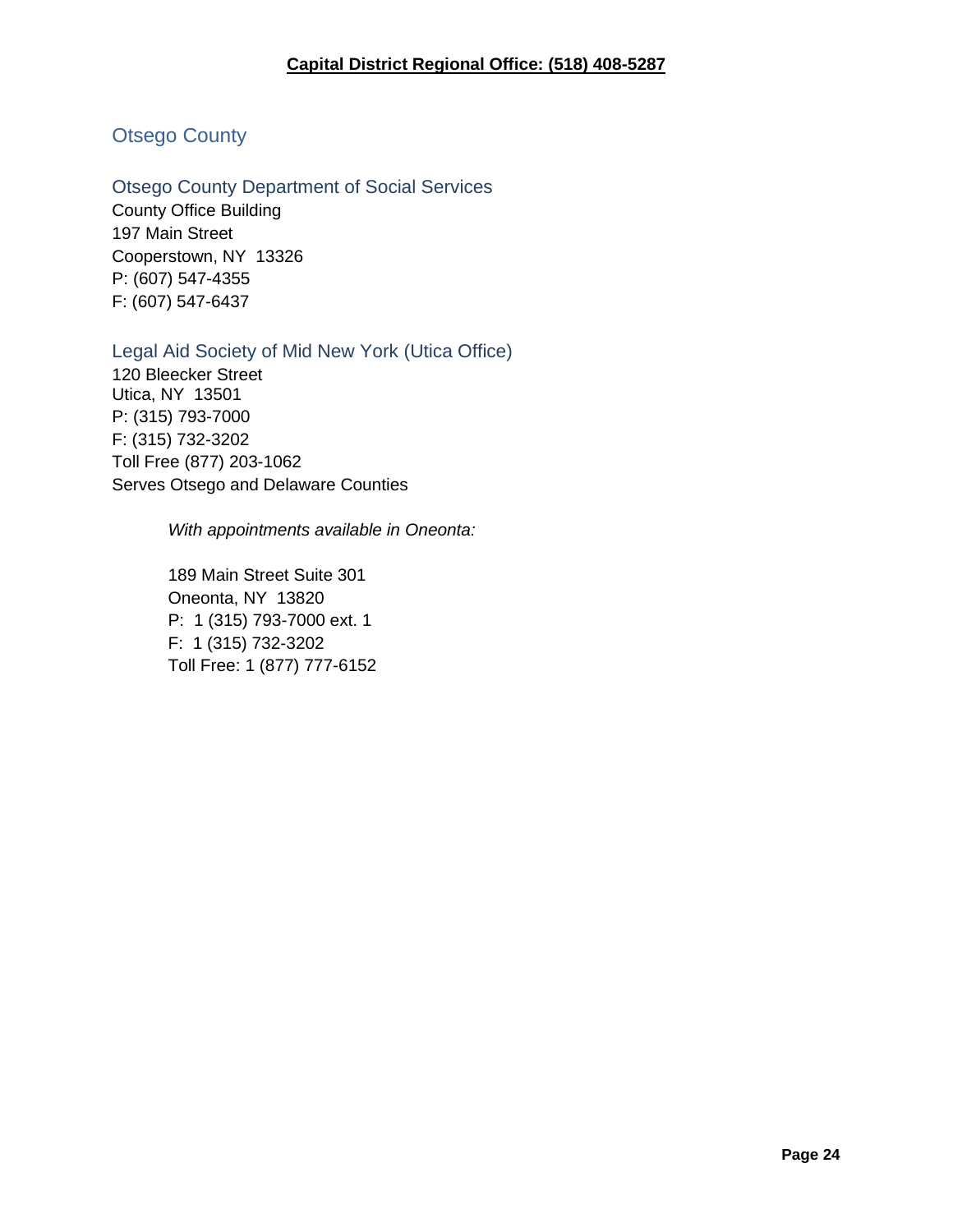<span id="page-24-0"></span>Rensselaer County

<span id="page-24-1"></span>Rensselaer County Department of Social Services 127 Bloomingrove Drive Troy, NY 12180 P: (518) 833-6000 F: (518) 833-6186

<span id="page-24-2"></span>Legal Aid Society of Northeastern New York (Albany Office)

95 Central Ave. Albany, NY 12206 1 (800) 462-2922 P: (518) 462-6765 F: (518) 427-8352 Legal Line 1-833-628-0087

*Serves Albany, Columbia, Greene, Rensselaer and Schenectady Counties*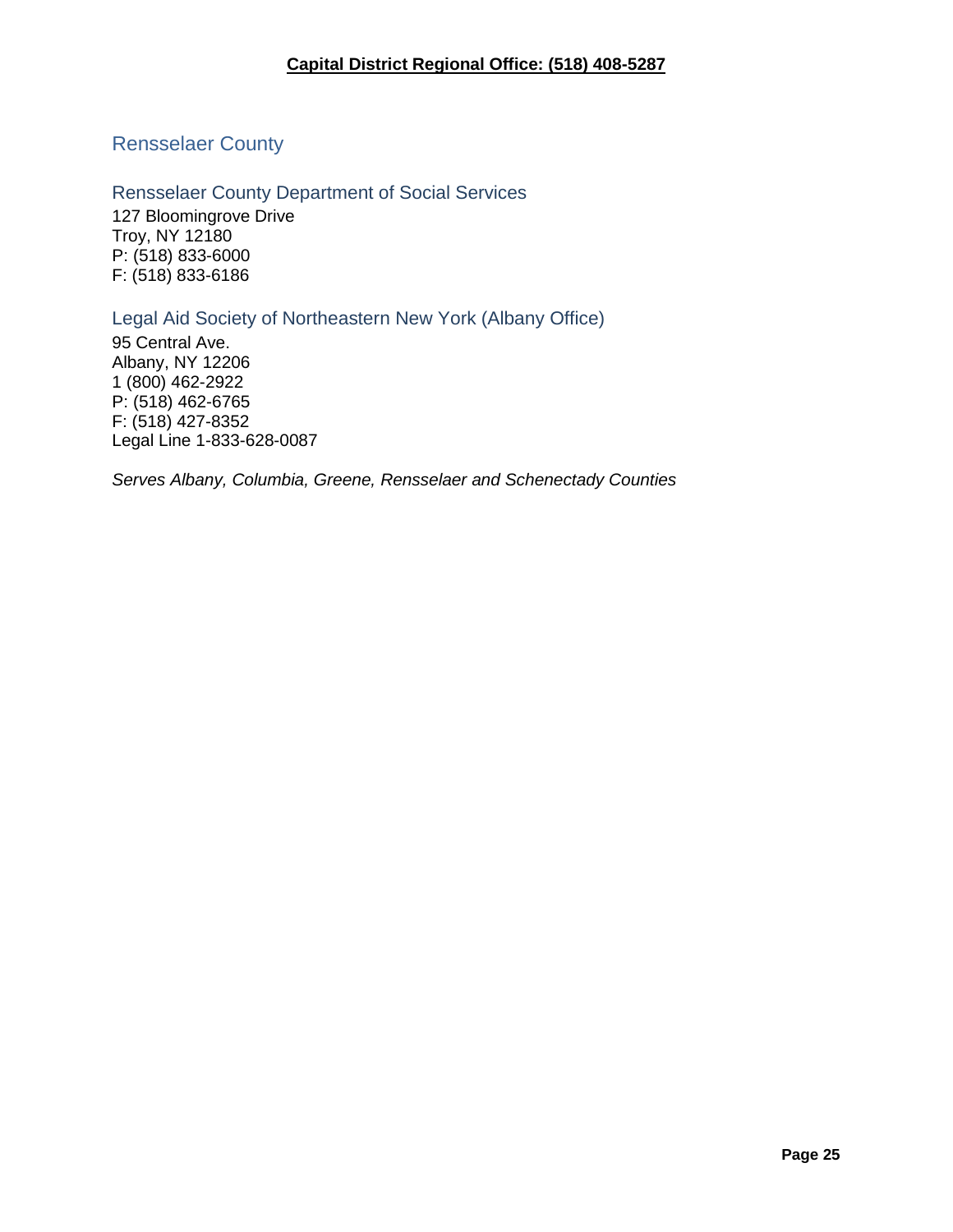#### **Capital District Regional Office: (518) 408-5287**

## <span id="page-25-0"></span>Saratoga County

#### <span id="page-25-1"></span>Saratoga County Department of Social Services

County Complex 152 West High Street Ballston Spa, NY 12020 P: (518) 884-4140 F: (518) 884-4199

#### <span id="page-25-2"></span>Legal Aid Society of Northeastern New York (Saratoga Springs Office)

40 New Street Saratoga Springs, NY 12866 P: (518) 587-5188 F: (518) 587-0959 Legal Line 1-833-628-0087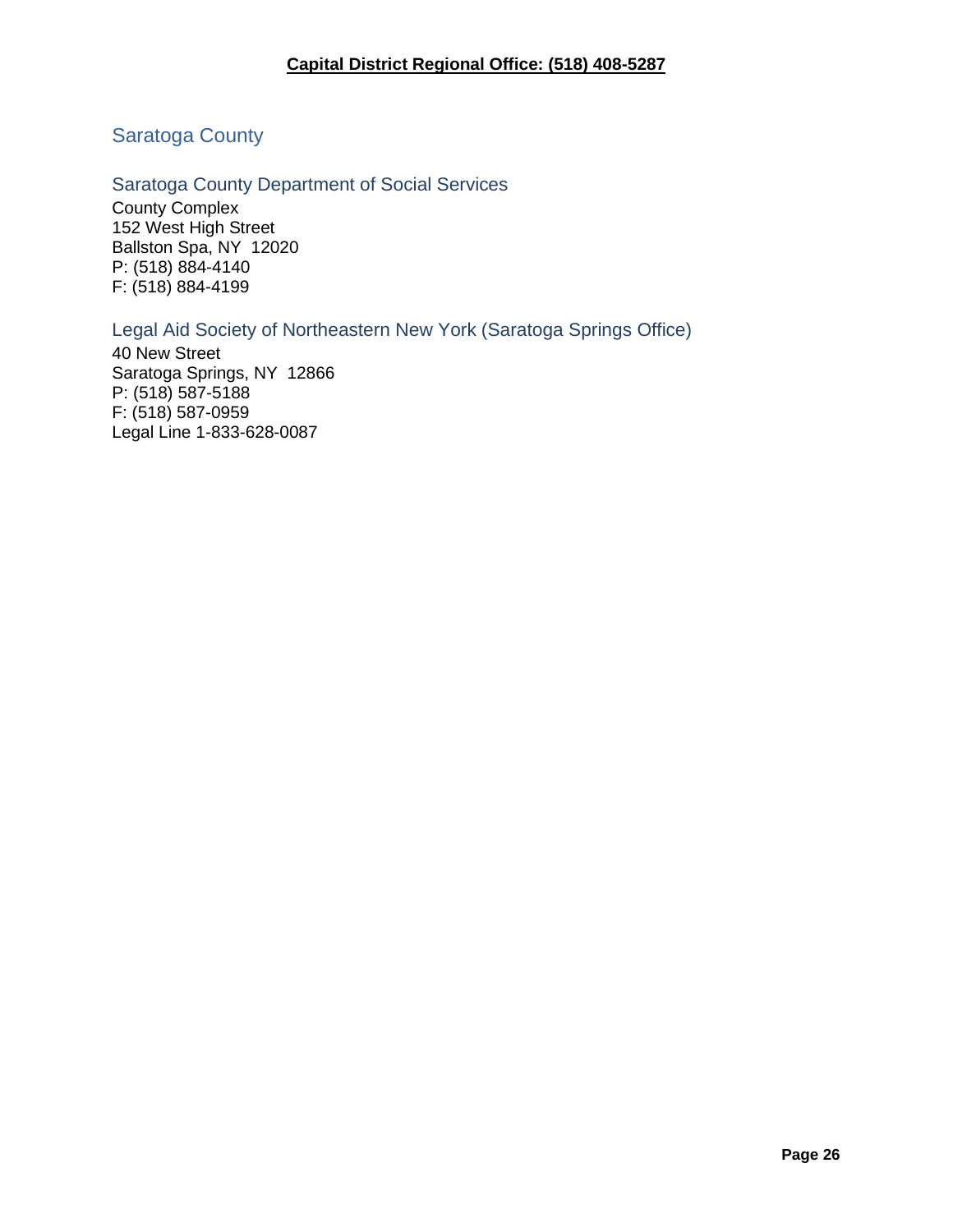## <span id="page-26-0"></span>**Schenectady County**

<span id="page-26-1"></span>Schenectady County Department of Social Services 797 Broadway # 301 Schenectady, NY 12305 P: (518) 388-4470 F: (518) 388-4644

<span id="page-26-2"></span>Legal Aid Society of Northeastern New York (Albany Office)

95 Central Avenue Albany, NY 12206 1 (800) 462-2922 P: (518) 462-6765 F: (518) 427-8352 Legal Line 1-833-628-0087

*Serves Albany, Columbia, Greene, Rensselaer and Schenectady Counties*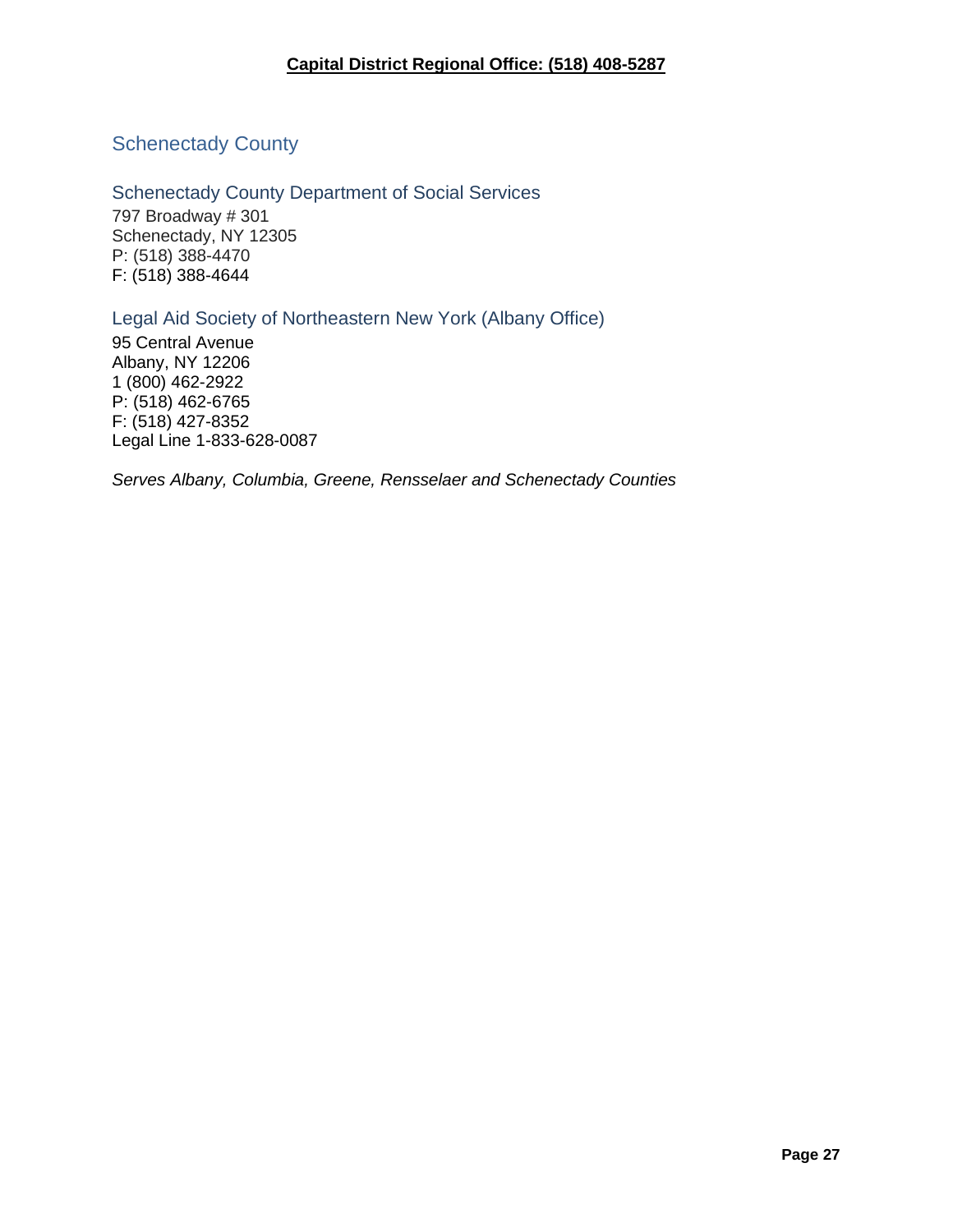## <span id="page-27-0"></span>Schoharie County

<span id="page-27-1"></span>Schoharie County Department of Social Services County Office Building 2nd Floor 284 Main Street, P.O. Box 687 Schoharie, NY 12157 P: (518) 295-8334 F: (518) 295-8492

<span id="page-27-2"></span>Legal Aid Society of Northeastern New York (Amsterdam Office)

6 Market Street Amsterdam, NY 12010 P: (518) 842-9466 F: (518) 843-1792 Legal Line 1-833-628-0087

*Serves Fulton and Schoharie Counties*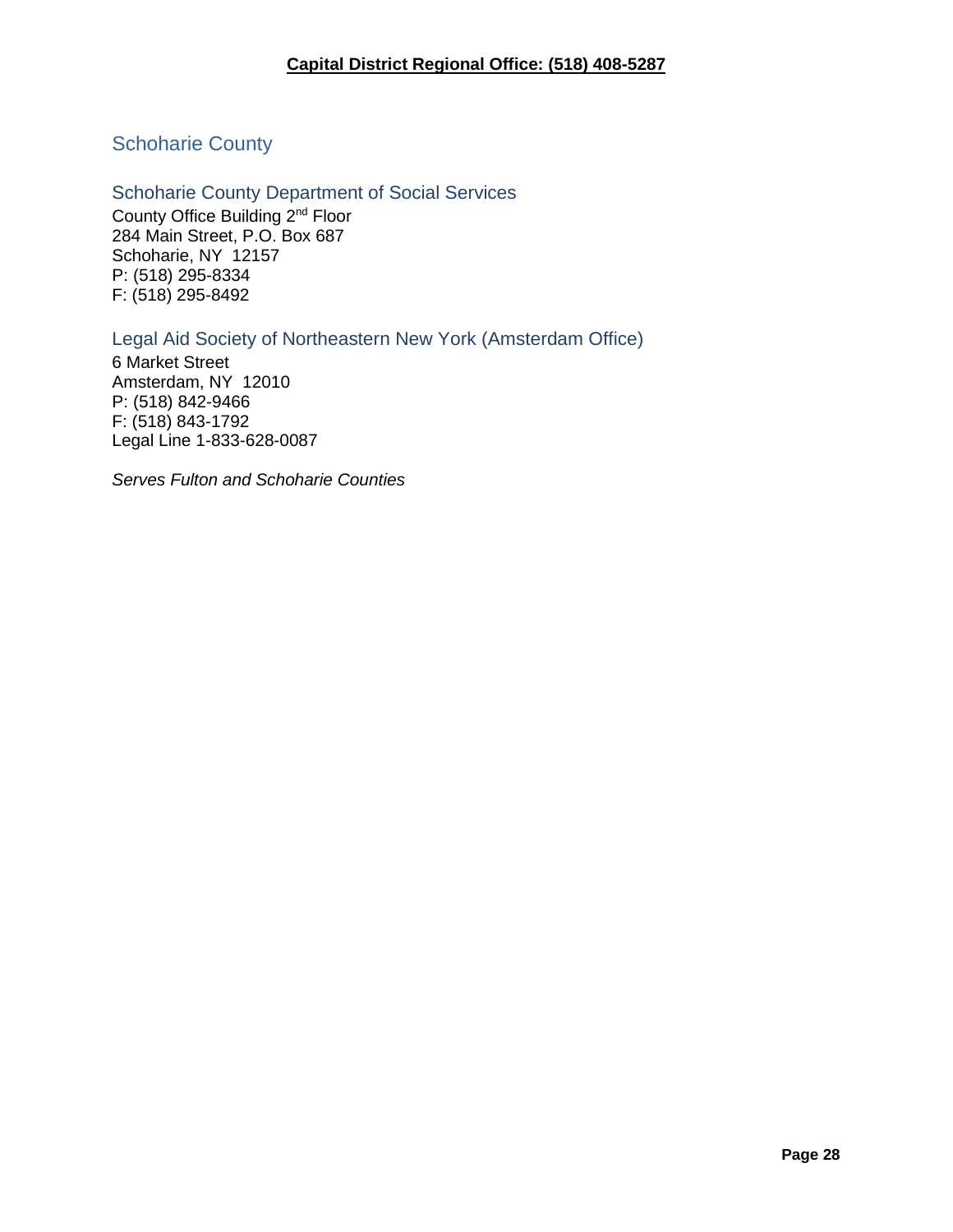<span id="page-28-0"></span>Warren County

#### <span id="page-28-1"></span>Warren County Department of Social Services

Warren Co. Municipal Center-Annex Bldg. 1340 State Street, Route 9 Lake George, NY 12845 P: (518) 761-6300 F: (518) 824-8812

#### <span id="page-28-2"></span>Legal Aid Society of Northeastern New York (Saratoga Springs Office)

40 New Street Saratoga Springs, NY 12866 P: (518) 587-5188 F: (518) 587-0959 Legal Line 1-833-628-0087

*Serves Saratoga, Washington, and Warren Counties*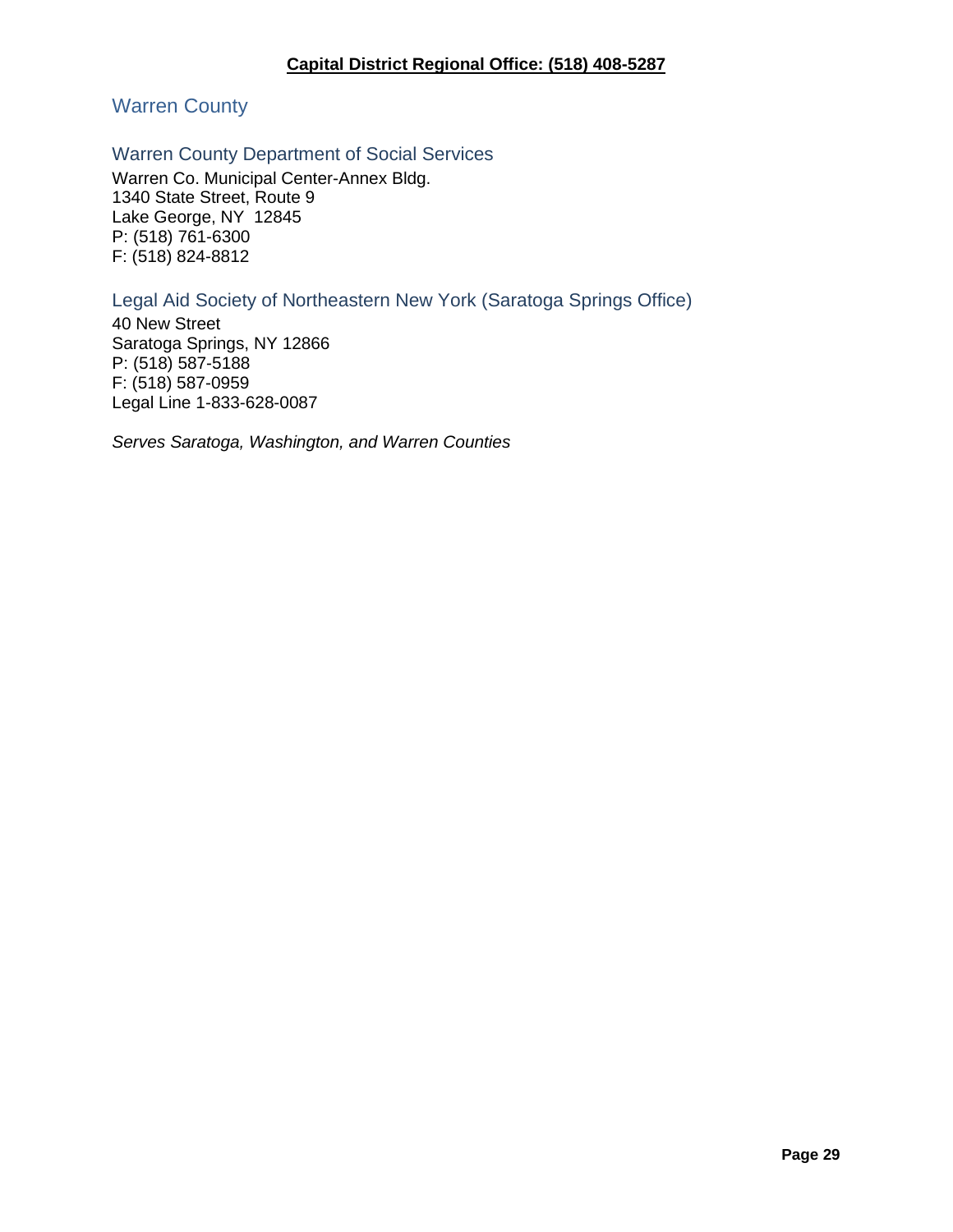## <span id="page-29-0"></span>Washington County

### <span id="page-29-1"></span>Washington County Department of Social Services

383 Broadway, Building B Fort Edward, NY 12828 P: (518) 746-2300 F: (518) 746-2355

### <span id="page-29-2"></span>Legal Aid Society of Northeastern New York (Saratoga Springs Office)

40 New Street Saratoga Springs, NY 12866 P: (518) 587-5188 F: (518) 587-0959 Legal Line 1-833-628-0087

*Serves Saratoga, Washington, and Warren Counties*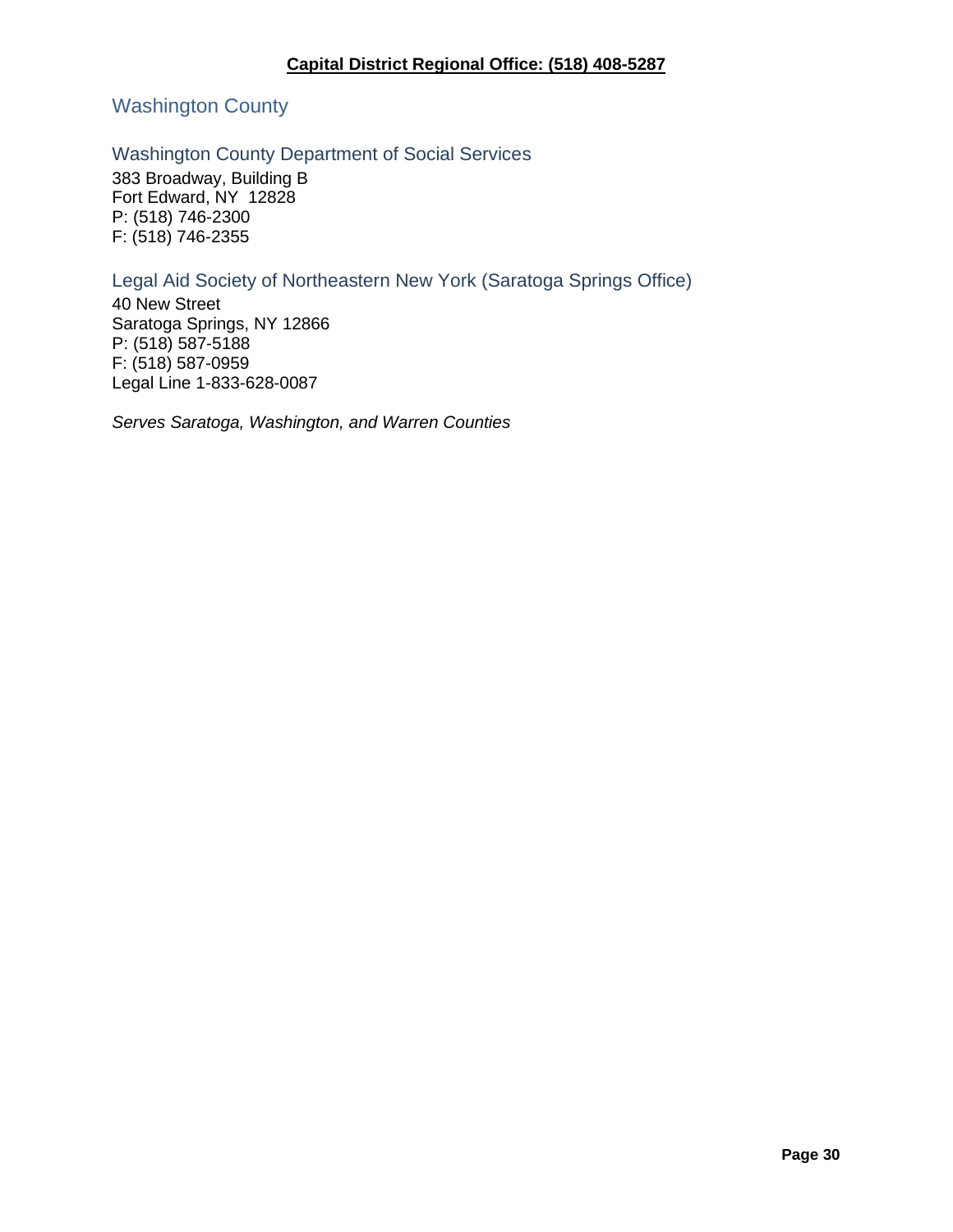# <span id="page-30-0"></span>Central New York Regional Office

Broome, Cayuga, Chenango, Cortland, Herkimer, Jefferson, Lewis, Madison, Oneida, Onondaga, Oswego, St. Lawrence, Tioga, and Tompkins Counties.

> Central New York Regional Office New York State Department of Health Adult Care Facility/Assisted Living Surveillance 217 South Salina Street, 4th Floor Syracuse, N.Y. 13202 (315) 477-8472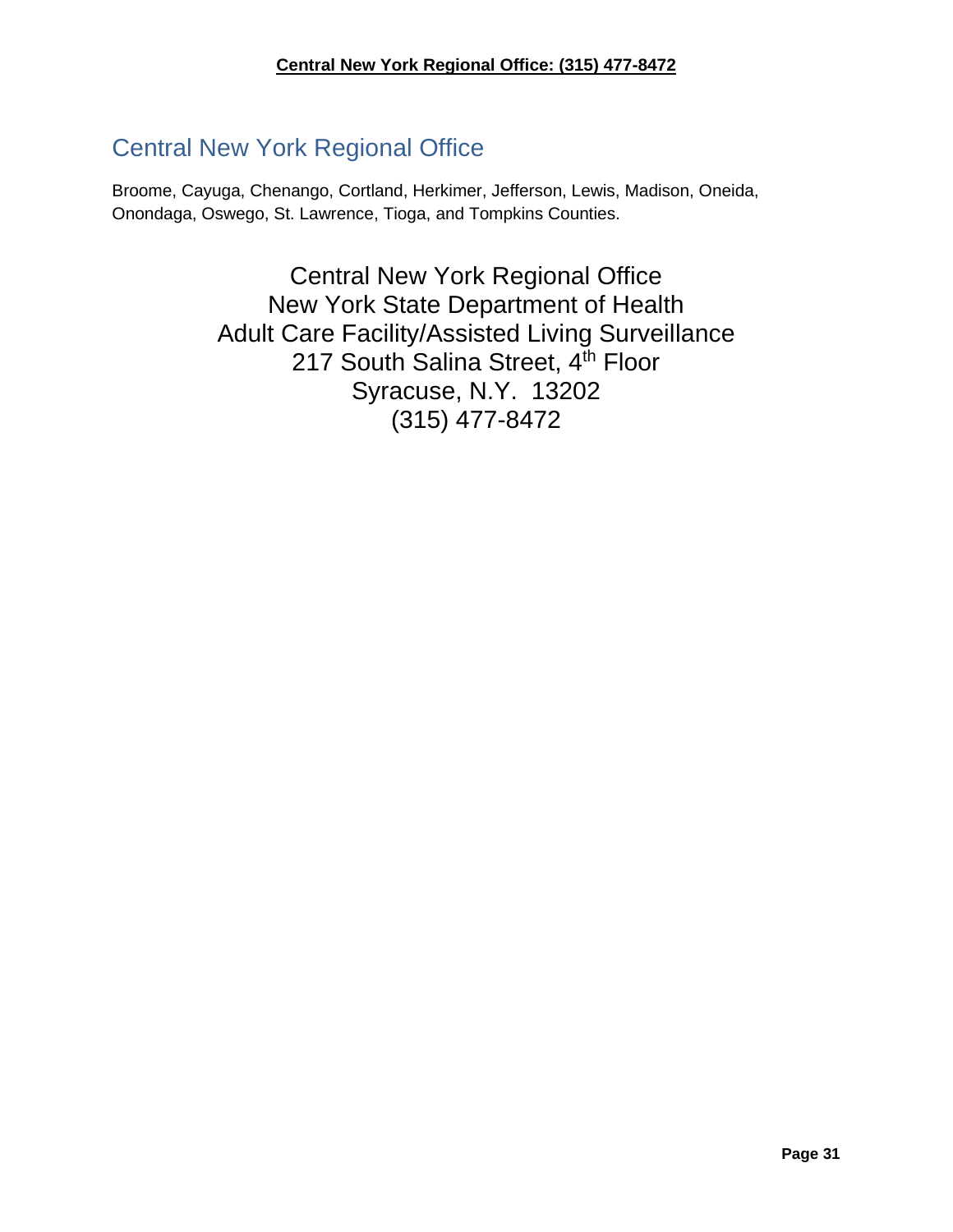### <span id="page-31-0"></span>Broome County

<span id="page-31-1"></span>Broome County Department of Social Services 36-42 Main St. Binghamton, NY 13905 (607) 778-8850

#### <span id="page-31-2"></span>Legal Aid Society of Mid-New York (Binghamton Office)

168 Water Street, 2<sup>nd</sup> Floor Binghamton, NY 13901 P: (607) 231–5900 F: (607) 724-7211

Legal Helpline 1 (877) 777-6152 *Consumer or income maintenance matters* 

#### <span id="page-31-3"></span>The Deposit Foundation

119 Front Street Deposit, NY 13754 (607) 467-4000 *Provides referrals to services/programs in Broome and Delaware Counties*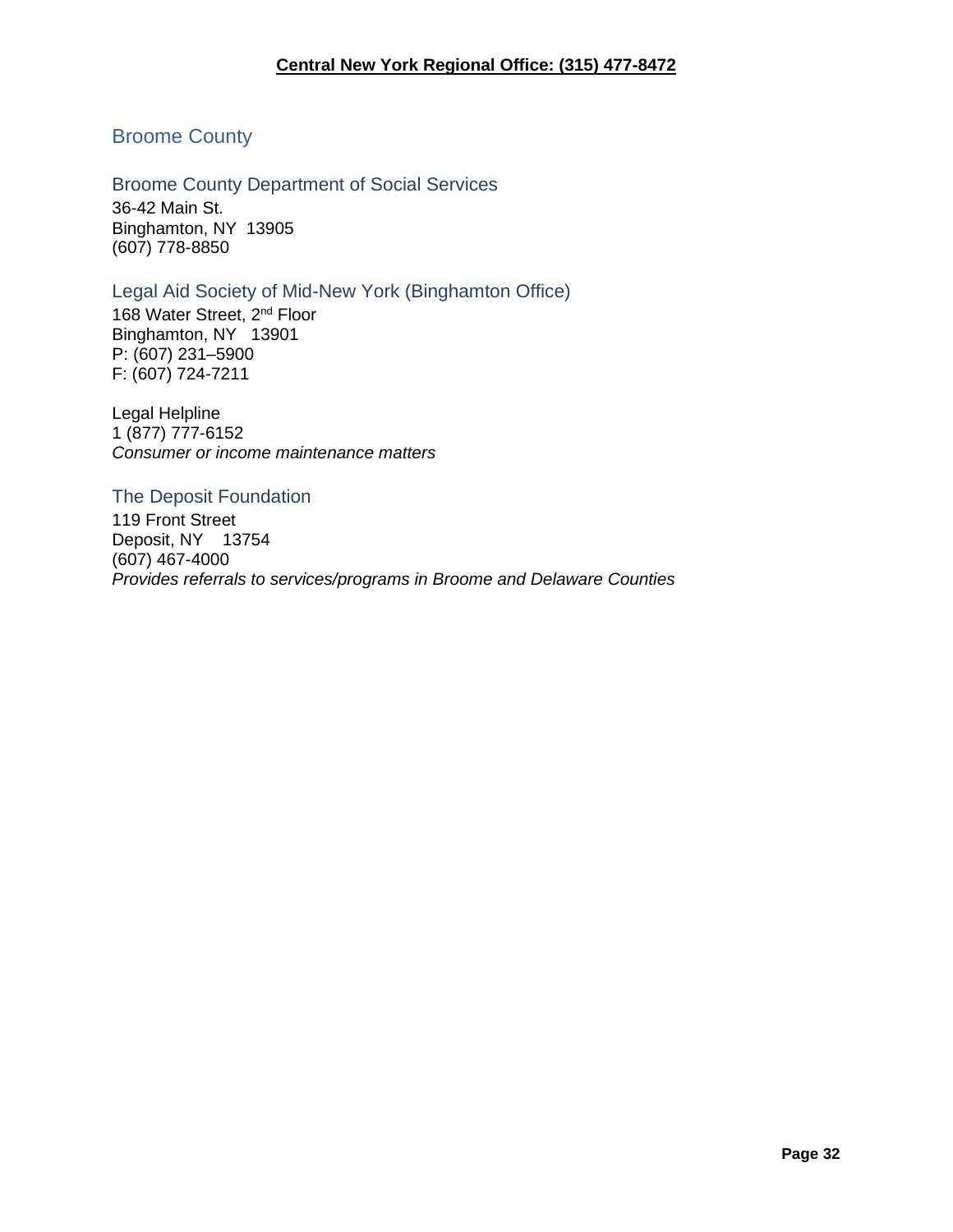## <span id="page-32-0"></span>Cayuga County

### <span id="page-32-1"></span>Cayuga County Department of Health & Human Services

County Office Building 160 Genesee St. Auburn, NY 13021 (315) 253–1011 ext. 7

#### <span id="page-32-2"></span>Human Rights Commission

Westminster Manor 17 William Street Auburn, NY 13021 (315) 252-2929 *Contact: Fred Richardson*

#### <span id="page-32-3"></span>Human Services Coalition

23 Chapman Avenue Auburn, NY 13021 (315) 253-9743 Email - admin@human-services.org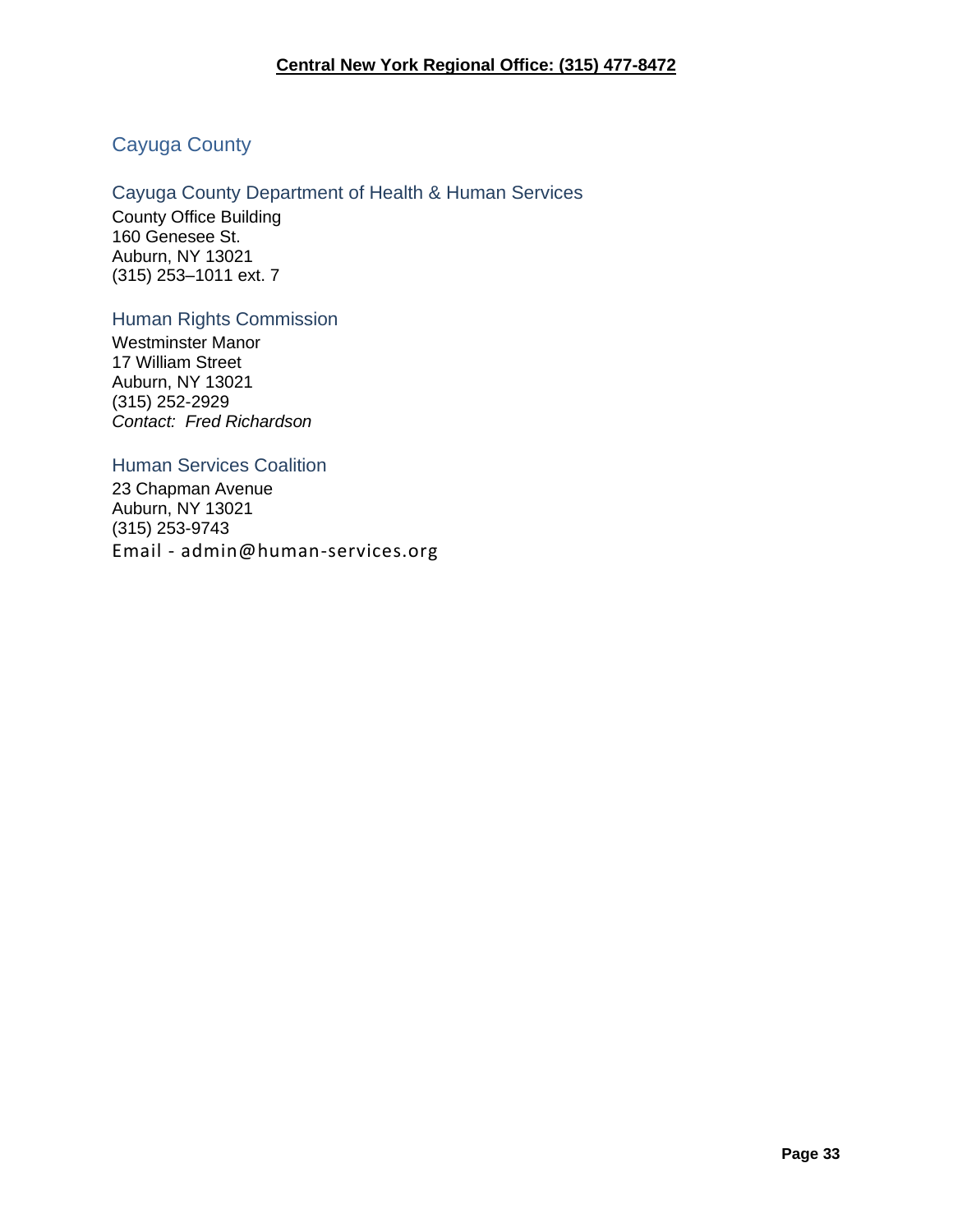## <span id="page-33-0"></span>Chenango County

<span id="page-33-1"></span>Chenango County Department of Social Services 5 Court Street Norwich, NY 13815 P: (607) 337–1500 F: (607) 337-1525 Toll Free: (877) 337-1501

<span id="page-33-2"></span>Legal Aid Society

27 West Main Street Norwich, NY 13815 (607) 336-8256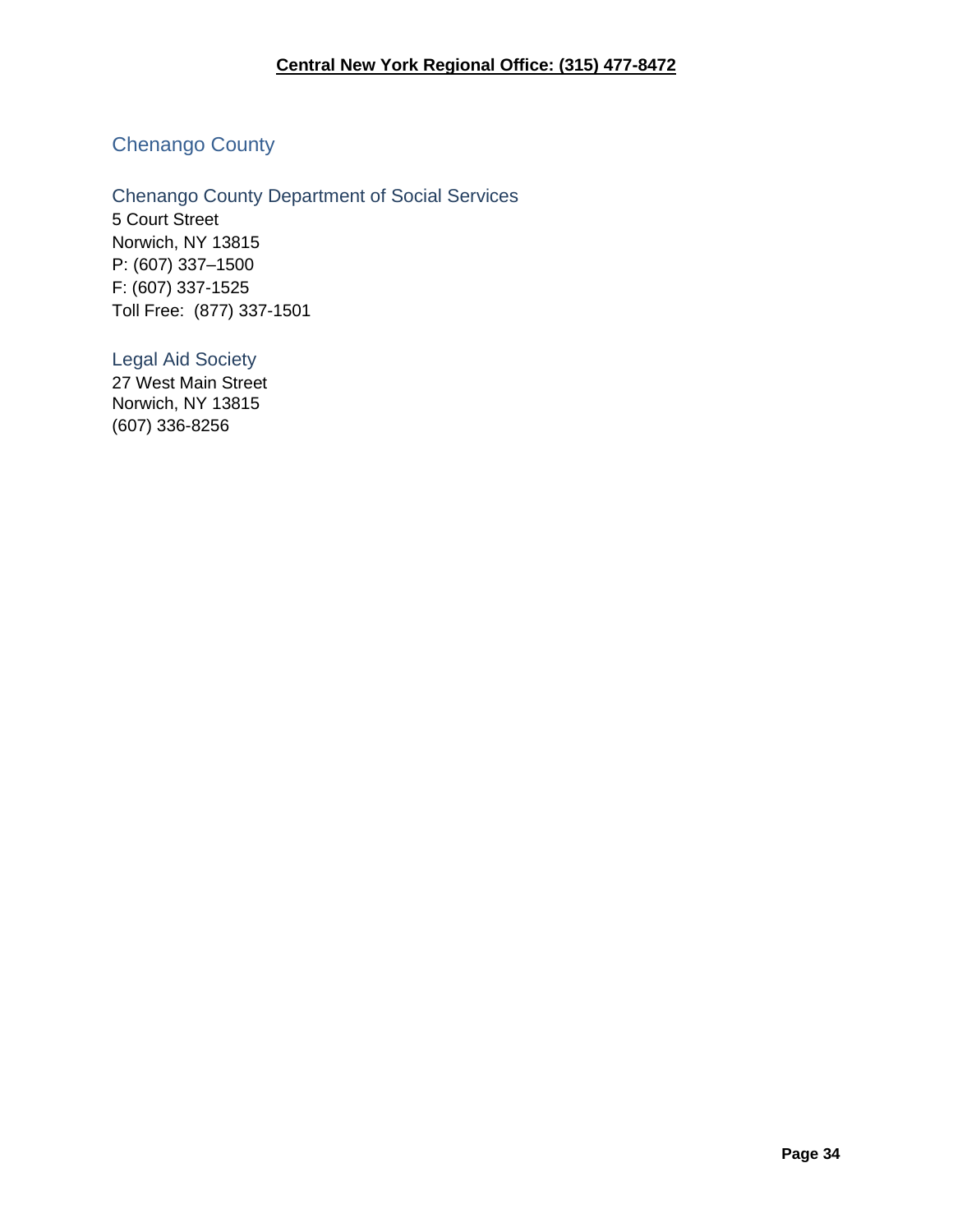## <span id="page-34-0"></span>Cortland County

<span id="page-34-1"></span>Cortland County Department of Social Services 60 Central Avenue Cortland, NY 13045 (607) 753–5265

<span id="page-34-2"></span>Legal Services of Central New York, Inc. 1 North Main Street, Suite 308 Cortland, NY13045

P: (607) 428–8400 Toll Free: (877) 777-6152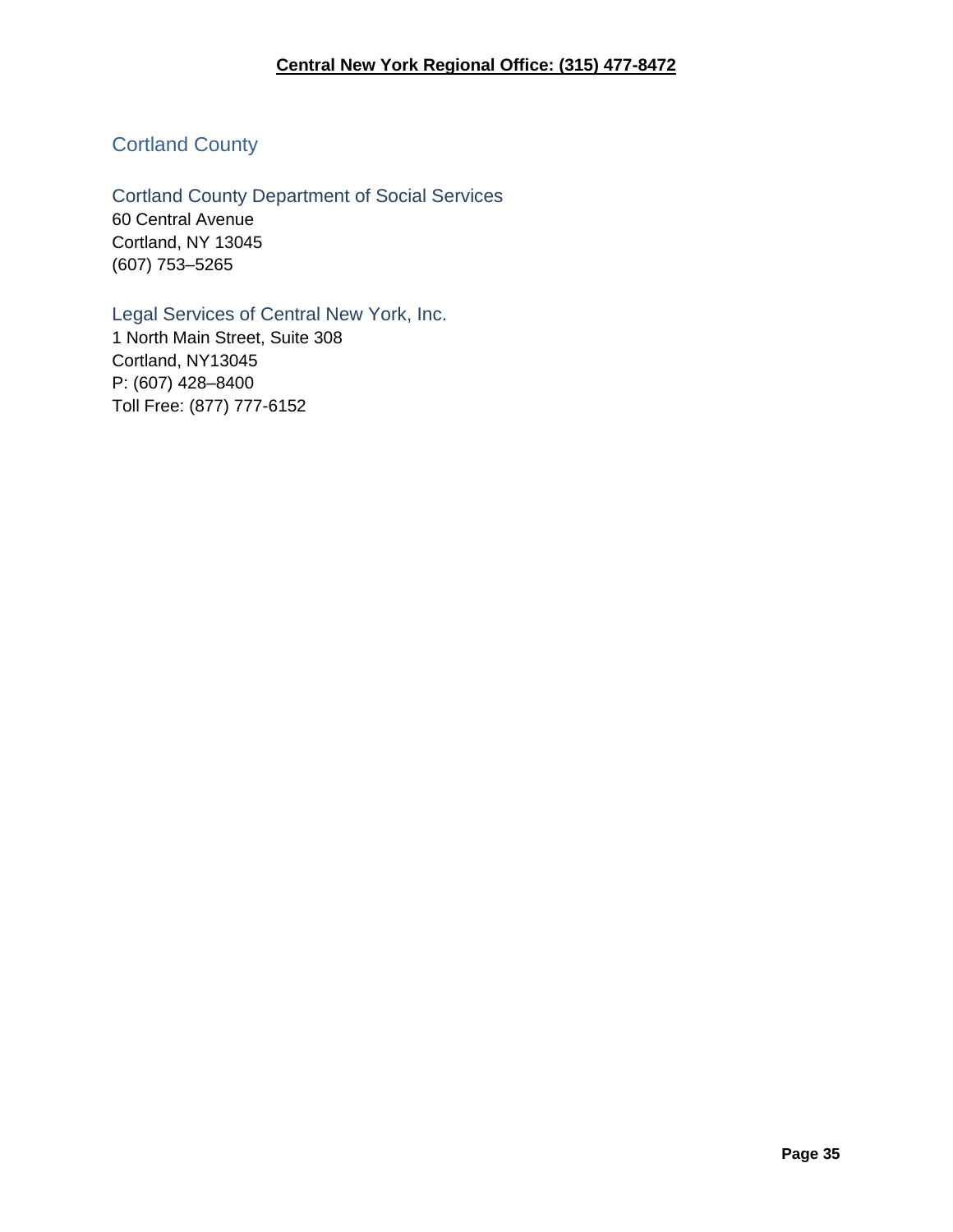## <span id="page-35-0"></span>Herkimer County

<span id="page-35-1"></span>Herkimer County Department of Social Services 301 North Washington St, Suite 2110 Herkimer, NY 13350 (315) 867-1291

### <span id="page-35-2"></span>Legal Aid Society of Mid-New York (Utica Office)

120 Bleecker Street Utica, NY 13501 P: (315) 793–7000 F: (315) 732-3202 Toll Free: (877) 203-1062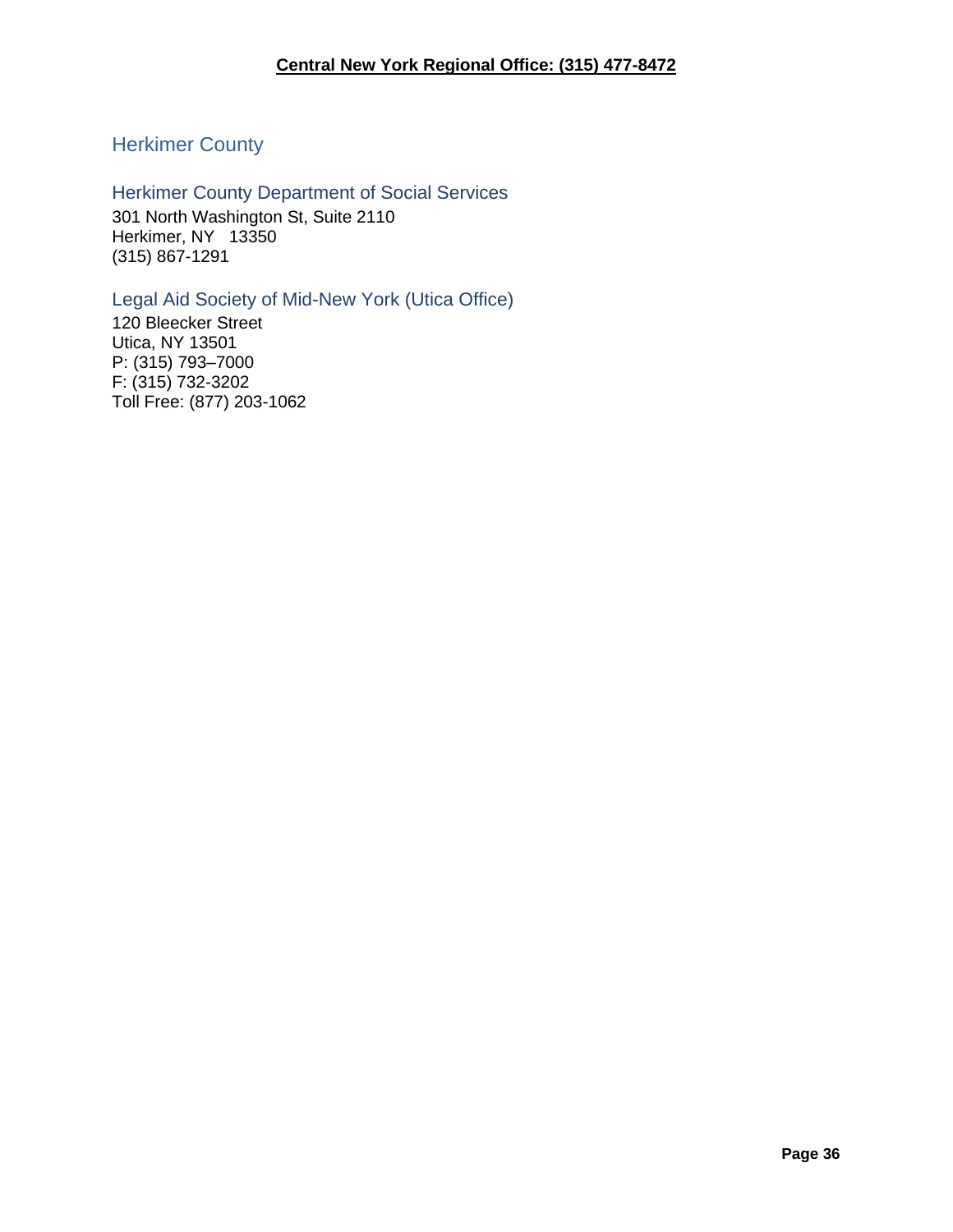## **Central New York Regional Office: (315) 477-8472**

# Jefferson County

# Jefferson County Department of Social Services 250 Arsenal Street

Watertown, NY 13601 (315) 782–3000 Protective Services for Adults: (315) 785-3210

## Legal Aid Society of Mid-New York (Watertown Office)

215 Washington Street, Suite 202 Watertown, NY 13601 P: (315) 955-6700 F: (315) 785-9118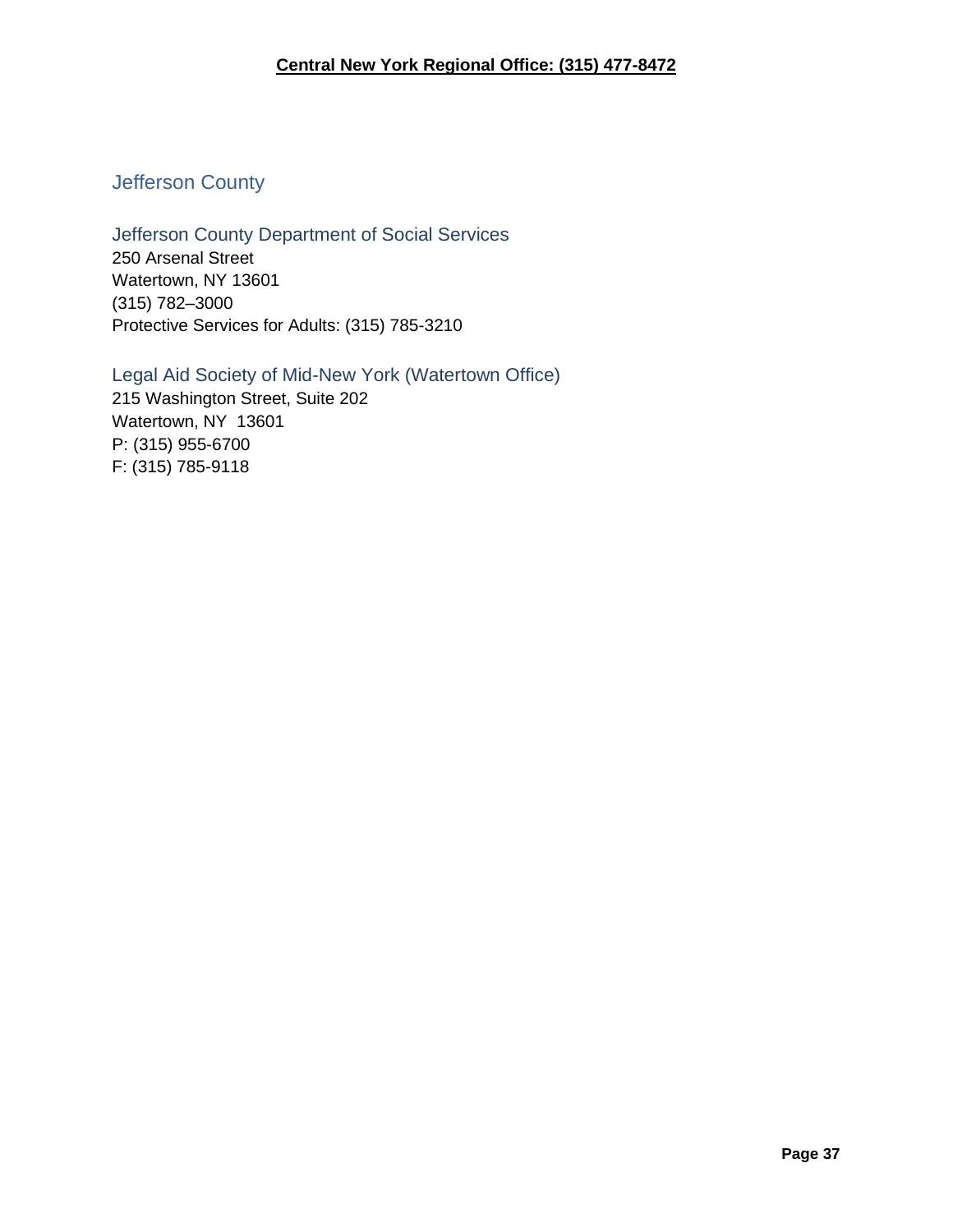# Lewis County

Lewis County Department of Social Services 5274 Outer Stowe Street P O Box 193 Lowville, NY 13367 P: (315) 376-5400 F: (315-376-4112

# Legal Aid Society of Mid-New York (Utica Office)

120 Bleecker Street Utica, NY 13501 P: (315) 793–7000 F: (315) 732-3202 Toll Free: 1-877-203-1062

# Legal Aid Society of Mid-New York (Watertown Office)

215 Washington Street, Suite 202 Watertown, NY 13601 P: (315) 955-6700 F: (315) 785-9118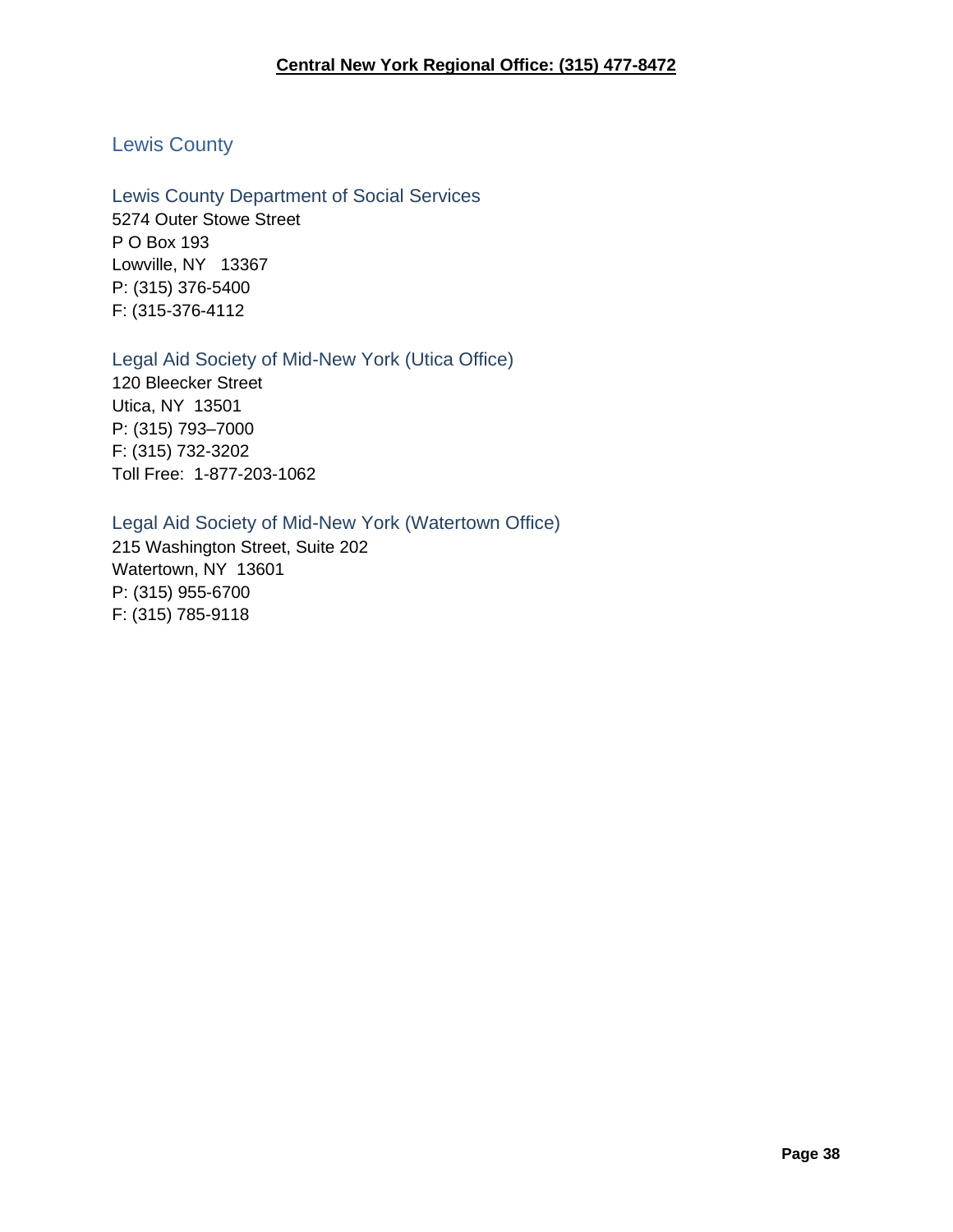# Madison County

Madison County Department of Social Services 133 North Court Street #1 Wampsville, NY 13163 P: (315) 366-2211 F: (315) 366-2553

# Legal Aid Society of Mid-New York (Utica Office)

120 Bleecker Street Utica, NY 13501 P: (315) 793–7000 F: (315) 732-3202 Toll Free: 1-877-203-1062

# Catholic Charities (Utica Office)

1408 Genesee Street Utica, NY 13502 (315) 724-2158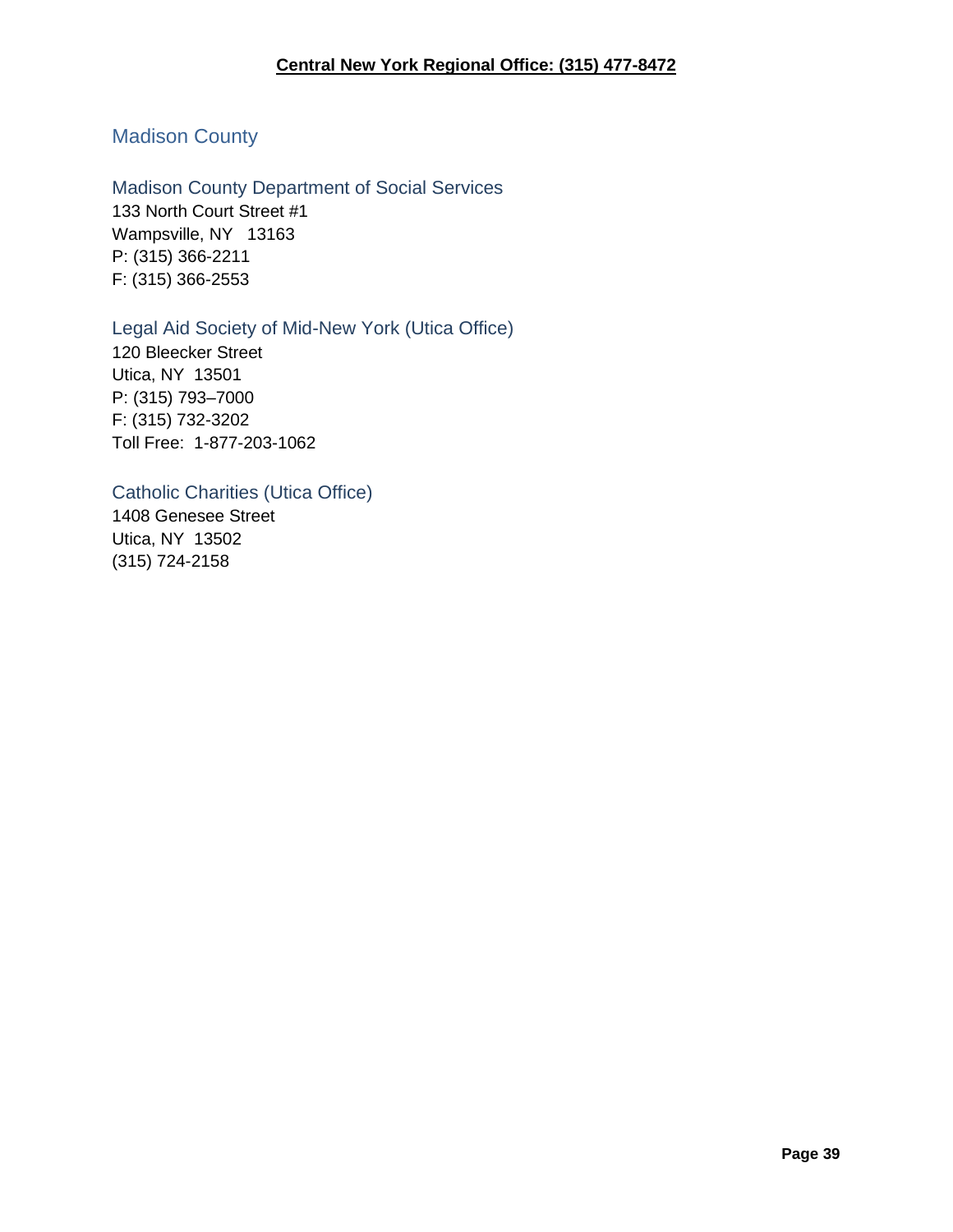#### **Central New York Regional Office: (315) 477-8472**

# Oneida County

#### Oneida County Department of Social Services

800 Park Avenue Utica, NY 13501 (315) 798-5700

#### McMahon & Grow, Attorneys

301 North Washington St. Rome, NY 13440 (315) 336-4700

#### Central Association for the Blind

2200 Dwyer Avenue Utica, NY 13501 (315) 223-3950 *Serves blind and visually impaired persons*

### Catholic Charities (Utica Office)

1408 Genesee St. Utica, NY 13502 (315) 724-2158

### Catholic Charities (Rome Office)

212 West Liberty Street Rome, NY 13440 (315) 337-5260

### Catholic Charities (Oneida Office)

1081 Northside Shopping Center – Box 2 Oneida, NY 13421 (315) 363-5274

### Resources Center for Independent Living

131 Genesee Street Utica, NY 13503 P: (315) 797-4642 F: (315) 797-4747 Toll Free: (877) 397-4126

#### Legal Aid Society of Mid-New York (Utica Office)

120 Bleecker Street Utica, NY 13501 P: (315) 793–7000 F: (315) 732-3202 Toll Free: 1-877-203-1062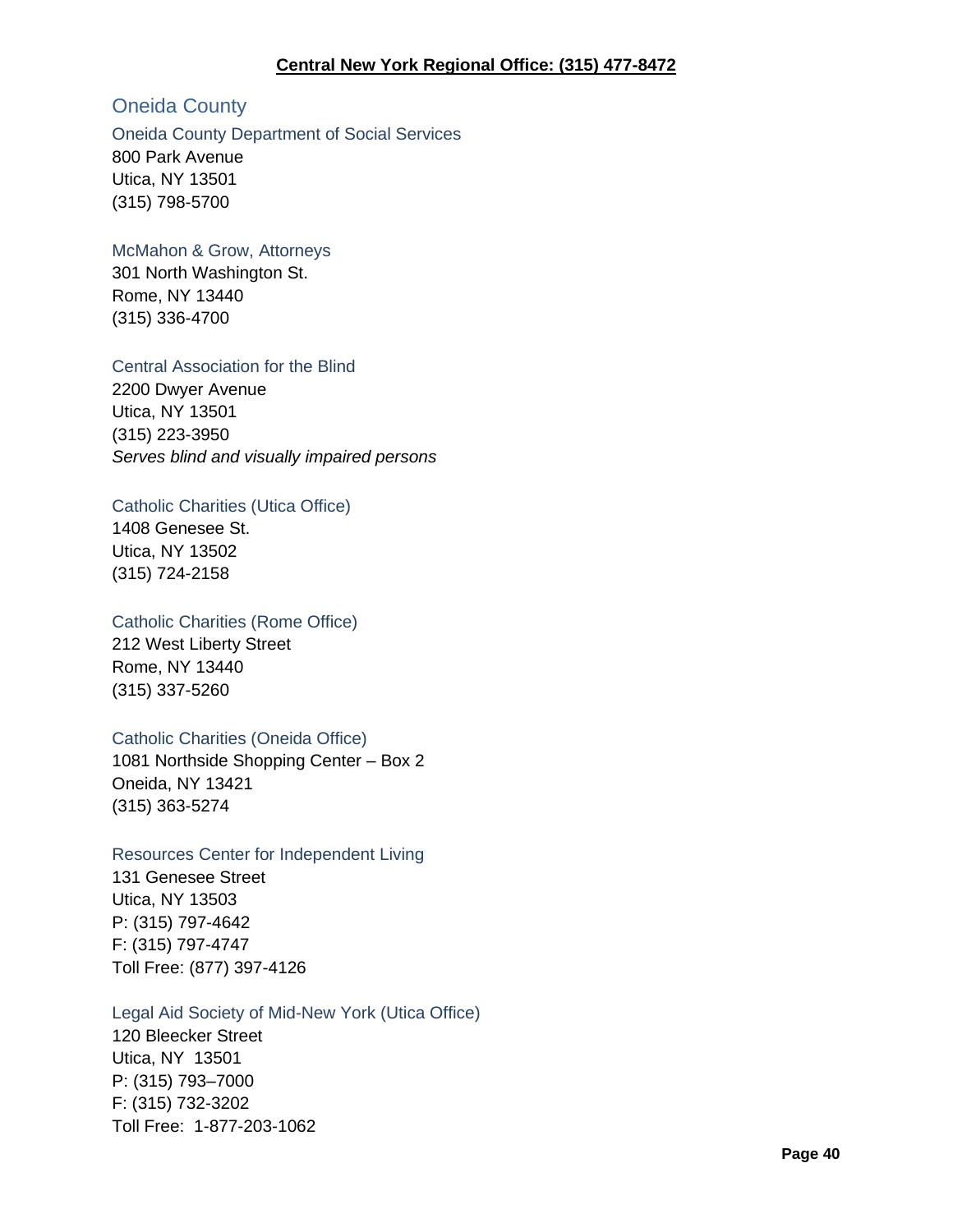# Onondaga County

# Onondaga County Department of Social Services

421 Montgomery St. Syracuse, NY 13202 (315) 435-2815

Legal Services of Central New York, Inc. 221 S. Warren Street, Suite 300 Syracuse, NY 13202 (315) 703-6500 Toll Free: 1 (877) 777-6152

Volunteer Lawyers Project of Onondaga County, Inc 221 S. Warren Street, Suite 200 Syracuse, NY 13202-1860 P: (315) 471-3409 F: (315) 939-1466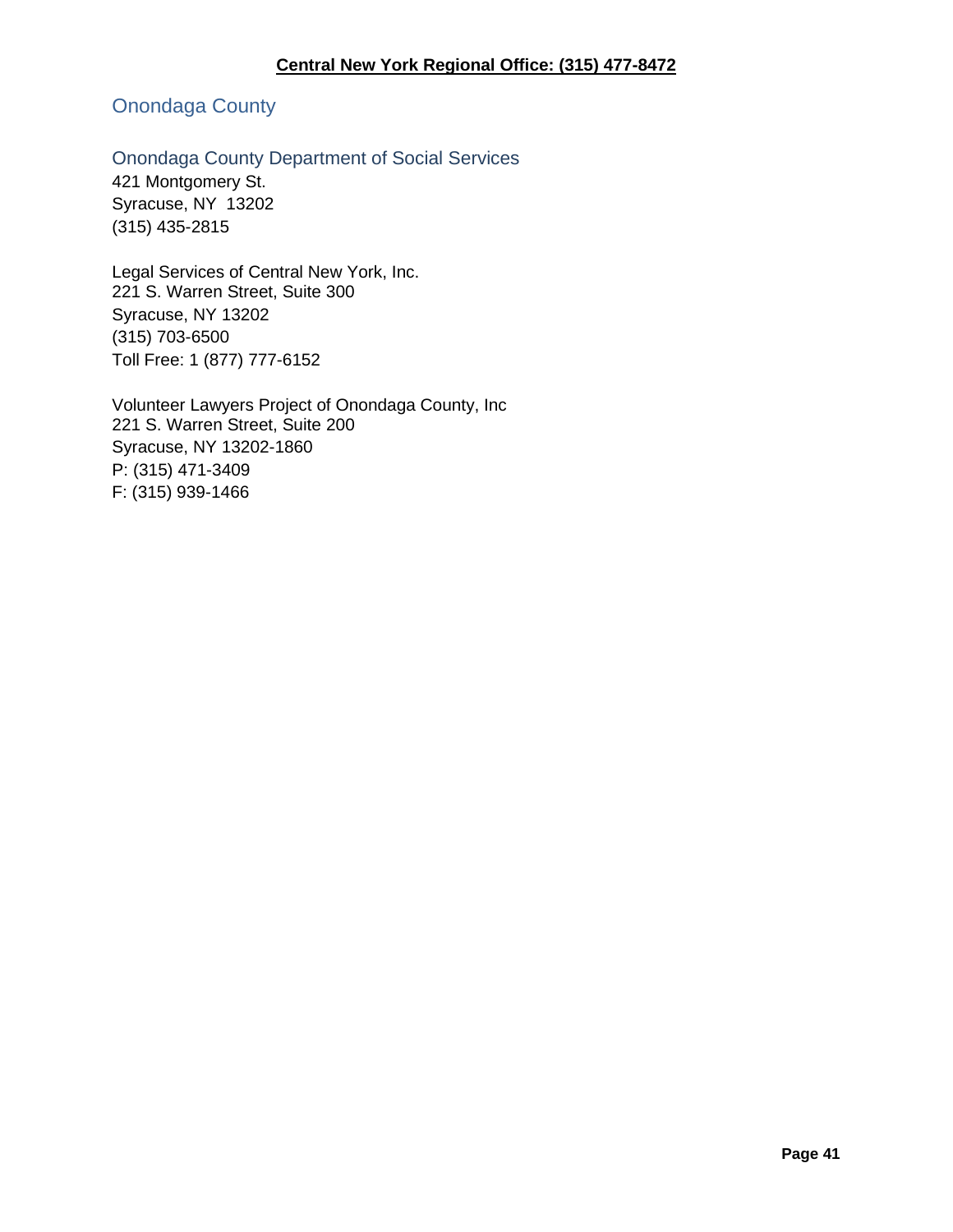# Oswego County

# Oswego County Department of Social Services

100 Spring Street Mexico, NY 13114 (315) 963-5000

# Legal Services of Central New York (Oswego Office)

108 Bridge Street Oswego, NY 13126 (315) 532-6900 (877) 777-6152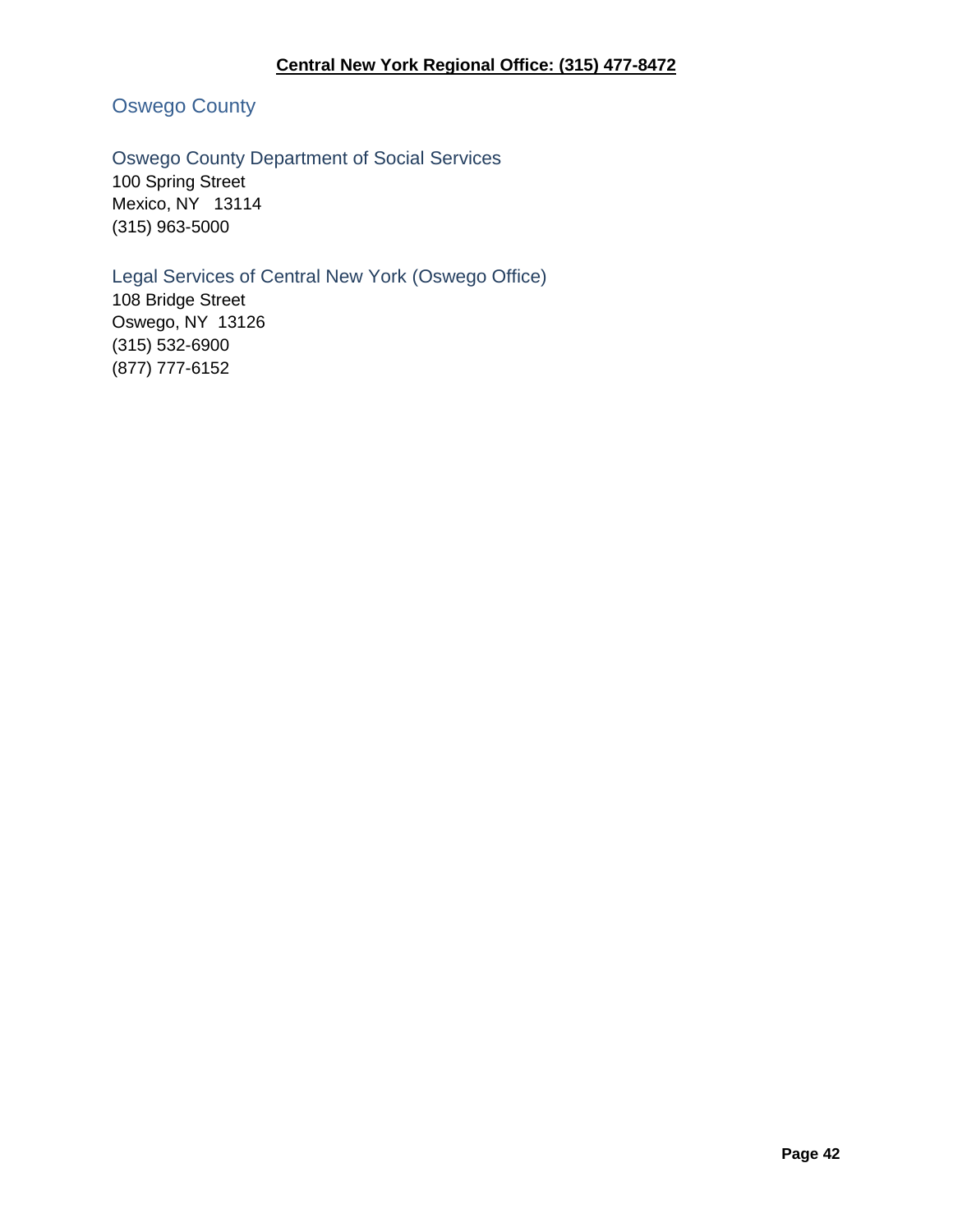# St. Lawrence County

## St. Lawrence County Department of Social Services

6 Judson Street Canton, NY 13617 (315) 379-2111 (315) 379-2278 Protective Services for Adults: (315) 379-2148

# Legal Aid Society of Northeastern New York (Plattsburgh Office)

100 Court Street Plattsburgh, NY 12901 (518) 563-4022 Legal Line 1-833-628-0087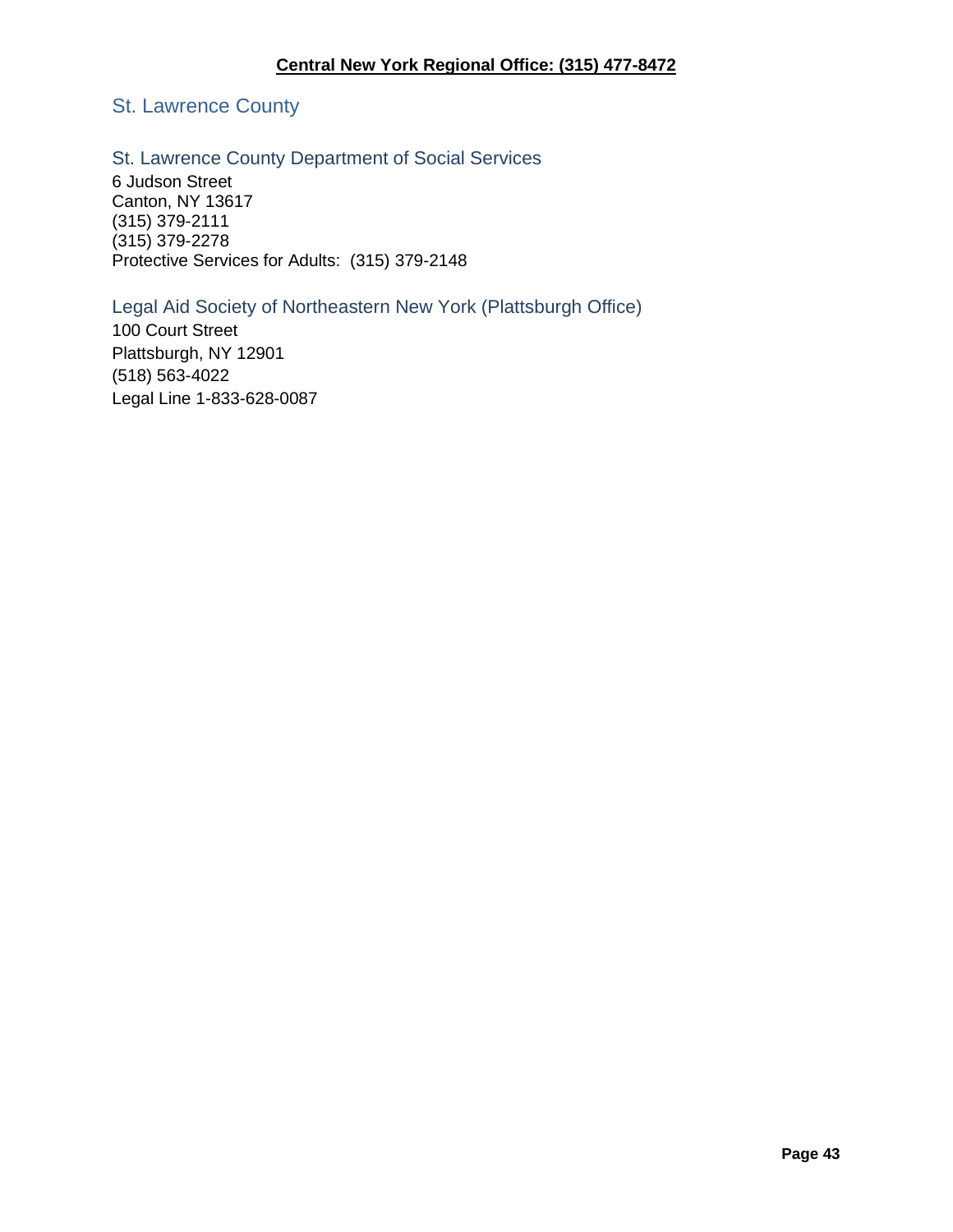# Tioga County

# Tioga County Department of Social Services

1062 State Route 38 Owego, N.Y. 13827 (607) 687-8300

# Legal Assistance of Western NY, Inc.

902 Taber Street, Suite 1 Ithaca, N.Y. 14850 (607) 273-3667 Toll Free: (800) 724-4170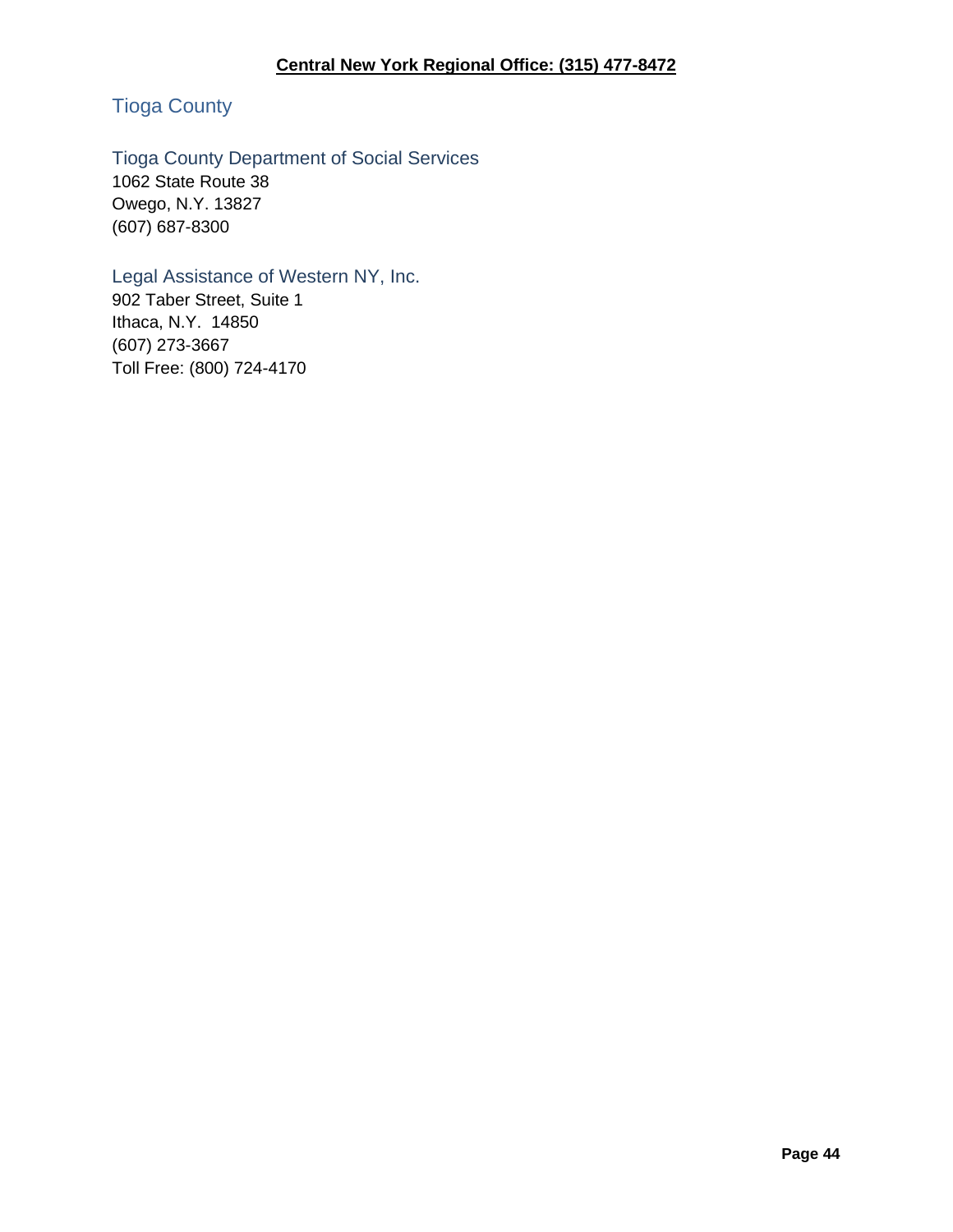## **Central New York Regional Office: (315) 477-8472**

# Tompkins County

# Tompkins County Department of Social Services

320 W. State Street Ithaca, N.Y. 14850 (607) 274-5680 *Protective Services for Adults: (607) 274-5323*

# Legal Assistance of Western NY, Inc.

902 Taber Street, Suite 1 Ithaca, N.Y. 14850 (607) 273-3667 Toll Free: (800) 724-4170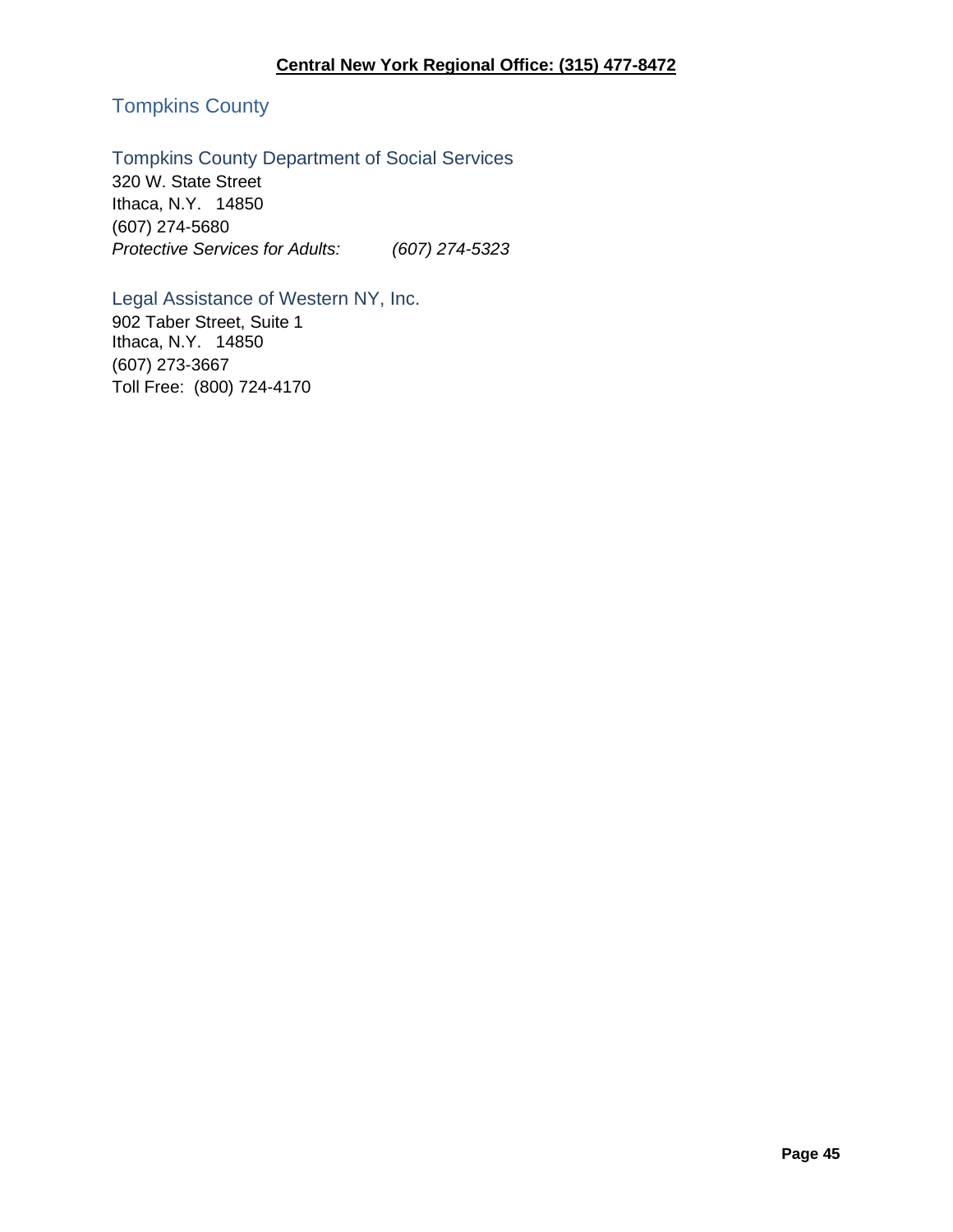# Long Island Regional Office

Nassau and Suffolk Counties.

Central Islip Regional Office New York State Department of Health Adult Care Facility/Assisted Living Surveillance 320 Carleton Avenue, Suite 5000 Central Islip, New York 11722 (631) 851–3098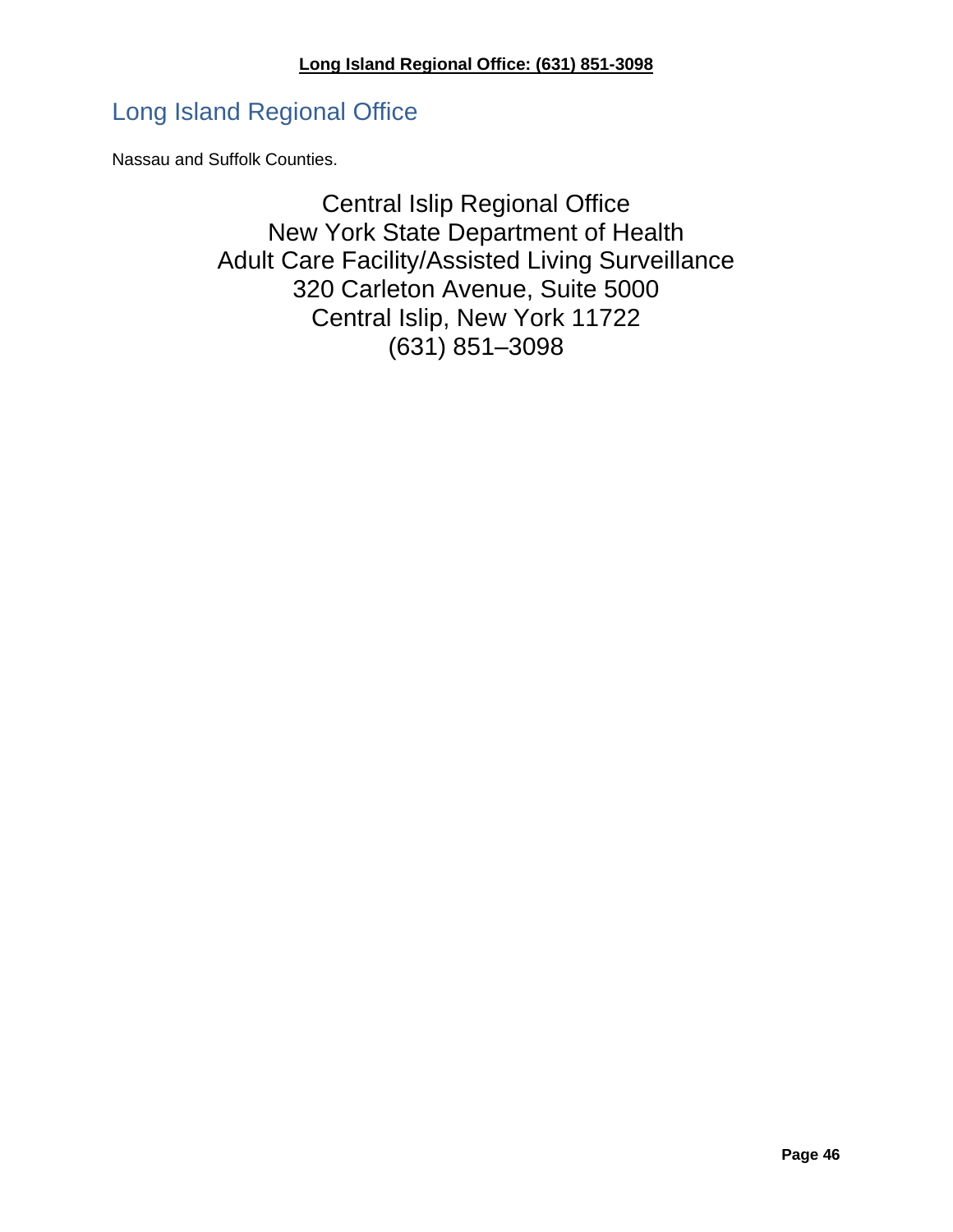# Nassau County

# Nassau/Suffolk Law Services

1 Helen Keller Way Hempstead, NY 11550 P: (516) 292-8100 F: (516) 292-6529

## Nassau County Department of Social Services

60 Charles Lindbergh Blvd. Uniondale, NY 11553 (631) 227-8519

### Community Legal Assistance Corp.

73 Main Street Hempstead, NY 11550 (516) 463-5934

### Jewish Association for Services for the Aged

158 Third Street Mineola, NY 11501 (516) 742-2050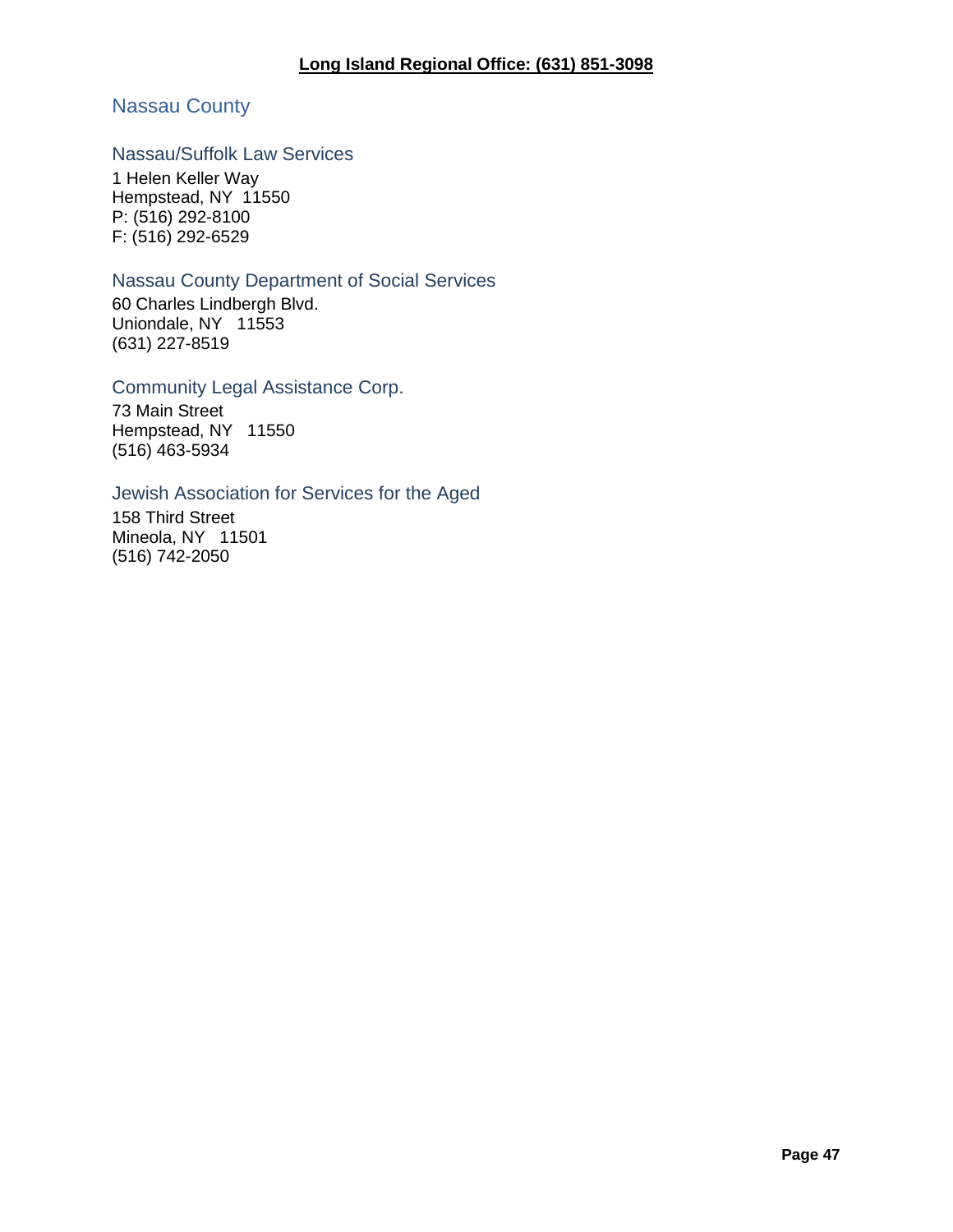# Suffolk County

#### Nassau/Suffolk Law Services

1757 Veterans' Hwy. Islandia, NY 11749 P: (631) 232-2400 F: (631-232-2489

#### Suffolk County Department of Social Services

3085 Veterans' Memorial Hwy. Ronkonkoma, NY 11779 (631) 854-9930

> Riverhead Center 893 E. Main St. Riverhead, NY 11901 P: (631) 852-3500

Smithtown Center 200 Wireless Boulevard Hauppauge, NY 11788 (631) 853-8714

### Jewish Association for Services to the Aged

74 Hauppauge Road Commack, NY 11725 P: (631) 462-1864

### Legal Aid Society of Suffolk County

John P. Cohalan, Jr. Courthouse 400 Carleton Ave., 4<sup>th</sup> Floor Central Islip, N.Y. 11722 P: (631) 665-5300 F: (631) 853-7798

### Long Island Advocacy Center, Inc.

490 Wheeler Ave., Suite 165J Hauppauge, NY 11788 (631) 234-0467

### Touro College

Jacob Fuchsberg Law Center 225 Eastview Drive Central Islip, NY 11722 P: (631) 761-7000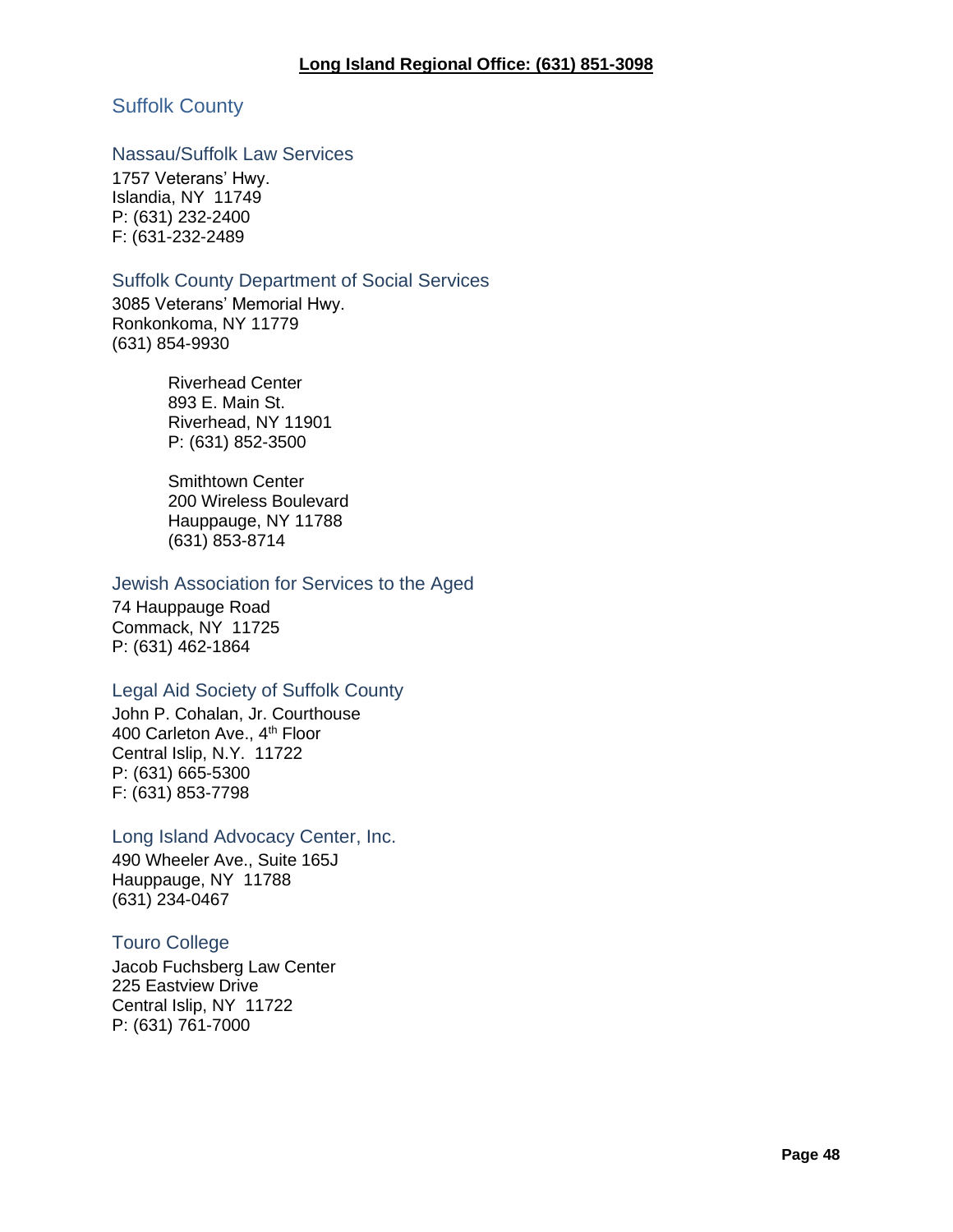# Metropolitan Area Regional Office

Bronx, Kings (Brooklyn), New York (Manhattan), Queens, Richmond (Staten Island), Dutchess, Orange, Putnam, Rockland, Sullivan, Ulster and Westchester Counties

Metropolitan Area Regional Office New York State Department of Health Adult Care Facility Program/Assisted Living Surveillance 90 Church St., 15<sup>th</sup> Floor New York, NY 10007 (212) 417-4440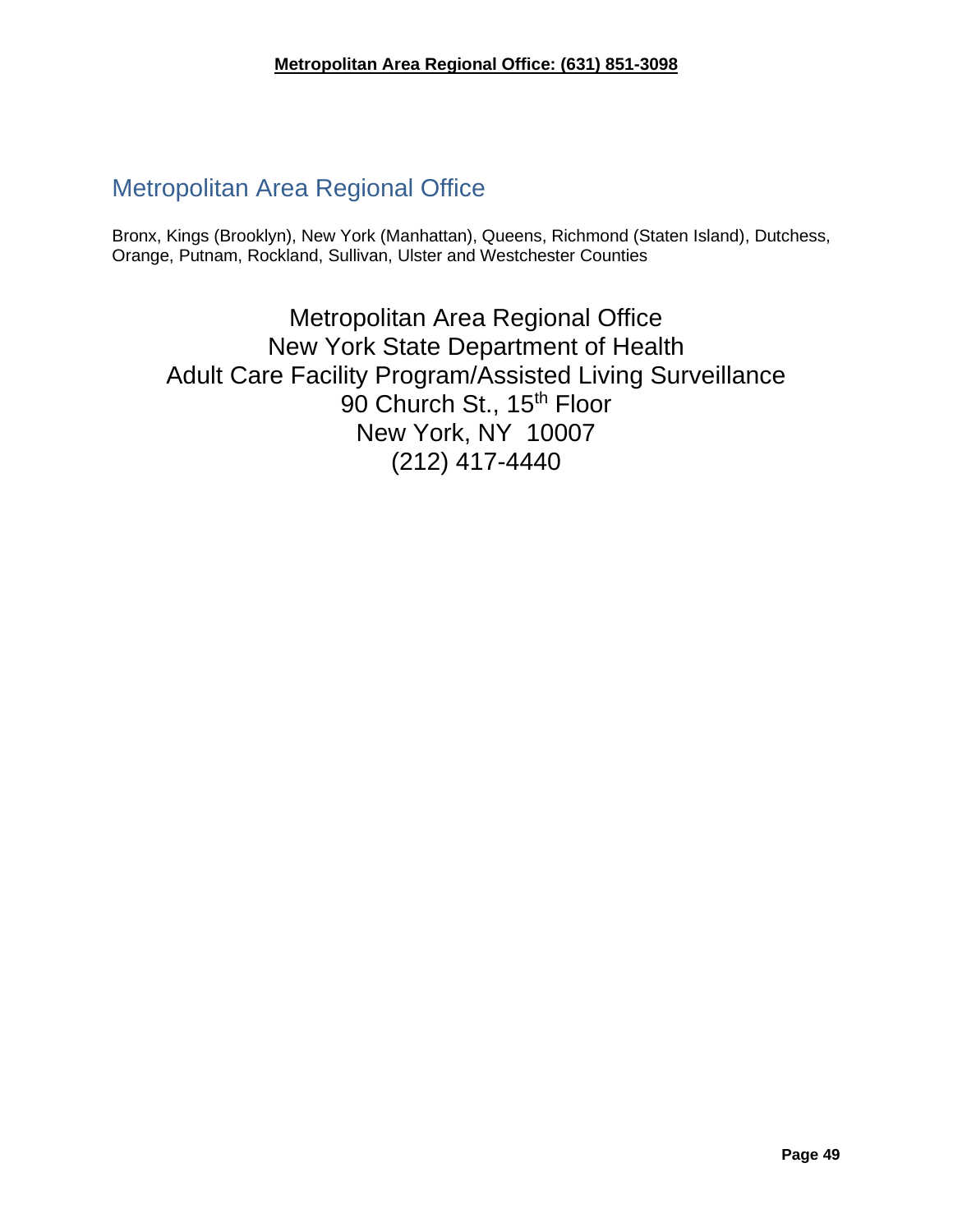## **Metropolitan Area Regional Office: (631) 851-3098**

# New York City

Legal Services NYC

Intake hotline: (917) 661-4500 *Citywide*

## Mobilization for Justice, Inc. (formerly MFY Legal Services)

100 William Street, 6<sup>th</sup> Floor New York, NY 10038 P: (212) 417-3700 F: (212) 417-3891

Adult Home Advocacy Project intake hotline: (877) 417-2427 *Citywide*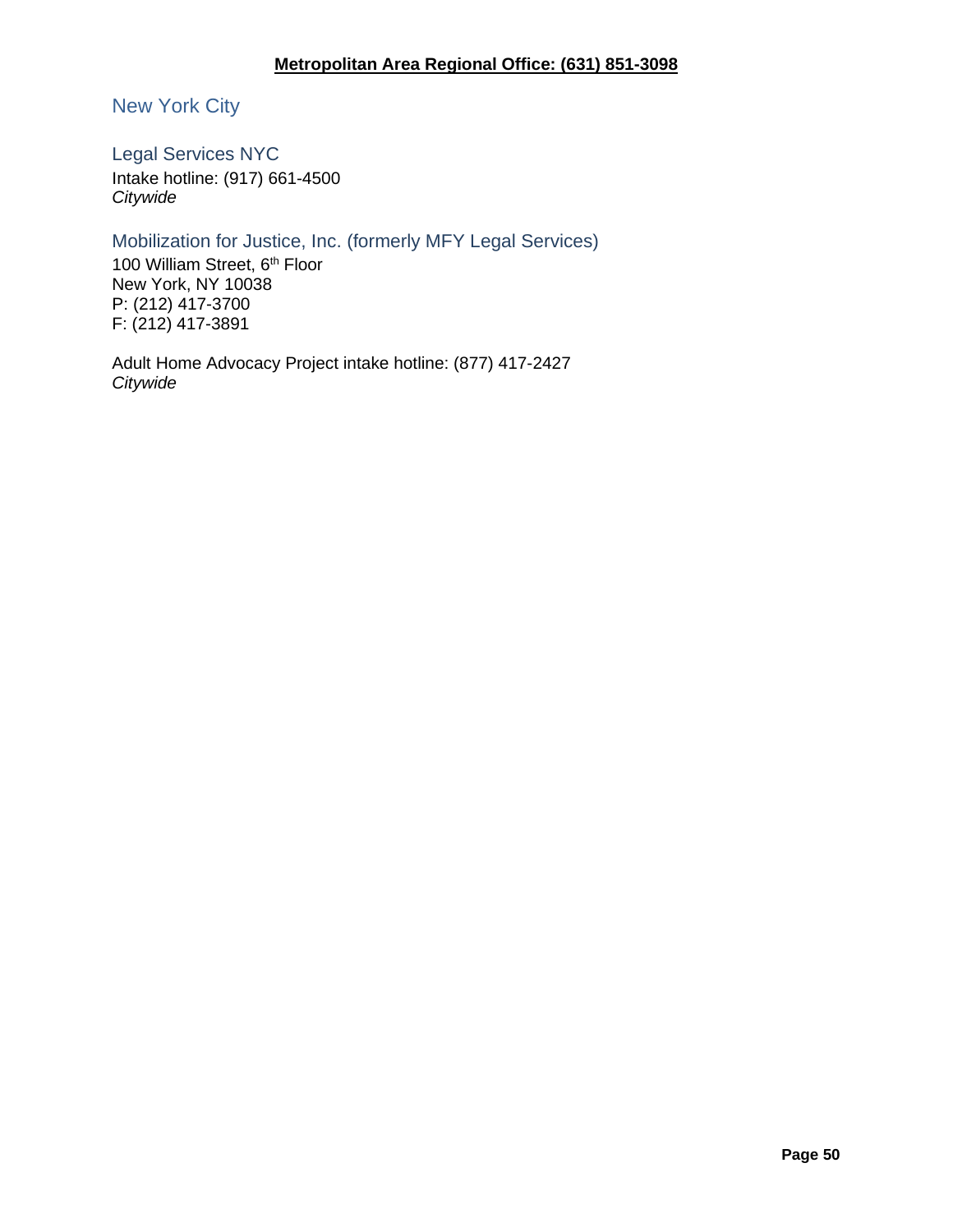Bronx

Legal Aid Society – Bronx Office 260 E 161 Street Bronx, NY 10451 (718) 991–4758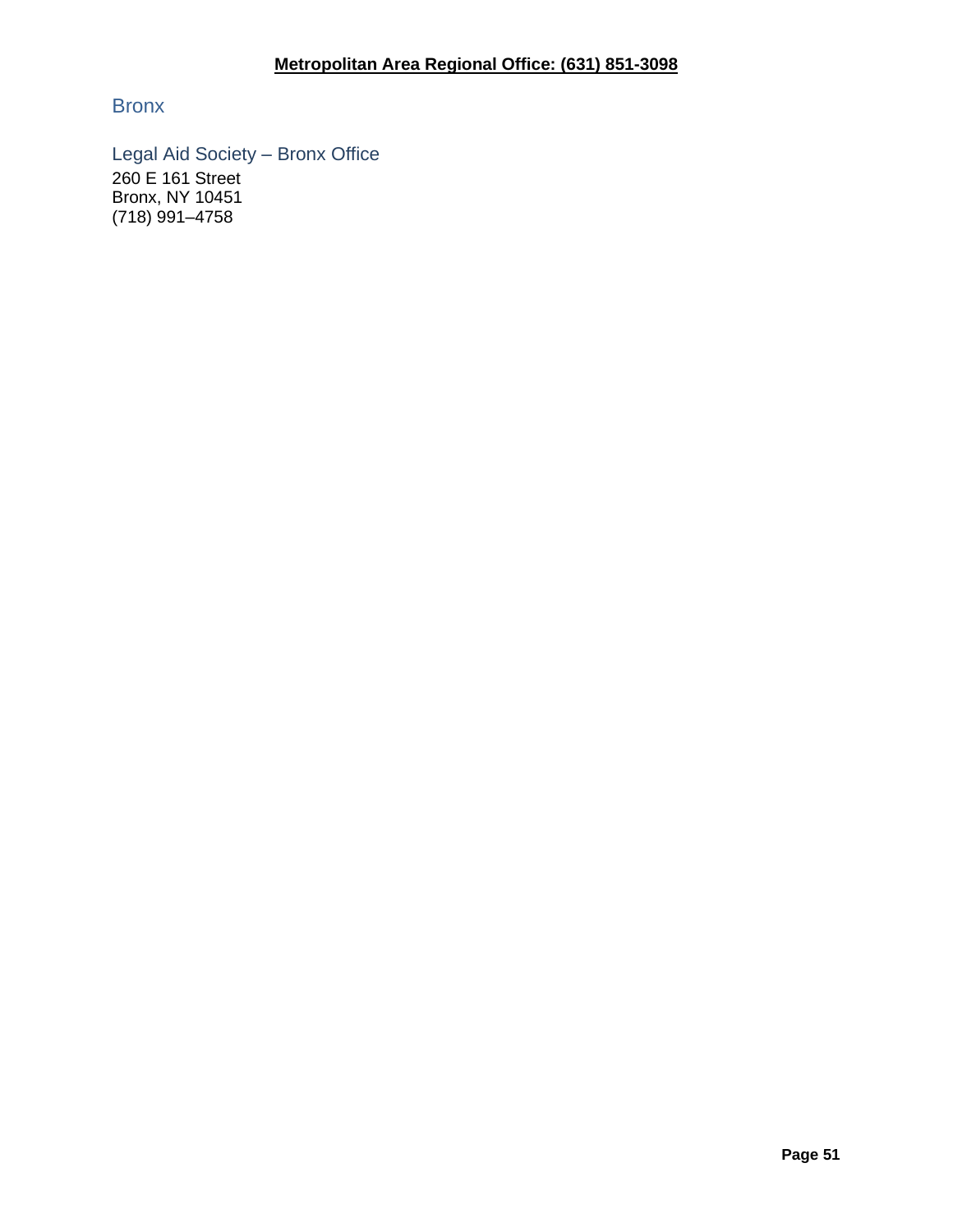Kings County (Brooklyn)

# Legal Aid Society – Brooklyn Office

111 Livingston Street, 7th Floor Brooklyn, NY 11201 (718) 645-3111 (if age 60 or over) (718) 722-3100 (all others)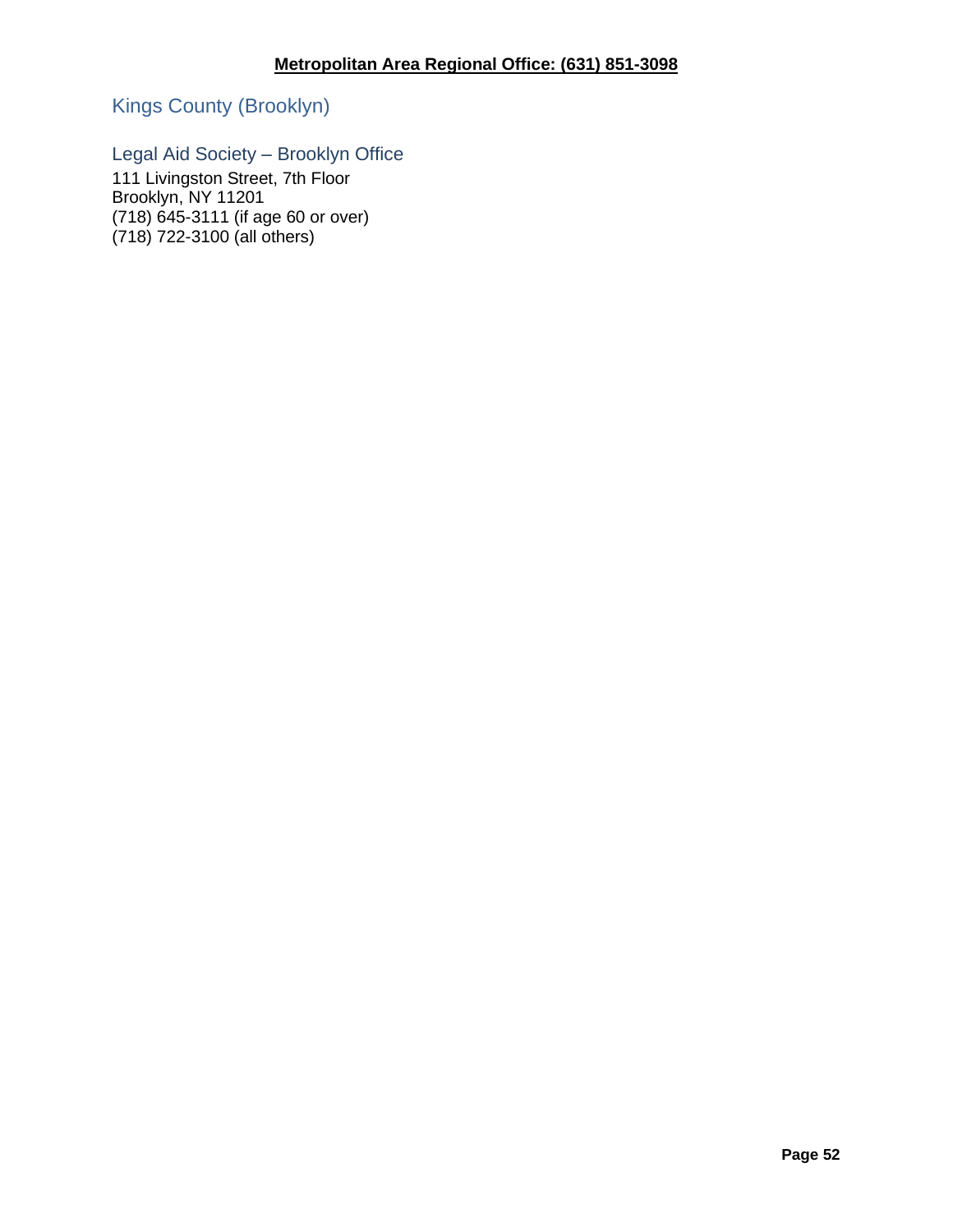New York County (Manhattan)

Legal Aid Society – Harlem Office 2090 Adam Clayton Powell Boulevard, 3rd Floor New York, NY 10027 (212) 426-3000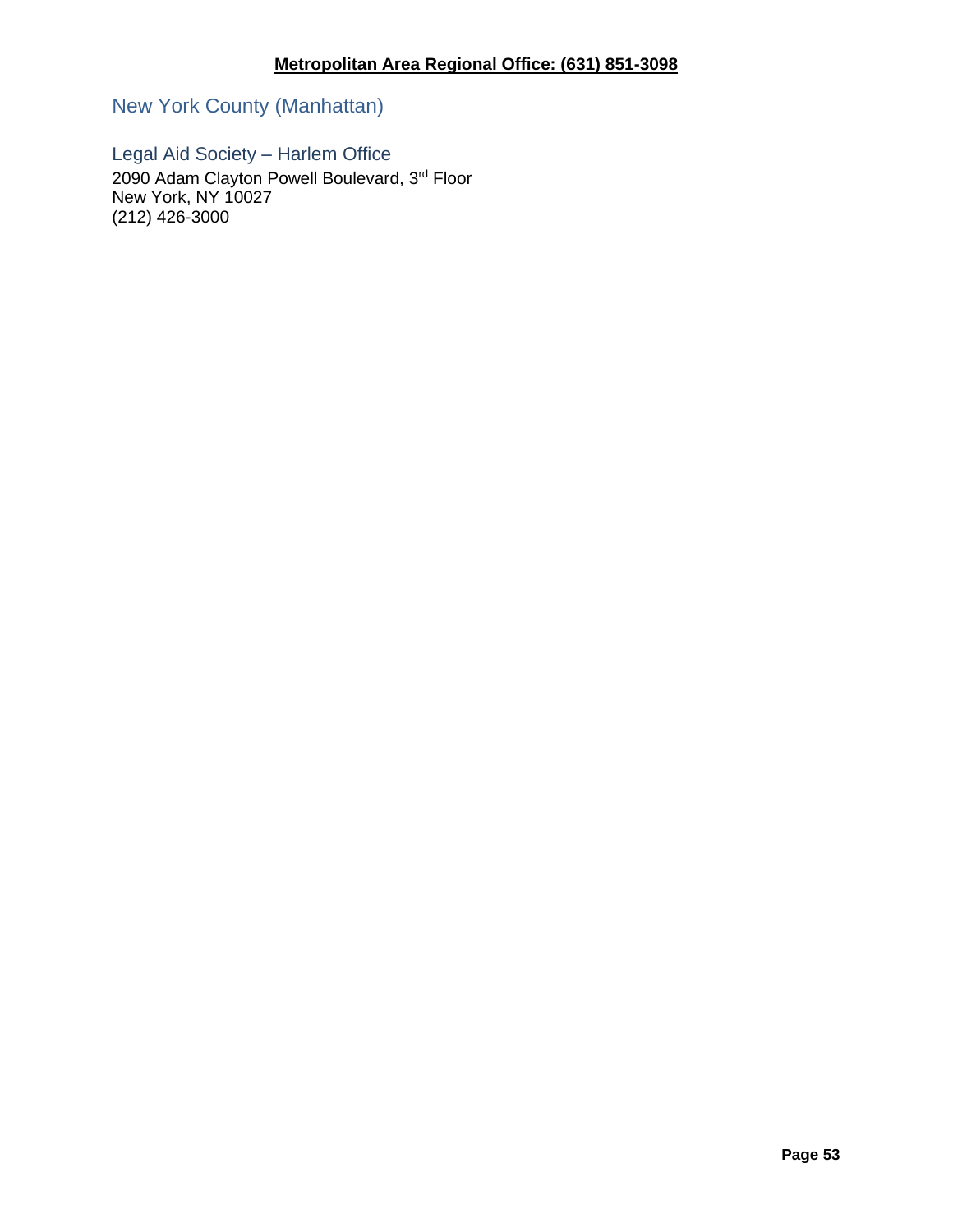Queens (including the Rockaways)

# Legal Aid Society – Queens Office

120-46 Queens Boulevard Kew Gardens, NY 11415 (718) 286-2450

# Legal Services for the Elderly in Queens (JASA)

9777 Queens Boulevard Rego Park, NY 11374 (718) 286-1500 *(clients must be age 60 or over)*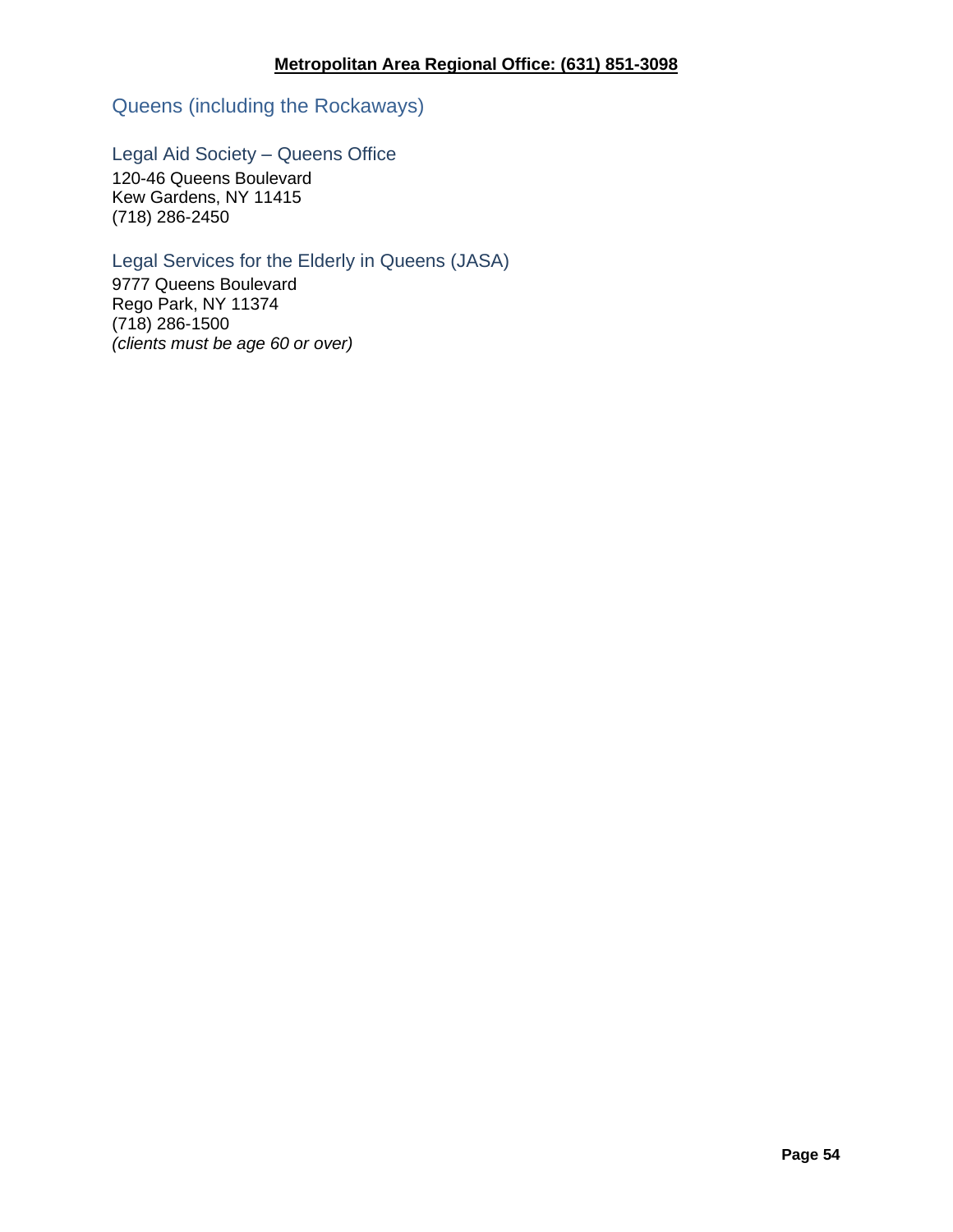Richmond County (Staten Island)

Legal Aid Society – Staten Island Office

60 Bay Street Staten Island, NY 10301 (347) 422-5333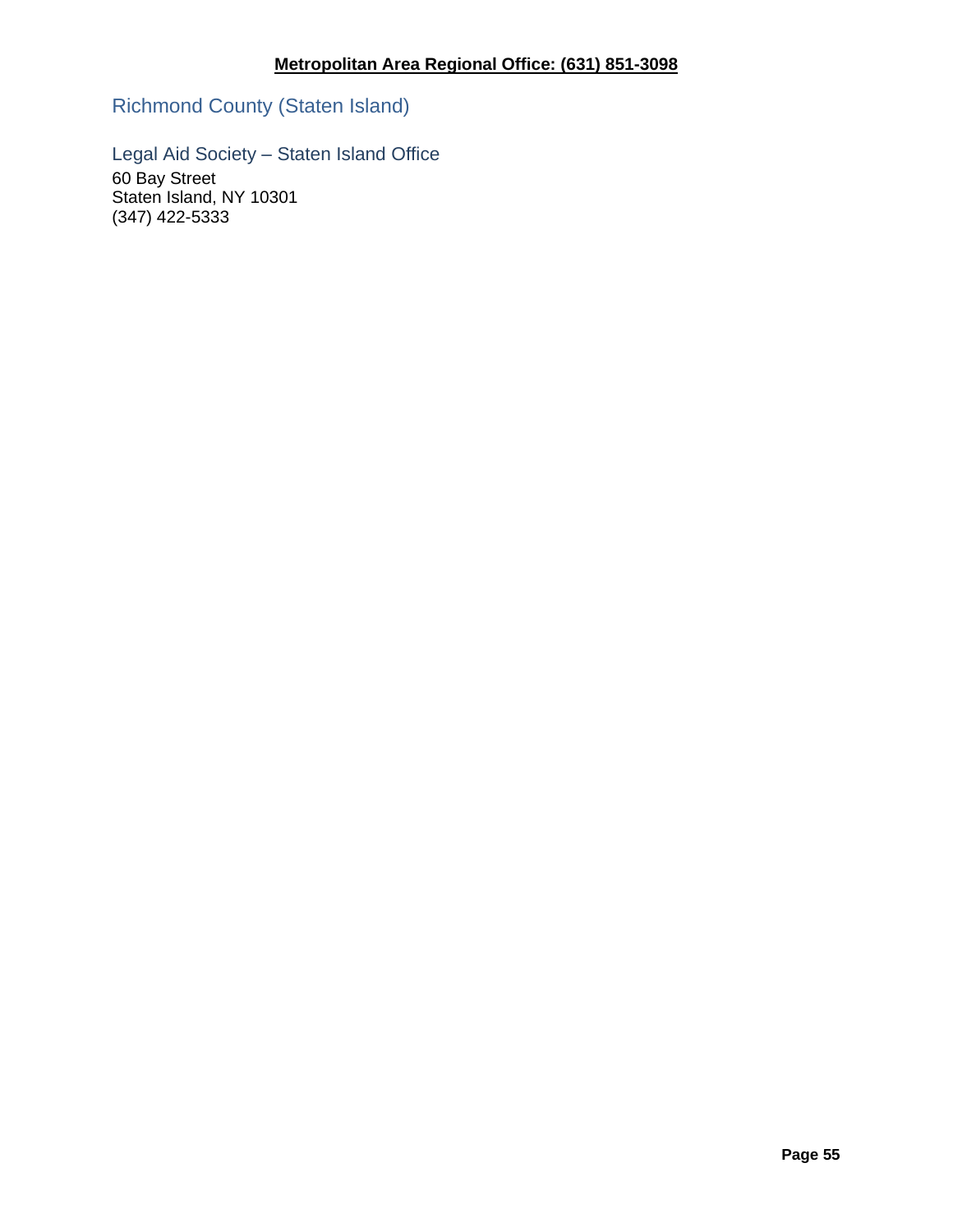### **Metropolitan Area Regional Office: (631) 851-3098**

# Dutchess County

#### Dutchess County Department of Community and Family Services

60 Market Street 131 Country House Road Poughkeepsie, NY 12601 Millbrook, NY 12545 (845) 486-3000 (845) 677-5532

Central Office Eastern Dutchess Government Center

Dutchess County Department of Mental Hygiene 230 North Road Poughkeepsie, NY 12601 (845) 485-9700 *Serves mentally disabled, developmentally disabled, alcohol and drug abuse* Hotline: Helpline for crisis intervention, telephone counseling information and referral 24hr/day, 7 days/week Call or Text (845) 485-9700

#### Dutchess County Bar Association

P.O. Box 1837 Poughkeepsie, NY 12602 (845) 473-2488 (Lawyer Referral)

### Dutchess County Community Action Agency

77 Cannon Street Poughkeepsie, NY 12601 (845) 452-5104 *Serves low income, elderly and handicapped*

### Dutchess County – Public Defender

45 Market Street Poughkeepsie, NY 12601 (845) 486–2280 (800) 660-8818

### Family Services, Inc.

29 North Hamilton Street #109 Poughkeepsie, NY 12601 (845) 452-1110

Legal Services of the Hudson Valley

One Civic Center Plaza, Suite 506 Poughkeepsie, N.Y. 12601 (845) 471-0058

#### Dutchess County Community Action

44 E. Market Street #46 Red Hook , N.Y. 12571 (845) 758-1740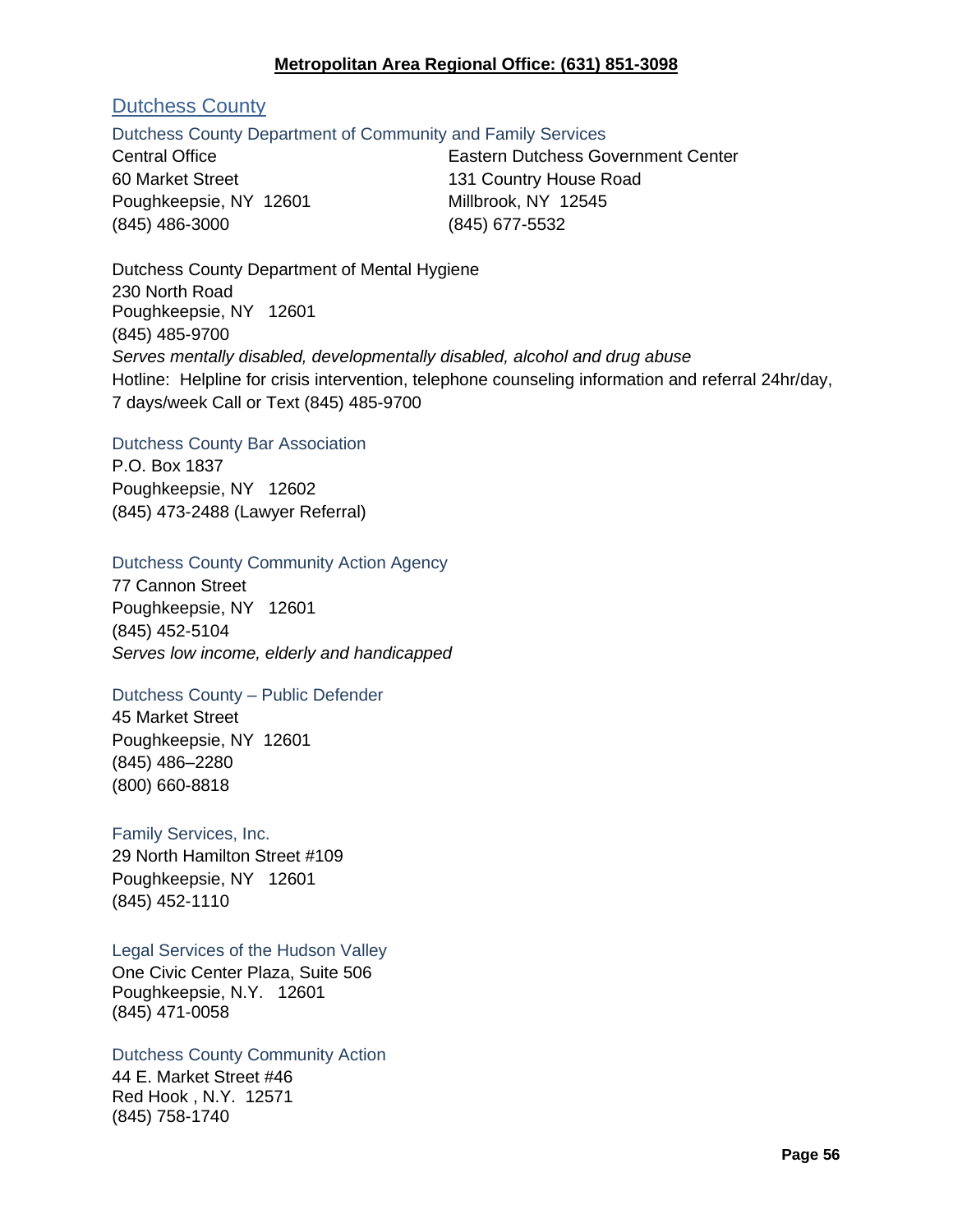# Orange County

# Orange County Department of Social Services

23 Hatfield Ln Goshen, NY 10924 (845) 291-2800

# Orange County Department of Social Services

Box Z 11 Quarry Road Goshen, NY 10924 (845) 291-4000

#### Legal Services of Hudson Valley

90 Maple Street Newburgh, NY 12550 (845) 569-9110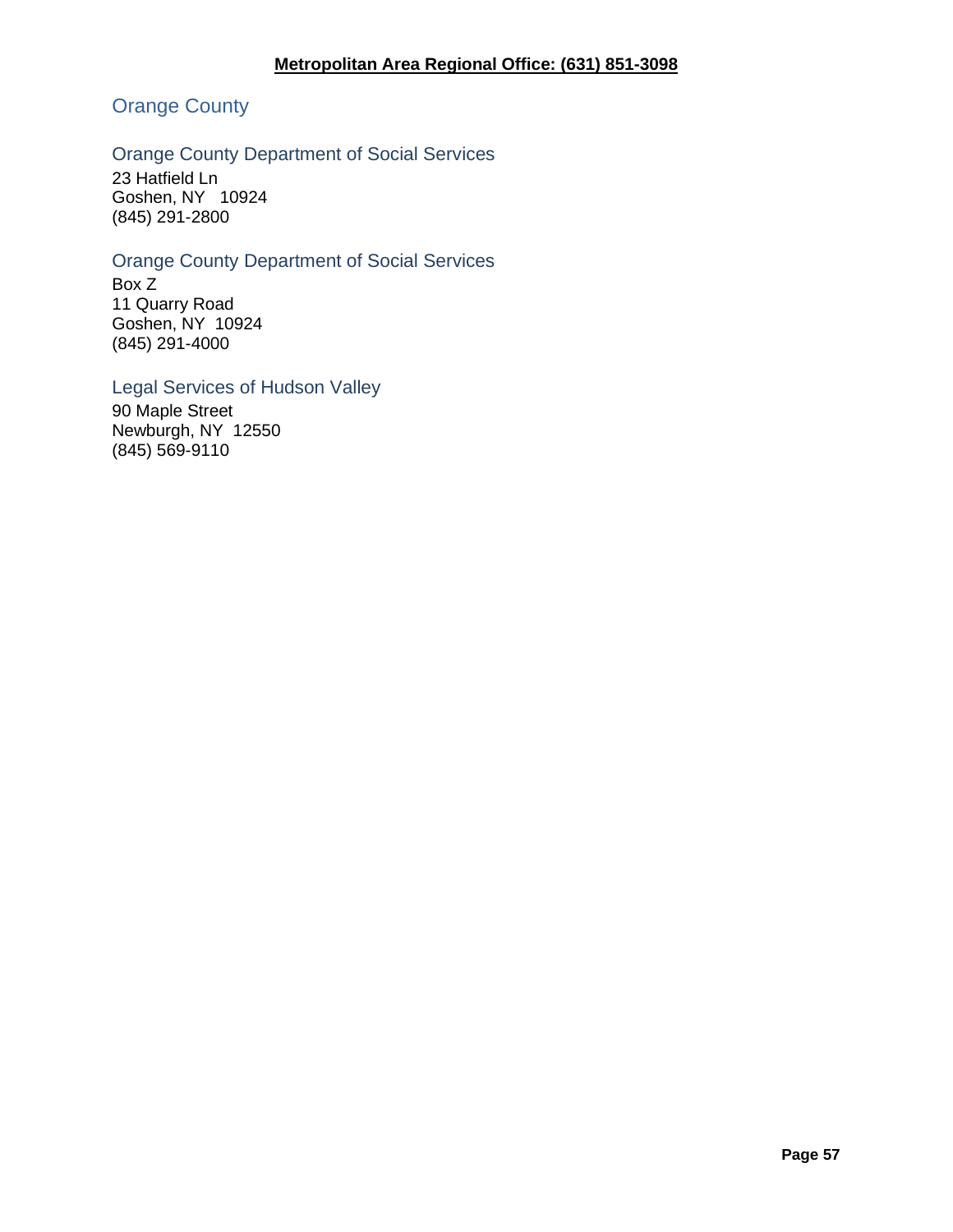Putnam County

Putnam County Department of Social Services

110 Old Route 6 Carmel Hamlet, NY 10512

(845) 808-1500 Ext. 45312

Putnam County Legal Aid Society, Inc.

12 Fair Street Carmel, N.Y. 10512 (845) 225-8466 *Provides assigned legal counsel to indigent persons*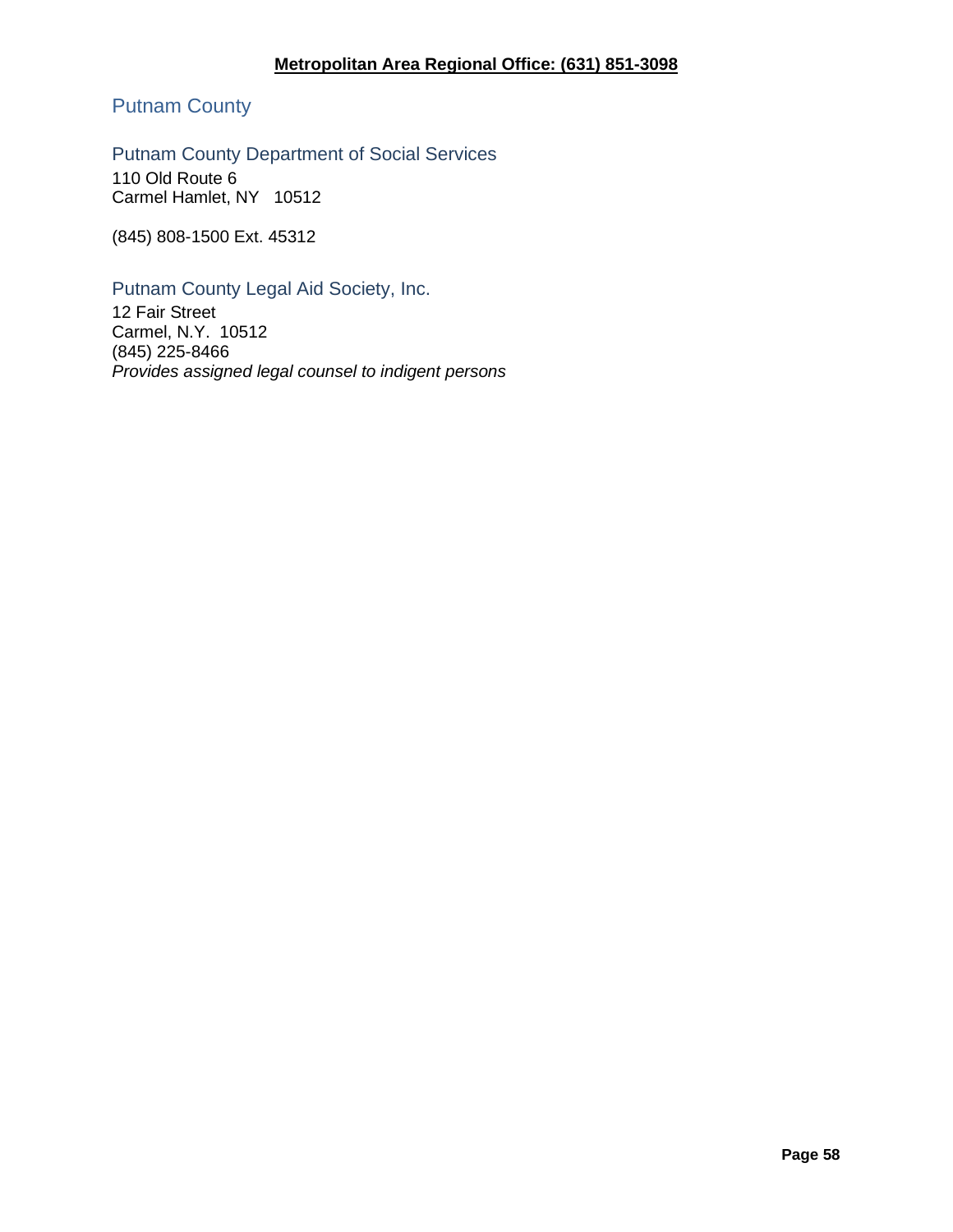# Rockland County

# Rockland County Department of Social Services

Building L 50 Sanatorium Rd. Pomona, NY 10970 (845) 364-3032

## Legal Aid Society of Rockland County, Inc.

P.O. Box 314 2 Congers Rd. New City, NY 10956 (845) 634-3627 *Serves persons below 125% of poverty level with meritorious cases in civil law*

# Legal Services of the Hudson Valley

7 Perlman Drive 2nd Floor Spring Valley, NY 10977 (914) 949-1305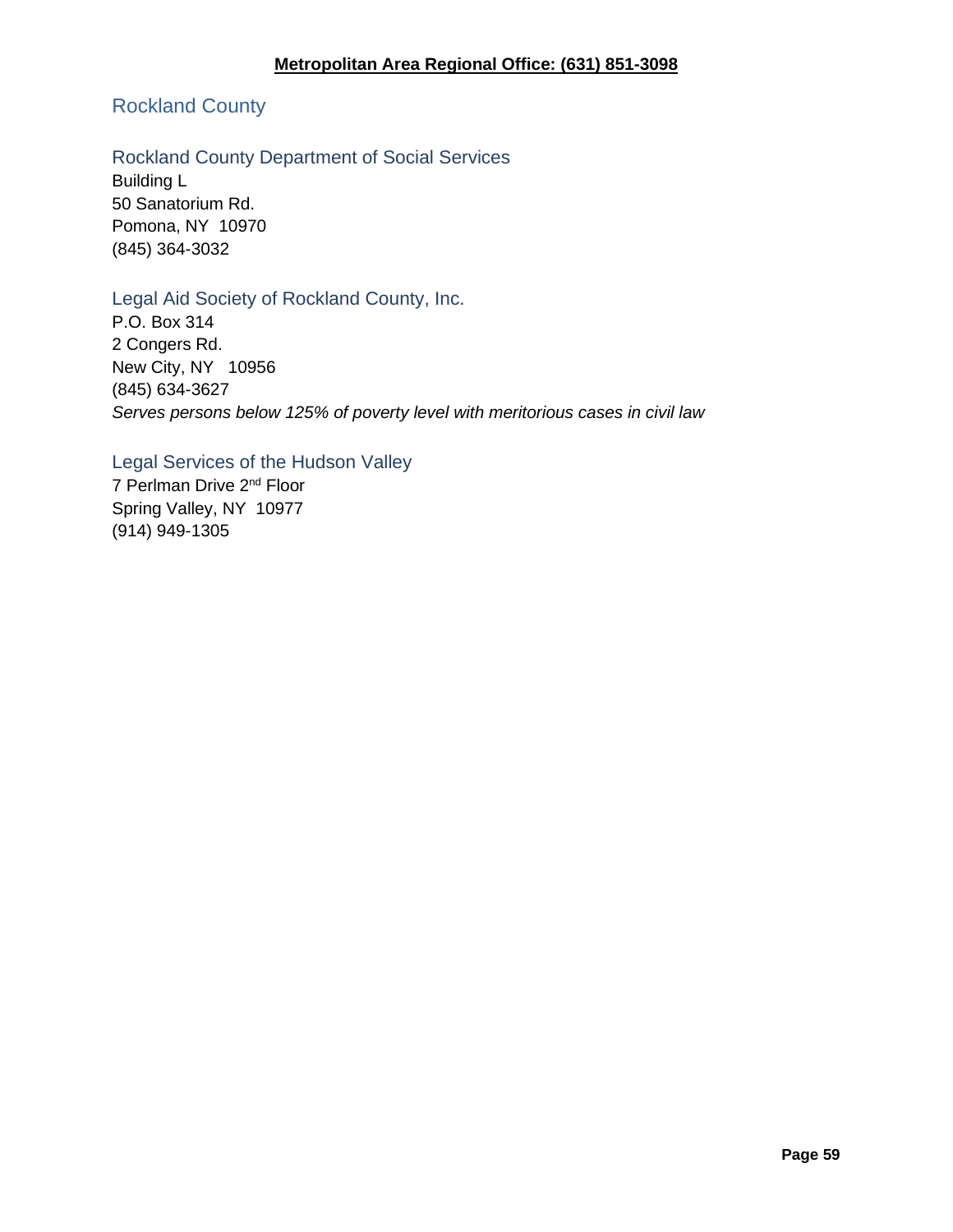# **Metropolitan Area Regional Office: (631) 851-3098**

# Sullivan County

# Sullivan County Division of Health & Family Services

PO Box 231 16 Community Lane Liberty, NY 12754

> Family Services (845) 292-0100 Legal Services (845) 807-0498

### Legal Services, Hudson Valley (Main Office)

309 E Broadway Monticello, NY 12748 (845) 569-9110 Ext. 200 *Monday – Friday: 10 AM – 4 PM*

Sullivan Legal Aid Panel, Inc. 11 Bank Street Monticello, N.Y. 12701 (845) 794-4094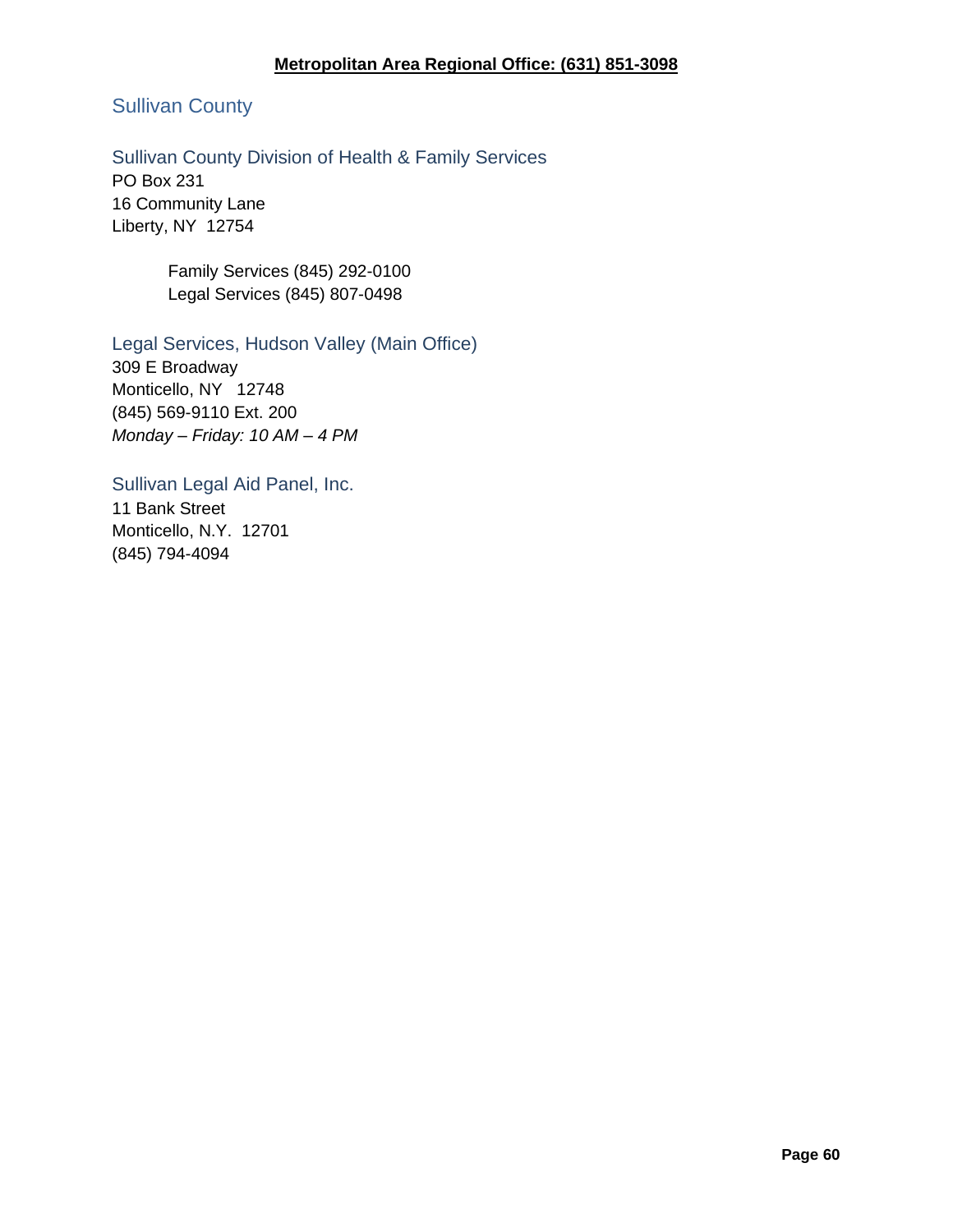# Ulster County

### Ulster County Department of Social Services

1011 Development Court Kingston, NY 12401 (845) 334-5015

### Kingston AARP #2039

Esopus Town Hall 284 Broadway Port Ewen, NY 12466 *Serves retired seniors*

#### Mid-Hudson Legal Services, Inc.

550 Aaron Court Kingston, NY 12401 (845) 331-9373 Intake 1-877-574-8549

### Mid-Hudson Senior Citizen Law Project

331 Main Street 2<sup>nd</sup> Floor Poughkeepsie, NY 12601 (845) 471–0058

### Ulster County Crime Victims Assistance Program

5 Pearl Street Kingston, NY 12401 (845) 340-3443 or Hotline (845) 340-3442 Serves victims of crime only

### Ulster County Consumer Affairs

239 Golden Hill Lane, Ste 5 Kingston, NY 12401 (845) 340-3260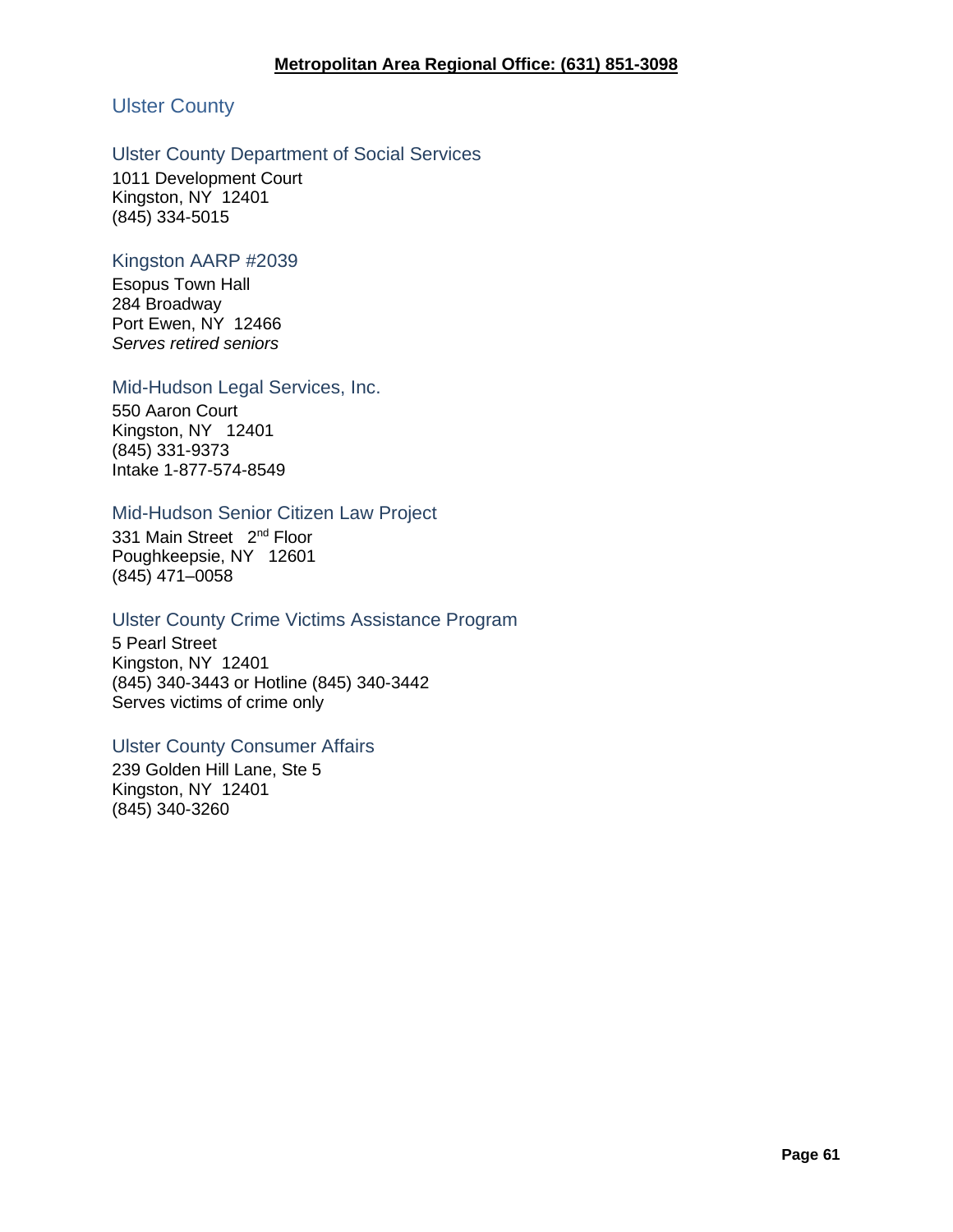### Westchester County

### Westchester County Department of Social Services

112 East Post Road White Plains, NY 10601 (914) 995-5000

### Legal Services of the Hudson Valley

Main Office 90 Maple Avenue. White Plains, N.Y. 10601 (914) 949-1305

**Yonkers** 30 South Broadway, 6<sup>th</sup> Floor Yonkers, N.Y. 10701 (914) 376-3757

**Mount Vernon** 100 E. First Street, Suite 810 Mount Vernon, N.Y. 10550 (914) 813-6880

#### Peekskill

1 Park Place, Suite 202 Peekskill, N.Y. 10566 (914) 402-2192

## Westchester Hispanic Coalition

46 Waller Avenue. White Plains, NY 10605 (914) 948-8466 (914) 948-8467 *Serves Latino Community*

### Mount Vernon Office for the Aging

City Hall 1 Roosevelt Square Mount Vernon, NY 10550 (914) 665-2300 *Serves persons 60 and over in the City of Mount Vernon*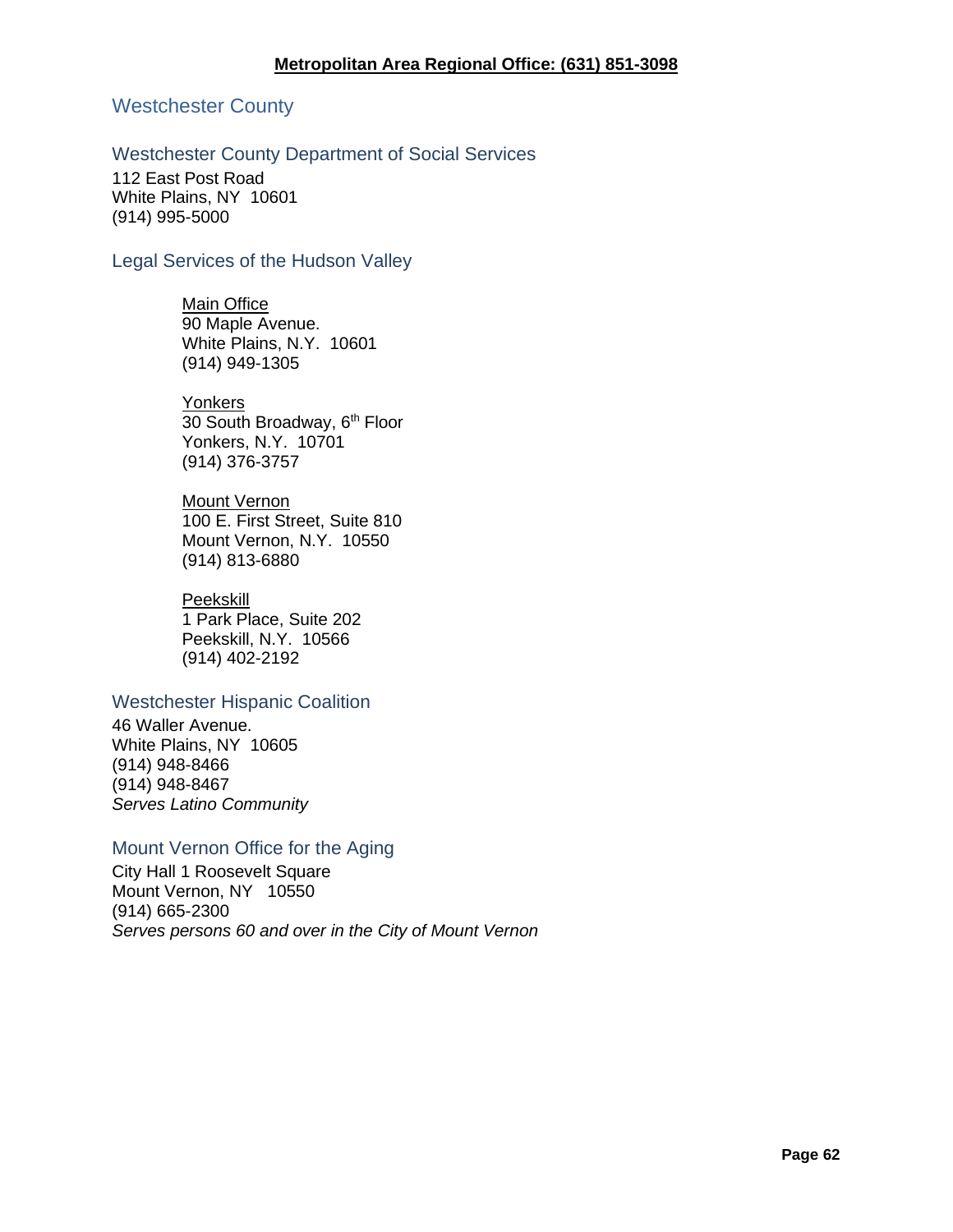# Western Regional Office

Allegany, Cattaraugus, Chautauqua, Chemung, Erie, Genesee, Livingston, Monroe, Niagara, Ontario, Orleans, Schuyler, Seneca, Steuben, Wayne, Wyoming and Yates Counties.

> Western Regional Office New York State Department of Health Adult Care Facility/Assisted Living Surveillance 335 E. Main St, 1<sup>st</sup> Floor Rochester, NY 14604 (585) 423-8185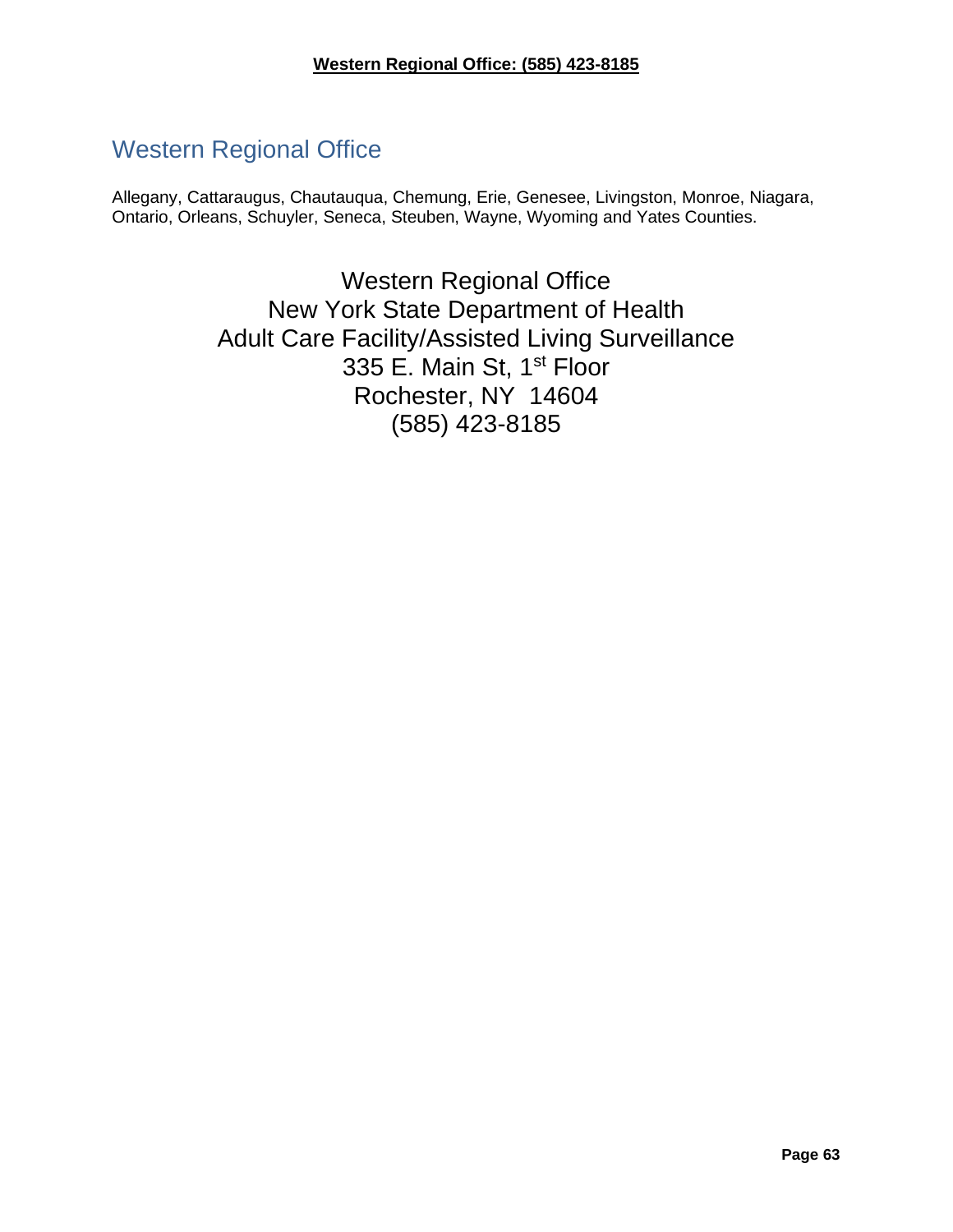# Allegany County

#### Allegany County Department of Social Services

County Office Building 7 Court Street, Rm 127 Belmont, NY 14813 (585) 268-9622

#### New York Connects

6085 State Route 19N Belmont, NY 14813 1 (866) 268-9390

#### Legal Assistance of Western N.Y./Southern Tier Legal Services

16 William Street P O Box 272 Bath, NY 14810 (607) 776-4126 Toll Free (877) 776-4126 *Serves people with civil legal problems who are unable to pay for an attorney in Allegany and Steuben Counties*

### Center for Elder Law & Justice

438 Main Street, Suite 1200 Buffalo, NY 14202 (716) 853-3087

### NYS Division of Human Rights (Rochester Office)

One Monroe Square 259 Monroe Ave., Suite 308 Rochester, NY 14607 P: (585) 238-8250 *Serves Allegany, Genesee, Livingston, Monroe, Ontario, Orleans, Schuyler, Seneca, Steuben, Wayne, Wyoming and Yates Counties*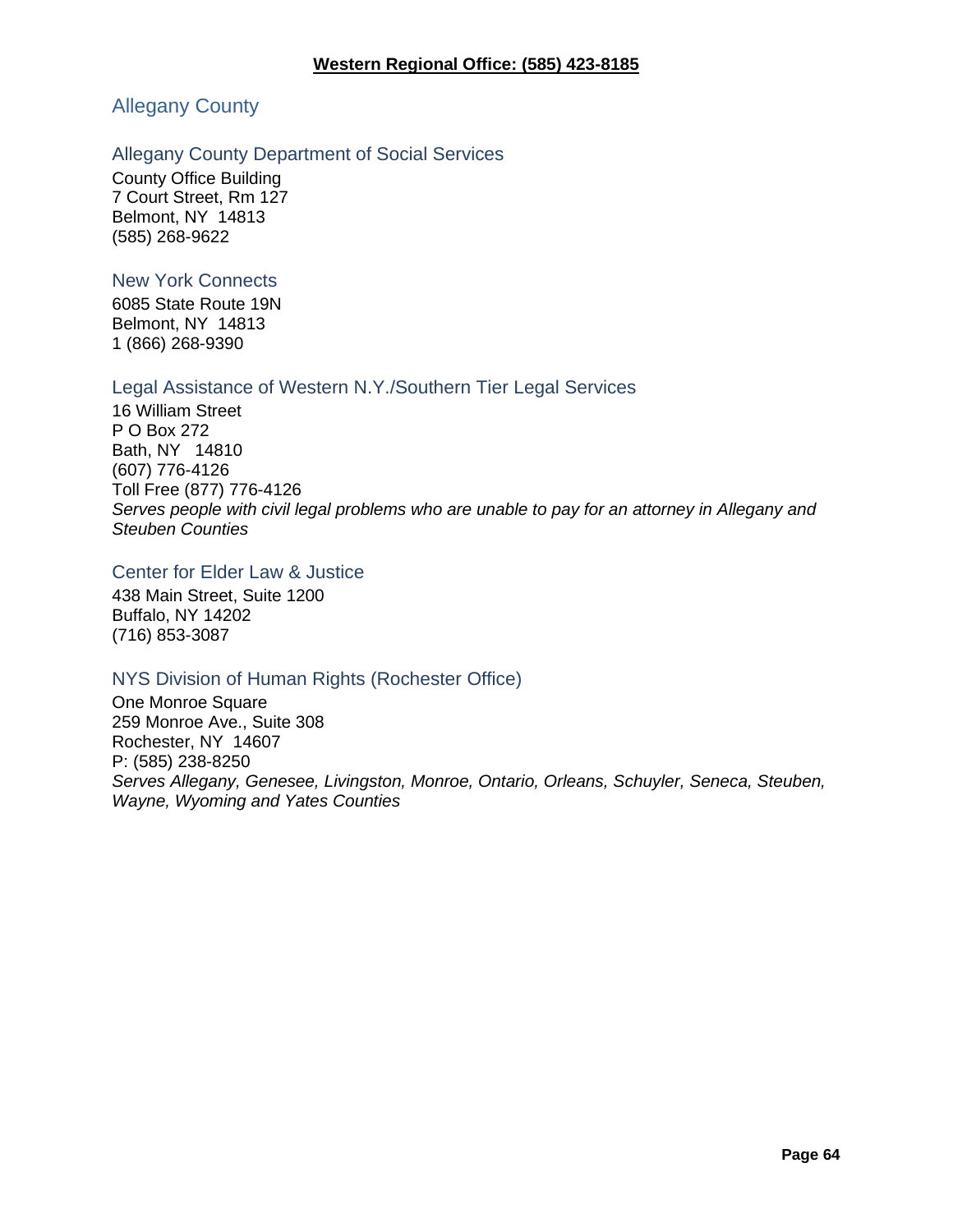# Cattaraugus County

Cattaraugus County Department of Social Services 200 Erie Street Little Valley, NY 14755 (716) 938-6913

### Southern Tier Legal Services/Legal Assistance of Western NY

103 S. Barry Street Olean, NY 14760 (716) 373-4701 *Serves persons with civil legal problems who are unable to pay for an attorney*

# NYS Division of Human Rights (Buffalo Office)

65 Court St., Suite 506 Buffalo, NY 14202 P: (716) 847-7632 F: (716) 847-3445 *Serves Cattaraugus, Chautauqua, Erie and Niagara Counties*

Center for Elder Law & Justice

438 Main Street, Suite 1200 Buffalo, NY 14202 (716) 853-3087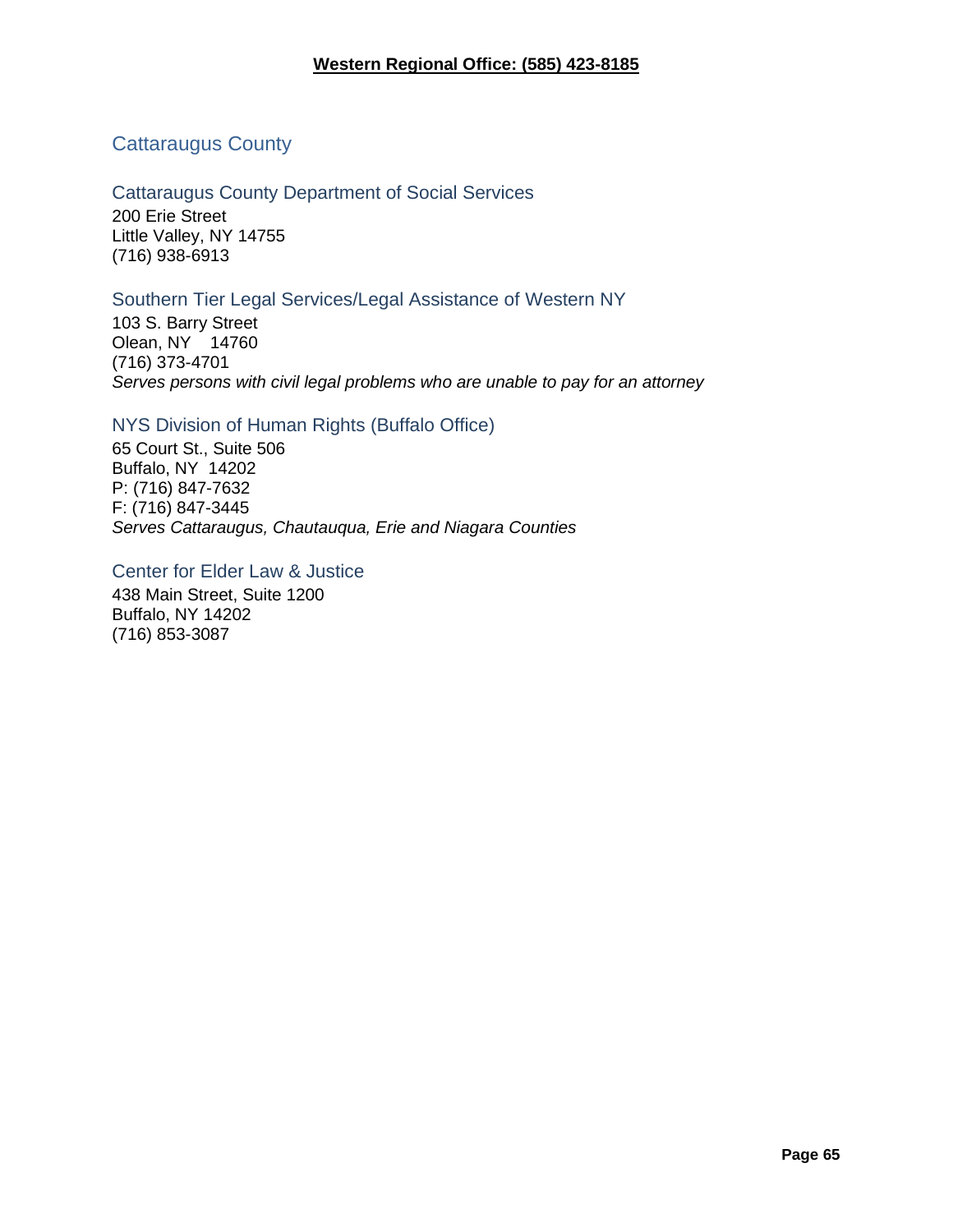# Chautauqua County

# Chautauqua County Department of Social Services

7 North Erie St. Hall R. Clothier Building Mayville, NY 14757 (716) 753-4998

## NYS Division of Human Rights (Buffalo Office)

65 Court St., Suite 506 Buffalo, NY 14202 P: (716) 847-7632 F: (716) 847-3445 *Serves Cattaraugus, Chautauqua, Erie and Niagara Counties*

Legal Assistance of Western N.Y./Southern Tier Legal Services 115 E. Third St. Jamestown, NY 14701 (716) 664-4535

#### Center for Elder Law & Justice

438 Main Street, Suite 1200 Buffalo, NY 14202 (716) 853-3087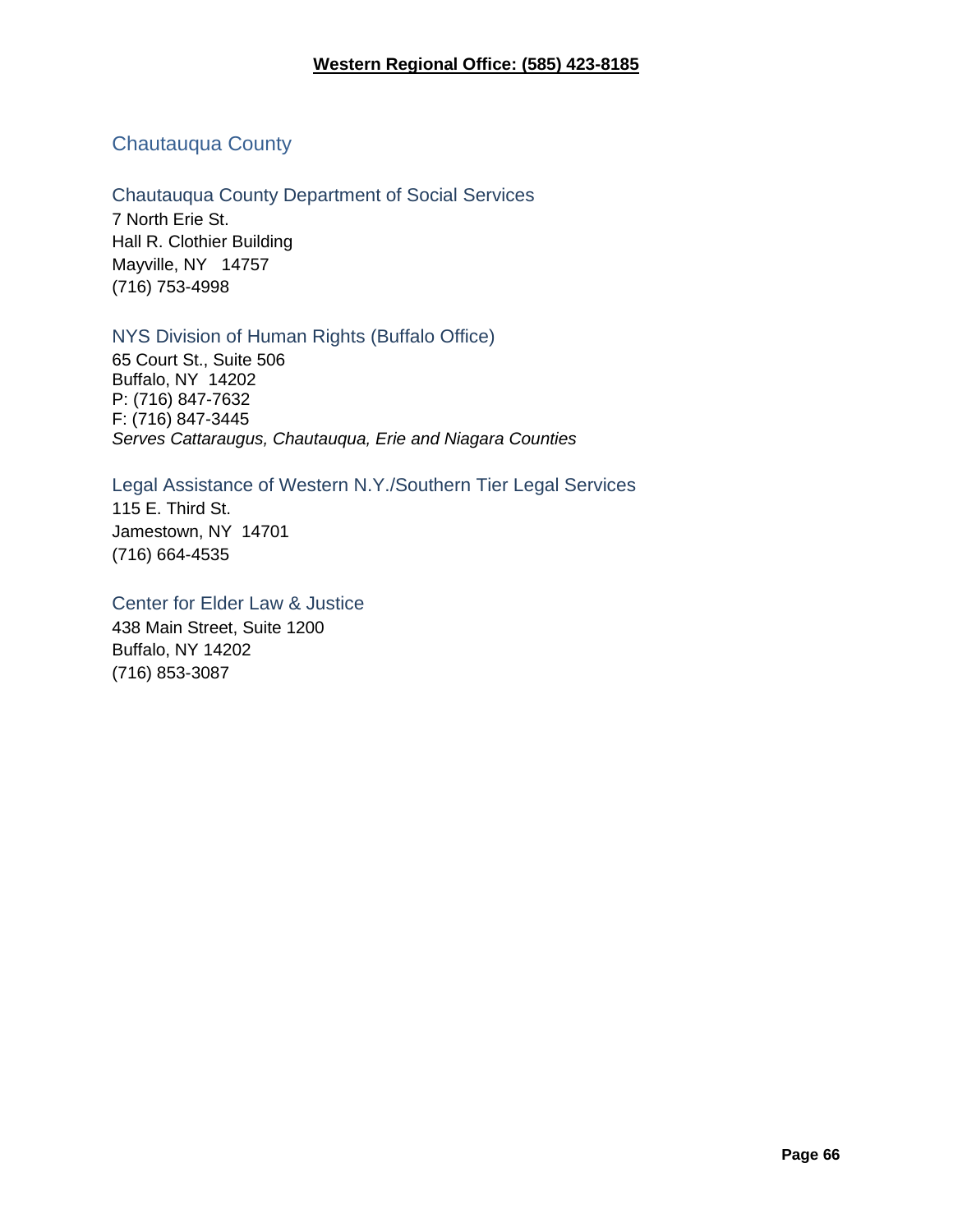# Chemung County

# Chemung County Department of Social Services Human Resource Center

425 Pennsylvania Avenue Elmira, NY 14904 (607) 737-5302

# Chemung County Neighborhood Legal Services, Inc.

215 East Church St., Suite 301 Elmira, NY 14901 (607) 734-1647

Neighborhood Justice Project 325 Lake St. Elmira, NY 14901 (607) 734-6512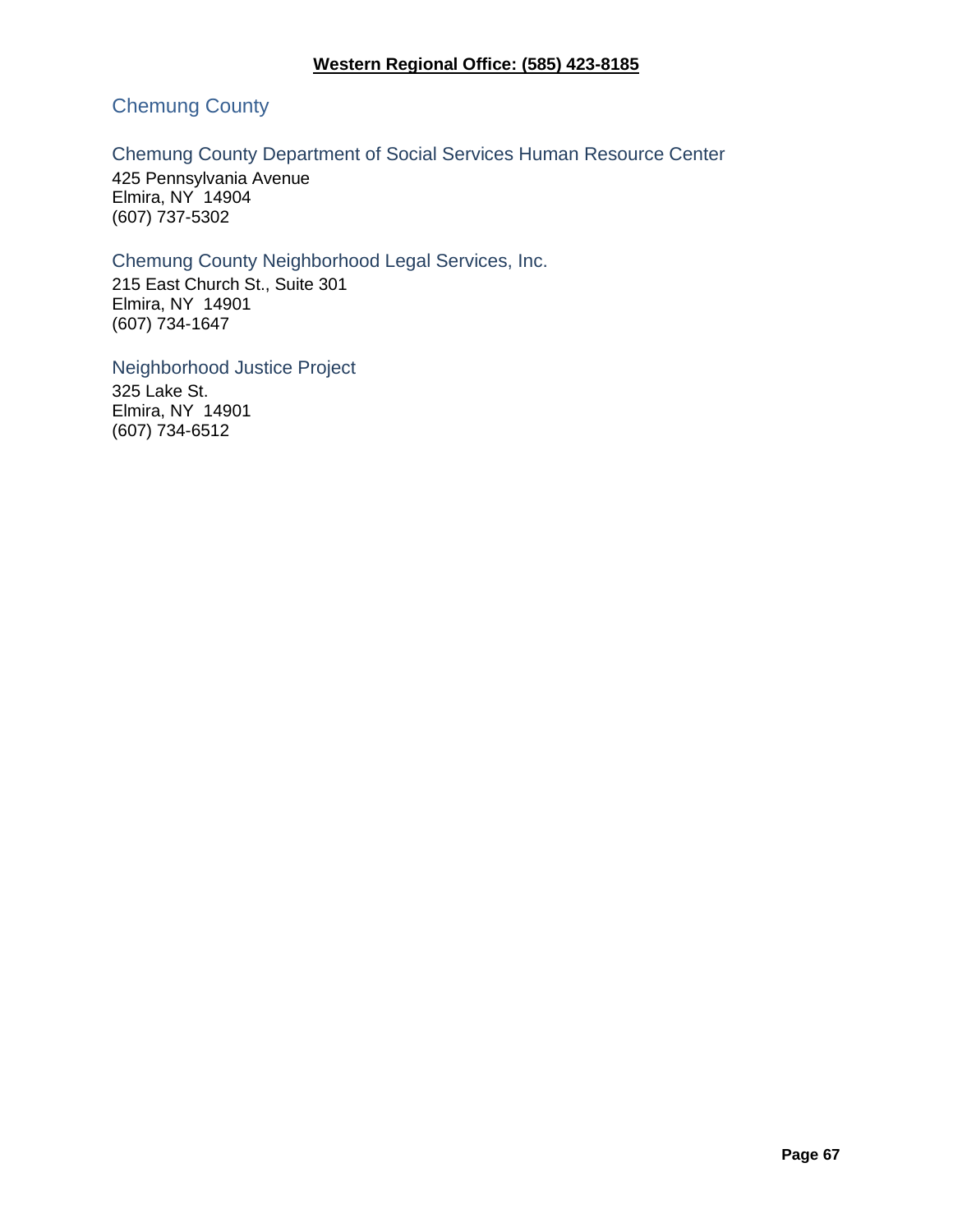# Erie County

### Erie County Department of Social Services

95 Franklin Street, Fl 8 Buffalo, NY 14202 (716) 858-8000

### Protective Services for Older Adults

Erie County Department of Senior Services 95 Franklin St., Room 1329 Buffalo, NY 14202 – 3958 (716) 858-8526

### NYS Division of Human Rights (Buffalo Office)

65 Court St., Suite 506 Buffalo, NY 14202 P: (716) 847-7632 F: (716) 847-3445 *Serves Cattaraugus, Chautauqua, Erie and Niagara Counties*

### Mental Health Association of Erie County

999 Delaware Ave. Buffalo, NY 14209 (716) 886-1242 *Serves past or present adult mental health clients with a focus on SSI issues. Restrictions: Erie County low income residents presently seeking or receiving mental health services.*

### Center for Elder Law & Justice

438 Main Street, Suite 1200 Buffalo, NY 14202 (716) 853-3087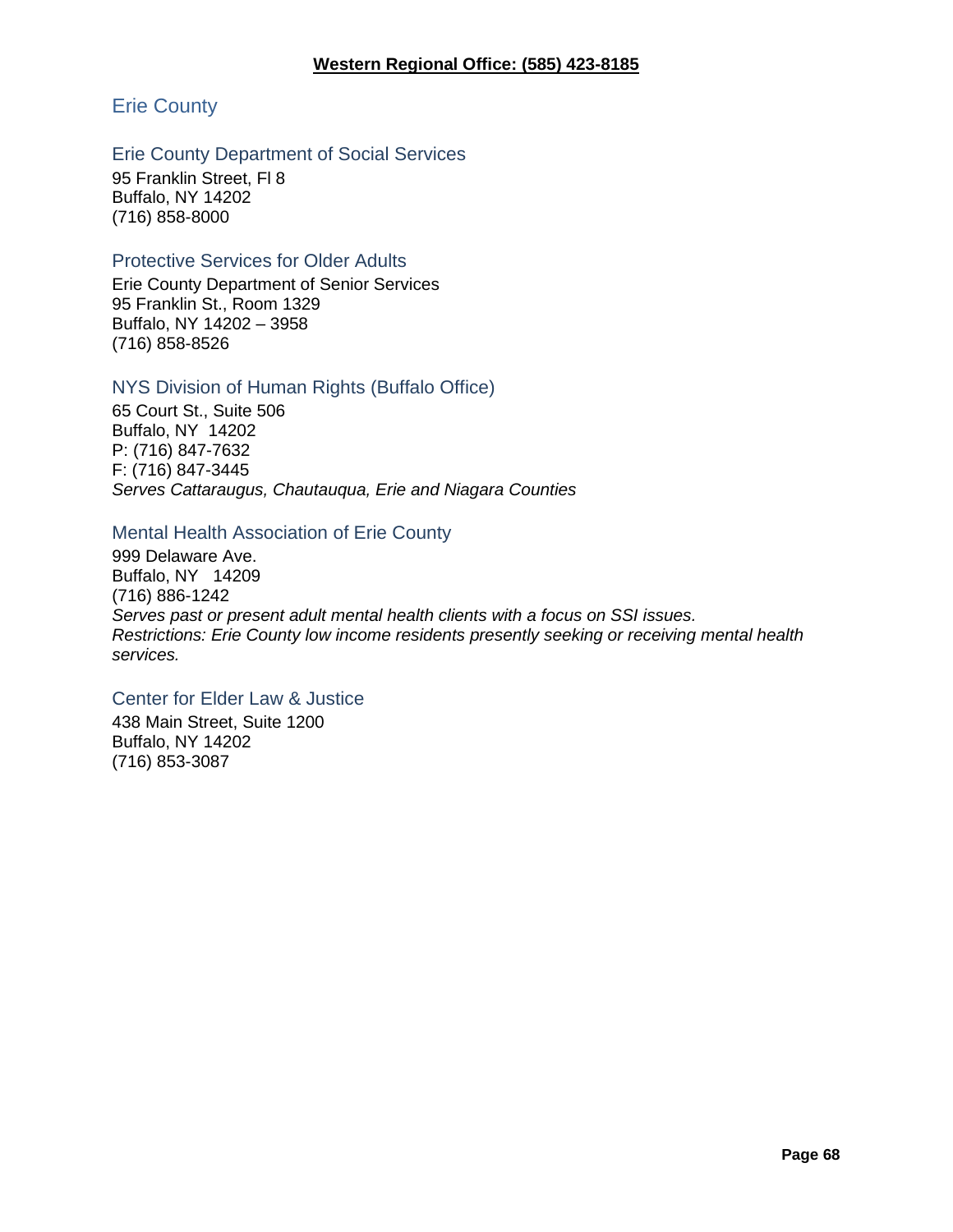Genesee County

# Genesee County Department of Social Services

3837 W. Main Street Batavia, NY 14020 (585) 344-2580

# NYS Division of Human Rights (Rochester Office)

One Monroe Square 259 Monroe Ave., Suite 308 Rochester, NY 14607 P: (585) 238-8250 *Serves Allegany, Genesee, Livingston, Monroe, Ontario, Orleans, Schuyler, Seneca, Steuben, Wayne, Wyoming and Yates Counties*

### Neighborhood Legal Services, Inc.

45 Main Street Batavia, NY 14020 (585) 343-5503 *Serves Genesee, Orleans and Wyoming Counties*

## Legal Assistance of Western NY

361 S. Main St., Suite A. Geneva, NY 14456 (315) 781-1465 and 1 (866) 781-5235 *Serves residents of Genesee, Livingston, Ontario, Seneca, Wayne and Yates Counties*

### Center for Elder Law & Justice

438 Main Street, Suite 1200 Buffalo, NY 14202 (716) 853-3087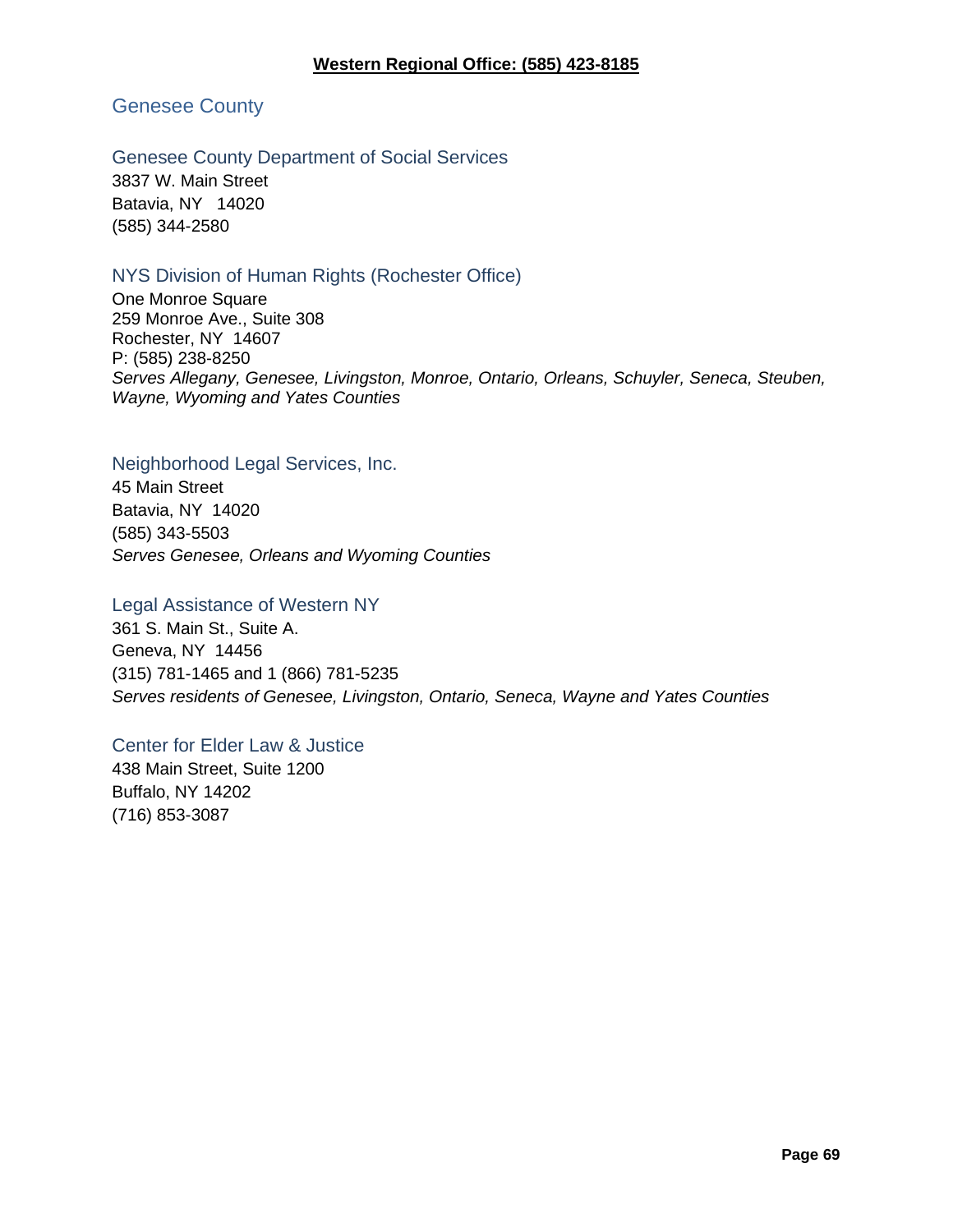# Livingston County

Livingston County Department of Social Services

1 Murray Hill Drive Mt. Morris, N.Y. 14510 P: (585) 243-7300 P: (585) 335-1748 F: (585) 243-7364

# NYS Division of Human Rights (Rochester Office)

One Monroe Square 259 Monroe Ave., Suite 308 Rochester, NY 14607 P: (585) 238-8250 *Serves Allegany, Genesee, Livingston, Monroe, Ontario, Orleans, Schuyler, Seneca, Steuben, Wayne, Wyoming and Yates Counties*

# Legal Assistance of Western NY

361 S. Main St., Suite A. Geneva, NY 14456 (315) 781-1465 and 1 (866) 781-5235 *Serves residents of Genesee, Livingston, Ontario, Seneca, Wayne and Yates Counties*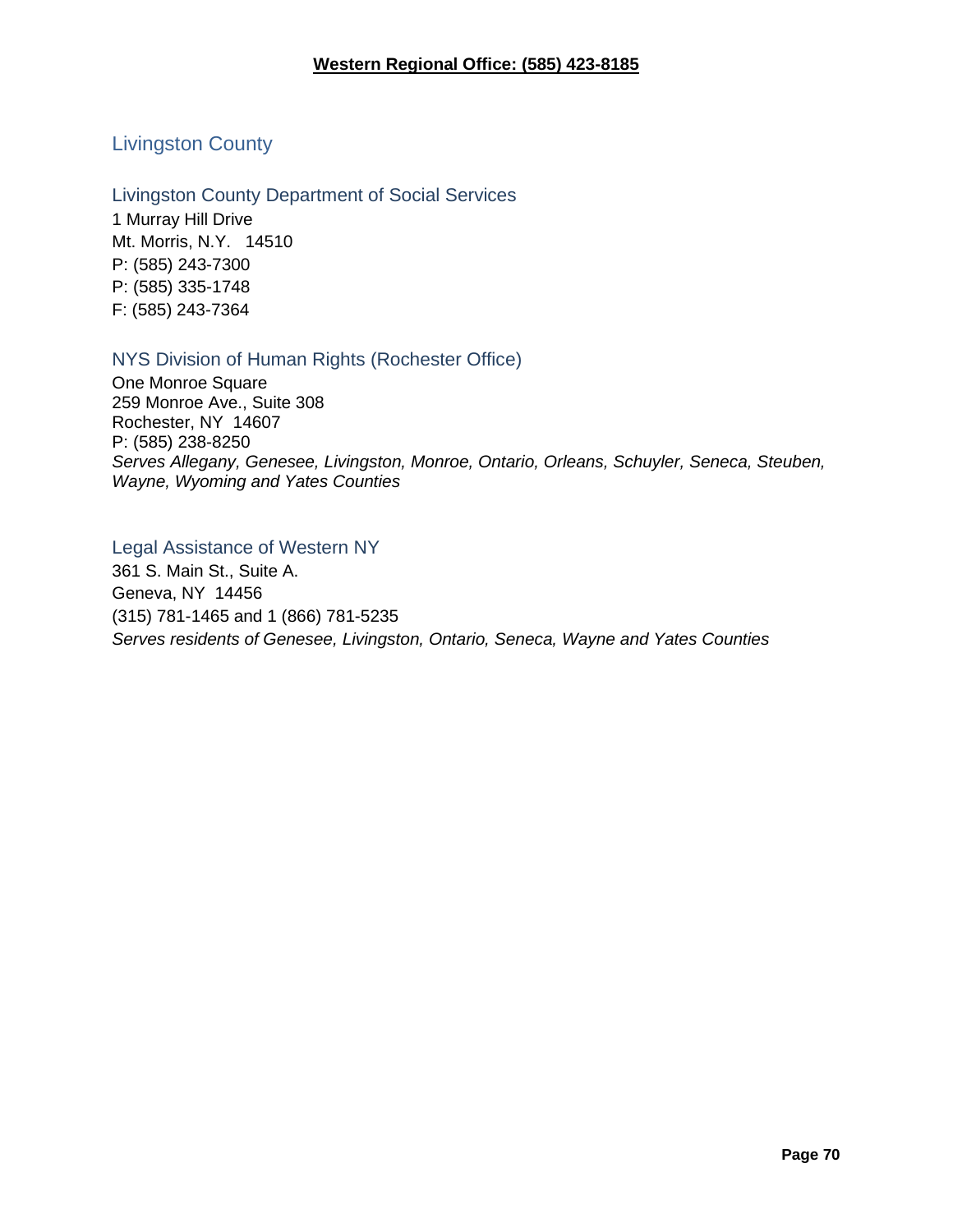# Monroe County

### Monroe County Department of Human Services

111 Westfall Road Rochester, NY 14620 (585) 753-6960

### NYS Division of Human Rights (Rochester Office)

One Monroe Square 259 Monroe Ave., Suite 308 Rochester, NY 14607 P: (585) 238-8250 *Serves Allegany, Genesee, Livingston, Monroe, Ontario, Orleans, Schuyler, Seneca, Steuben, Wayne, Wyoming and Yates Counties*

## Legal Aid Society of Rochester, NY, Inc.

One West Main St., Suite 800 Rochester, NY 14614 (585) 232-4090

### Volunteer Legal Services Project of Monroe County, Inc.

1 West Main St. #500 Rochester, NY 14614 (585) 232-3051 *Serves persons at or below 125% of federal poverty level in civil matters*

### Legal Services for Adults

c/o Catholic Family Center 87 North Clinton Ave. Rochester, NY 14604 (585) 546-7220 Serves persons 60 and over in civil matters

#### Monroe County Legal Assistance Corporation

1 West Main St. #400 Rochester, NY 14614 (716) 325-2520 *Serves those with income at or below 150% of poverty level*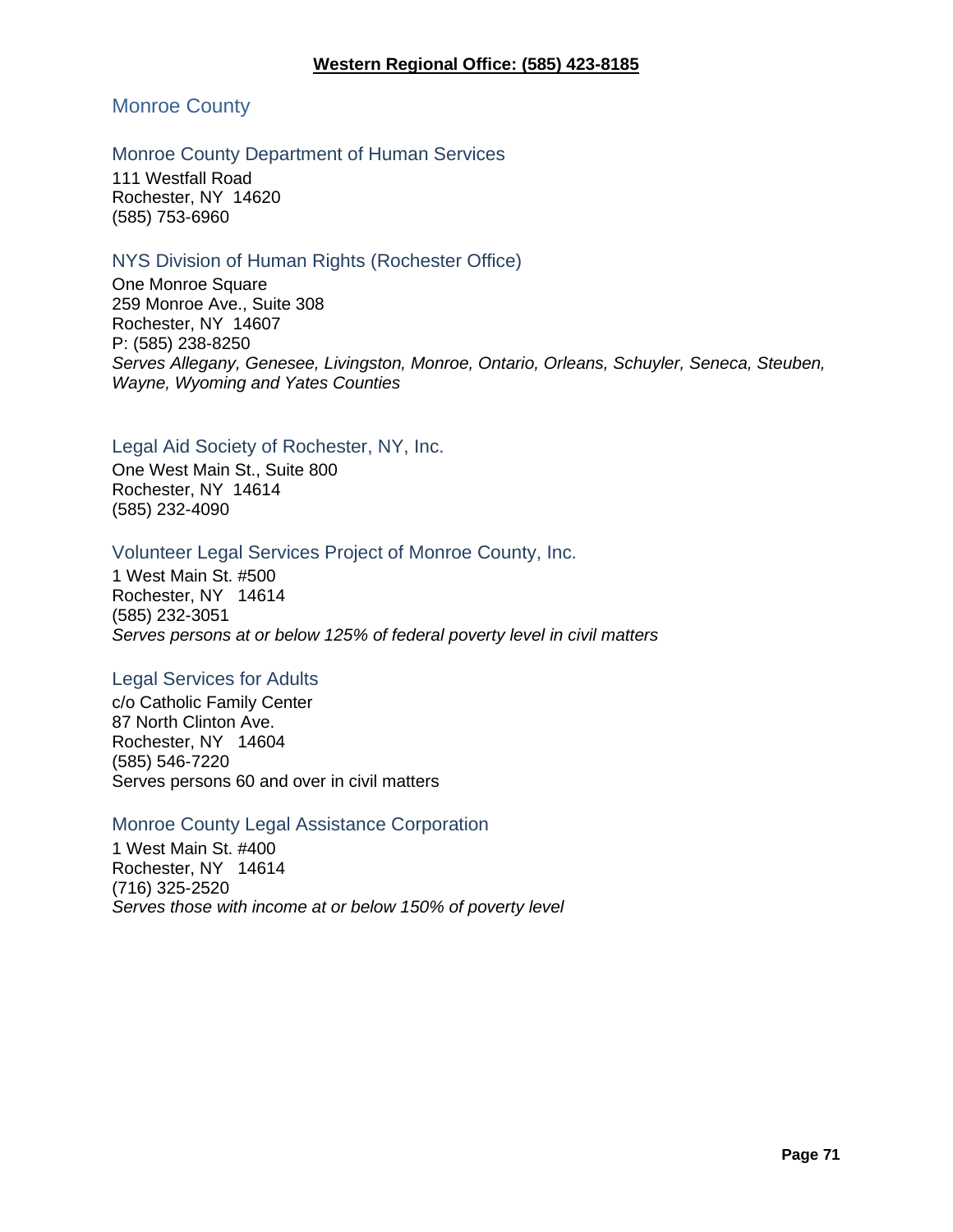# Niagara County

# Niagara County Department of Social Services 20 East Ave., PO Box 506

Lockport, NY 14094 (716) 278-8400

# NYS Division of Human Rights (Buffalo Office)

Walter Mahoney State Office Bldg. 65 Court St., Suite 506 Buffalo, NY 14202 (716) 847-7632

# Center for Elder Law & Justice

438 Main Street, Suite 1200 Buffalo, NY 14202 (716) 853-3087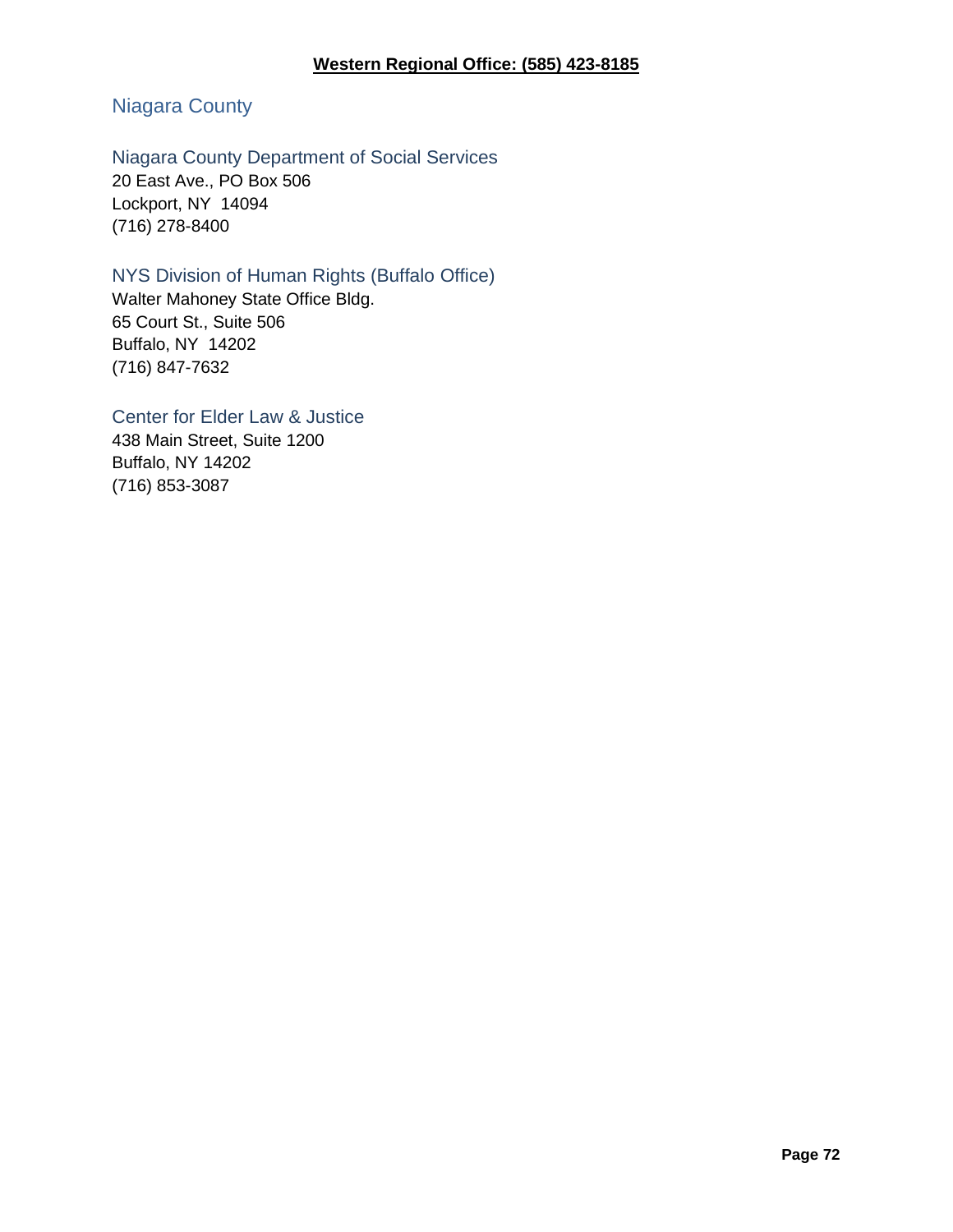Ontario County

Ontario County Department of Social Services

3010 County Complex Drive Canandaigua, NY 14424 P: (877) 814-6907 P: (585) 396-4060 F: (585) 396.4980

### NYS Division of Human Rights (Rochester Office)

One Monroe Square 259 Monroe Ave., Suite 308 Rochester, NY 14607 P: (585) 238-8250 *Serves Allegany, Genesee, Livingston, Monroe, Ontario, Orleans, Schuyler, Seneca, Steuben, Wayne, Wyoming and Yates Counties*

#### Legal Assistance of Western NY

361 S. Main St., Suite A. Geneva, NY 14456 (315) 781-1465 and 1 (866) 781-5235 *Serves residents of Genesee, Livingston, Ontario, Seneca, Wayne and Yates Counties*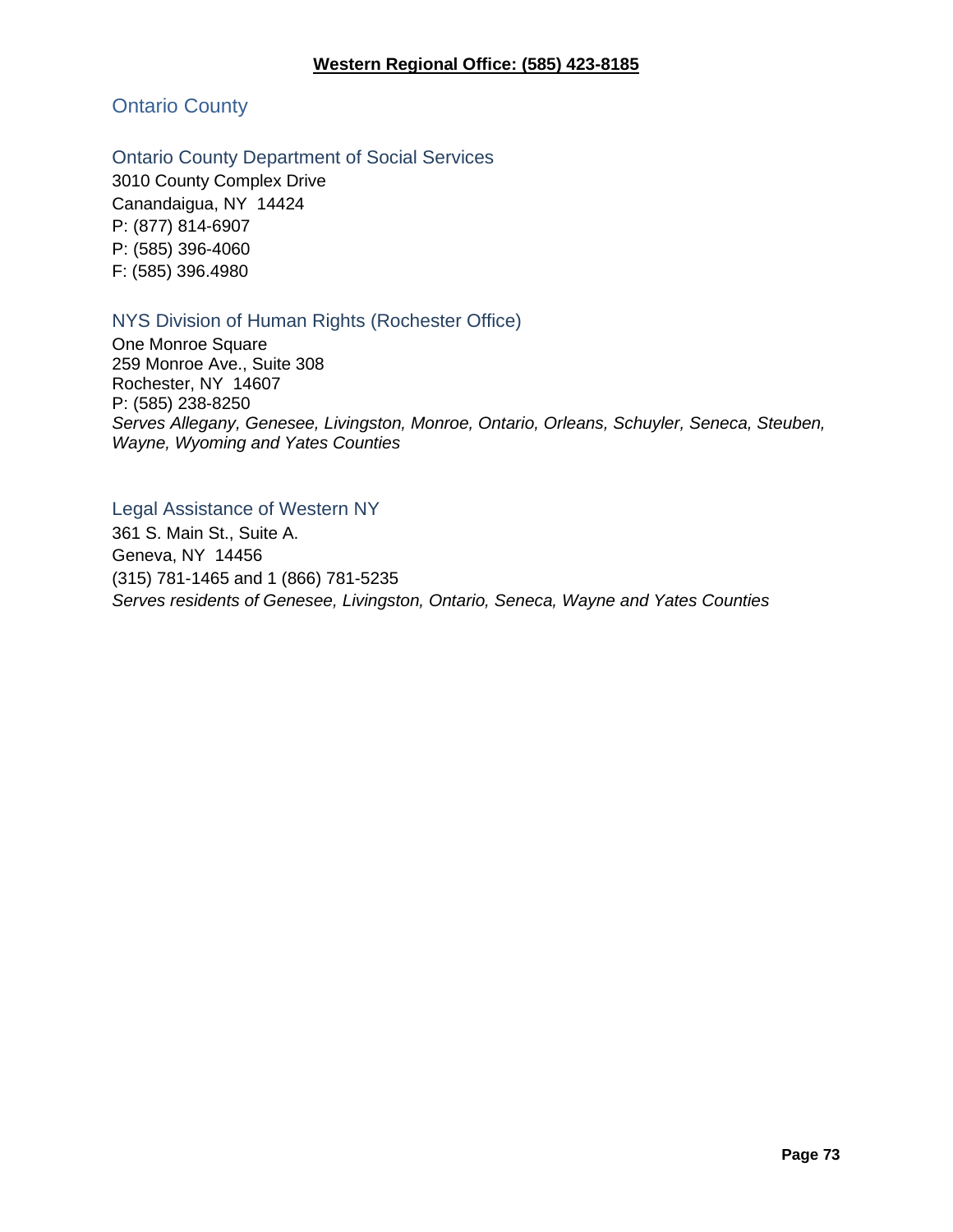Orleans County

Orleans County Department of Social Services

14016 Route 31 West Albion, NY 14411 (585) 589-7000

### NYS Division of Human Rights (Rochester Office)

One Monroe Square 259 Monroe Ave., Suite 308 Rochester, NY 14607 P: (585) 238-8250 *Serves Allegany, Genesee, Livingston, Monroe, Ontario, Orleans, Schuyler, Seneca, Steuben, Wayne, Wyoming and Yates Counties*

#### Neighborhood Legal Services, Inc.

45 Main Street Batavia, NY 14020 (585) 343-5503 *Serves Genesee, Orleans and Wyoming Counties*

#### Center for Elder Law & Justice

438 Main Street, Suite 1200 Buffalo, NY 14202 (716) 853-3087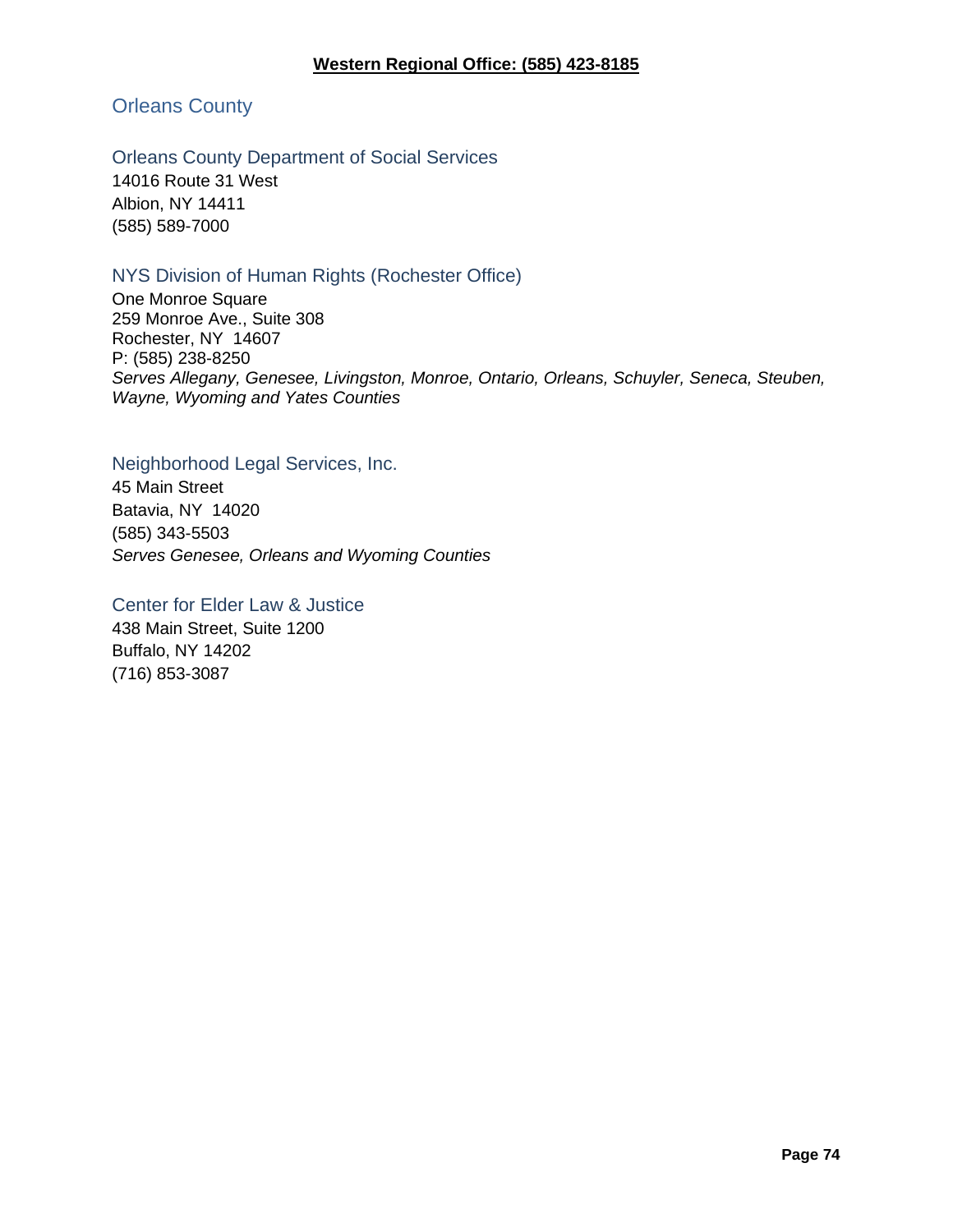Schuyler County

#### Schuyler County Department of Social Services

323 Owego Street Unit 3 Montour Falls, NY 14865 (607) 533-8303

### NYS Division of Human Rights (Rochester Office)

One Monroe Square 259 Monroe Ave., Suite 308 Rochester, NY 14607 P: (585) 238-8250 *Serves Allegany, Genesee, Livingston, Monroe, Ontario, Orleans, Schuyler, Seneca, Steuben, Wayne, Wyoming and Yates Counties*

The Neighborhood Justice Project P.O. Box 366 111 9<sup>th</sup> Street Watkins Glen, NY 14891 (607) 535-4757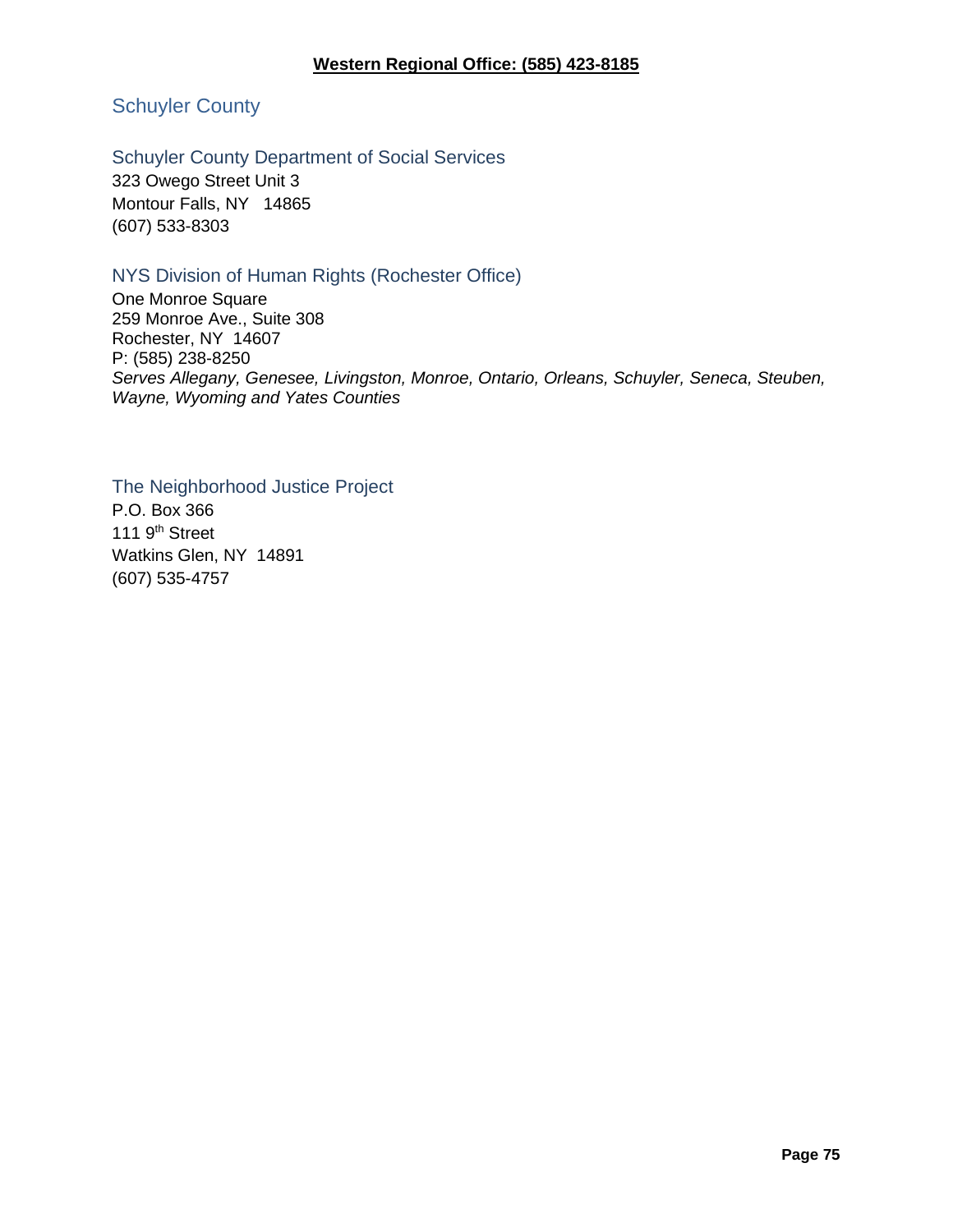### Seneca County

#### Seneca County Department of Social Services

Seneca County Office Building 1 Dipronio Drive Waterloo, NY 13165 (315) 539-1800

#### Legal Assistance of Western NY

361 S. Main St., Suite A. Geneva, NY 14456 (315) 781-1465 and 1 (866) 781-5235 *Serves residents of Genesee, Livingston, Ontario, Seneca, Wayne and Yates Counties*

#### NYS Division of Human Rights (Rochester Office)

One Monroe Square 259 Monroe Ave., Suite 308 Rochester, NY 14607 P: (585) 238-8250 *Serves Allegany, Genesee, Livingston, Monroe, Ontario, Orleans, Schuyler, Seneca, Steuben, Wayne, Wyoming and Yates Counties*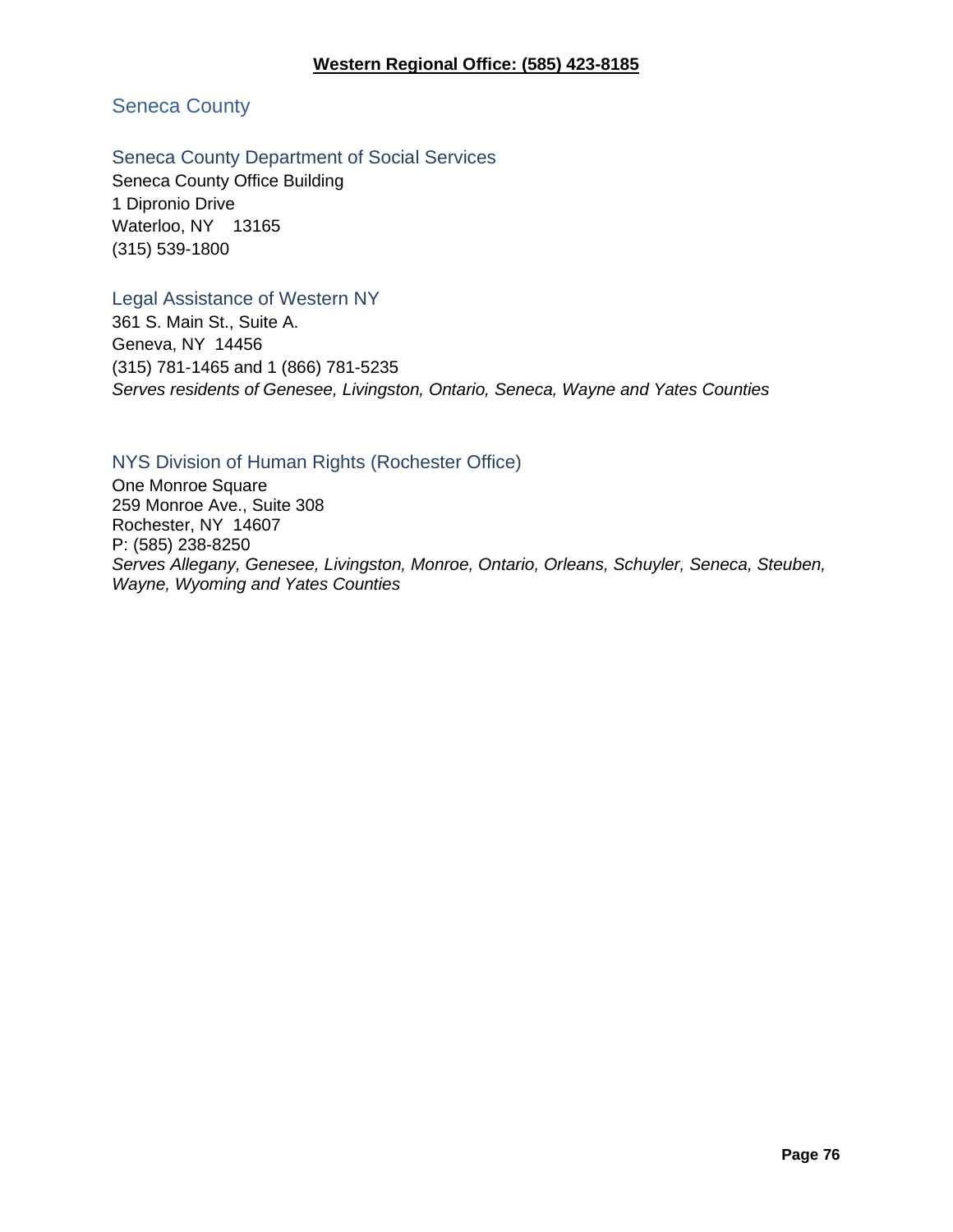#### **Western Regional Office: (585) 423-8185**

Steuben County

### Steuben County Department of Social Services

3 East Pulteney Square Bath, NY 14810 (607) 664-2000

### Legal Assistance of Western N.Y./Southern Tier Legal Services

16 William Street P O Box 272 Bath, NY 14810 (607) 776-4126 Toll Free (877) 776-4126 *Serves people with civil legal problems who are unable to pay for an attorney in Allegany and Steuben Counties*

### NYS Division of Human Rights (Rochester Office)

One Monroe Square 259 Monroe Ave., Suite 308 Rochester, NY 14607 P: (585) 238-8250 *Serves Allegany, Genesee, Livingston, Monroe, Ontario, Orleans, Schuyler, Seneca, Steuben, Wayne, Wyoming and Yates Counties*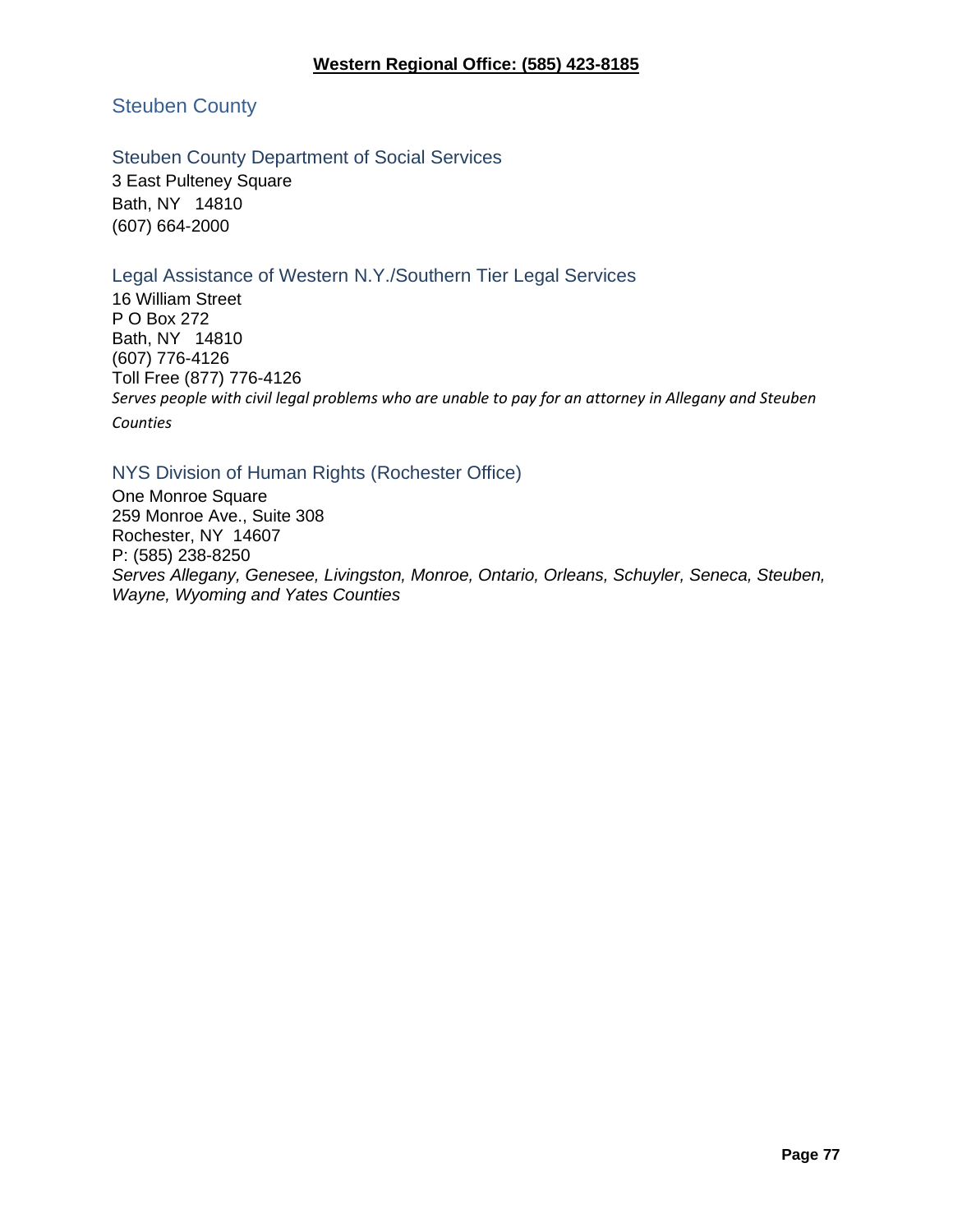Wayne County

#### Wayne County Department of Social Services

77 Water Street P.O. Box 10 Lyons, NY 14489 (315) 946-4881

### NYS Division of Human Rights (Rochester Office)

One Monroe Square 259 Monroe Ave., Suite 308 Rochester, NY 14607 P: (585) 238-8250 *Serves Allegany, Genesee, Livingston, Monroe, Ontario, Orleans, Schuyler, Seneca, Steuben, Wayne, Wyoming and Yates Counties*

Legal Assistance of Western NY 361 S. Main St., Suite A. Geneva, NY 14456 (315) 781-1465 and 1 (866) 781-5235 *Serves residents of Genesee, Livingston, Ontario, Seneca, Wayne and Yates Counties*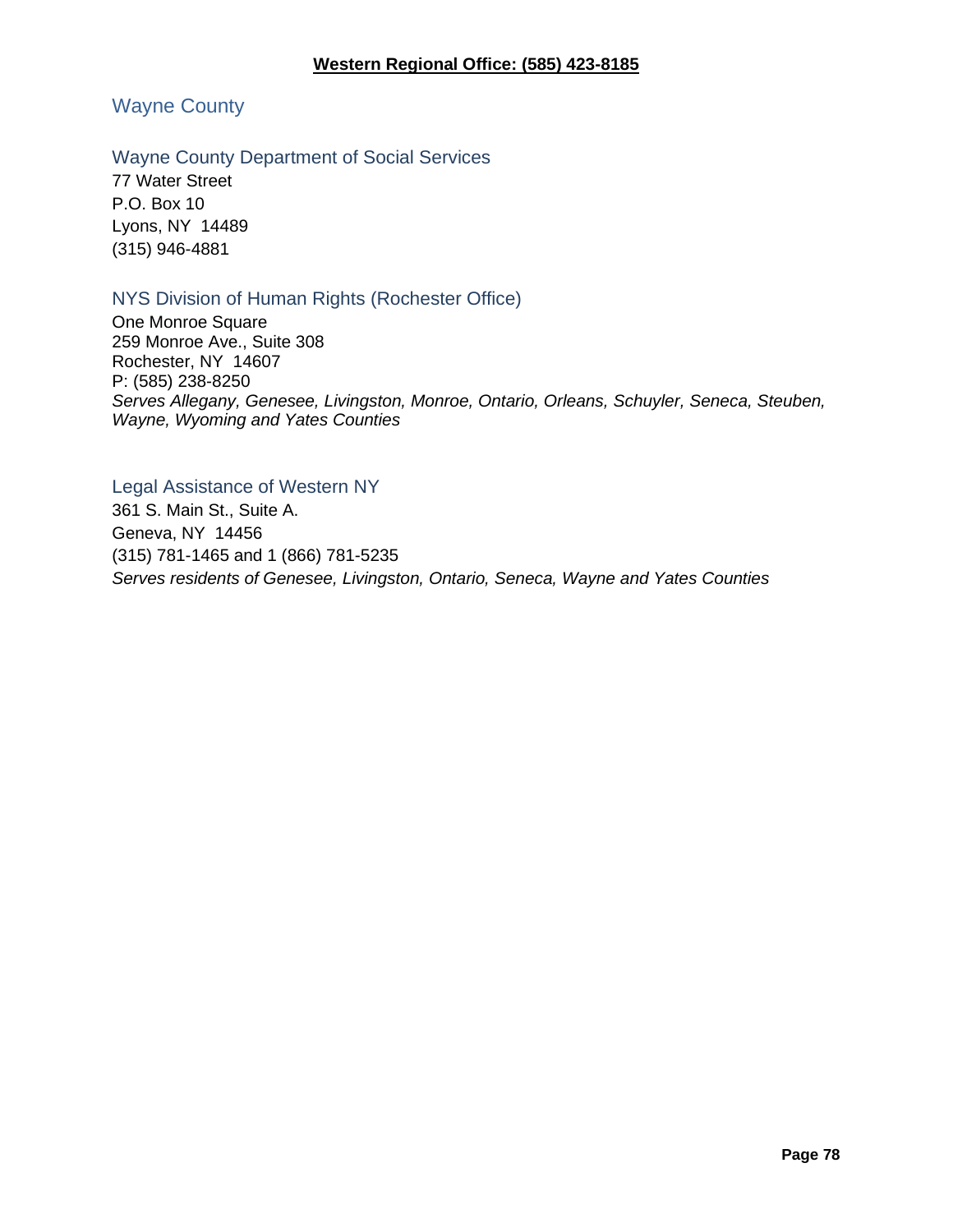### Wyoming County

#### Wyoming County Department of Social Services

466 North Main Street Warsaw, NY 14569-1080 (585) 786-8900

#### Neighborhood Legal Services, Inc.

45 Main Street Batavia, NY 14020 (585) 343-5503 *Serves Genesee, Orleans and Wyoming Counties*

#### NYS Division of Human Rights (Rochester Office)

One Monroe Square 259 Monroe Ave., Suite 308 Rochester, NY 14607 P: (585) 238-8250 *Serves Allegany, Genesee, Livingston, Monroe, Ontario, Orleans, Schuyler, Seneca, Steuben, Wayne, Wyoming and Yates Counties*

### Center for Elder Law & Justice

438 Main Street, Suite 1200 Buffalo, NY 14202 (716) 853-3087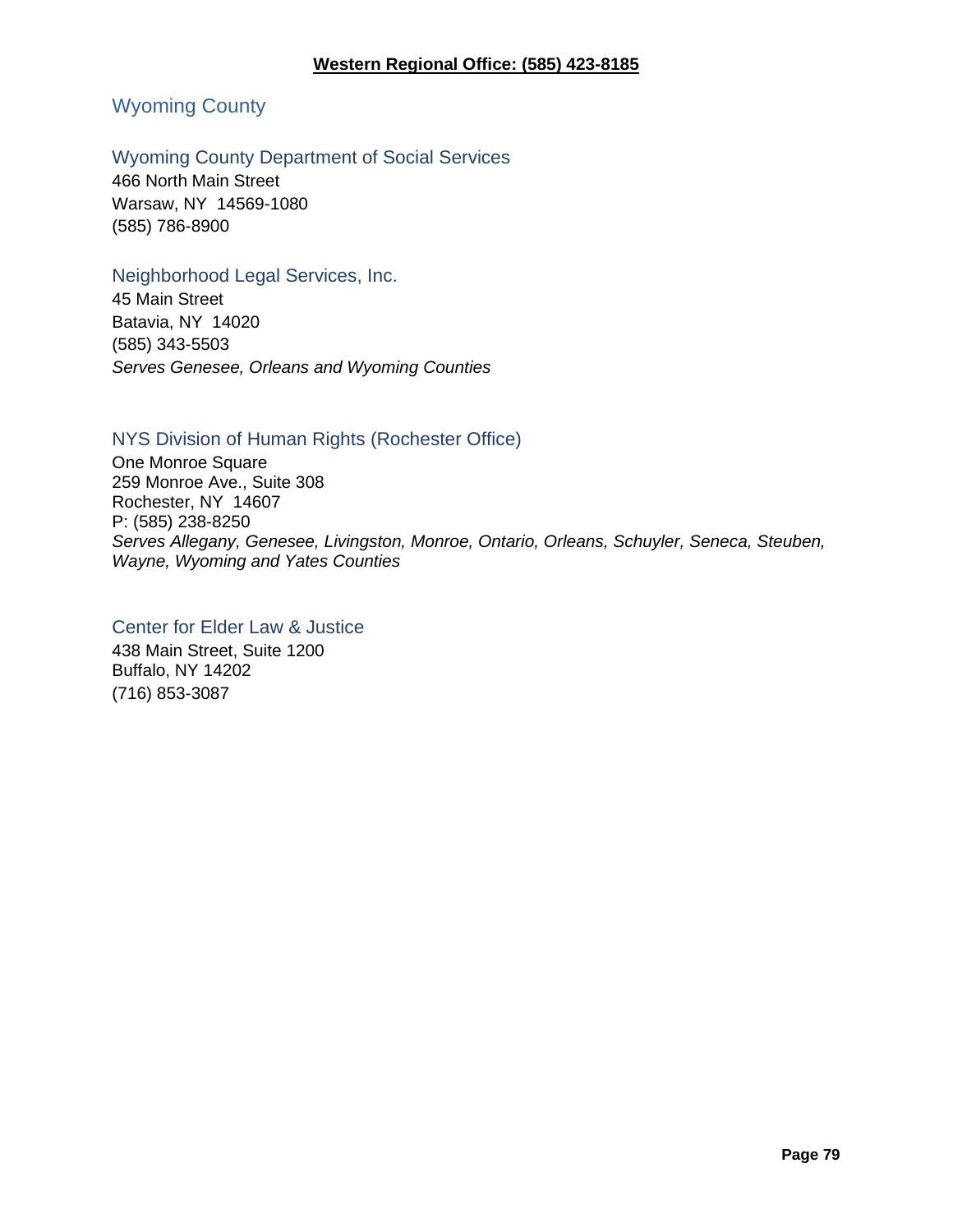Yates County

#### Yates County Department of Social Services

County Office Building 417 Liberty St., Suite 2122 Penn Yan, NY 14527 (315) 536-5183

#### Legal Assistance of Western NY

361 S. Main St., Suite A. Geneva, NY 14456 (315) 781-1465 and 1 (866) 781-5235 *Serves residents of Genesee, Livingston, Ontario, Seneca, Wayne and Yates Counties*

### NYS Division of Human Rights (Rochester Office)

One Monroe Square 259 Monroe Ave., Suite 308 Rochester, NY 14607 P: (585) 238-8250 *Serves Allegany, Genesee, Livingston, Monroe, Ontario, Orleans, Schuyler, Seneca, Steuben, Wayne, Wyoming and Yates Counties*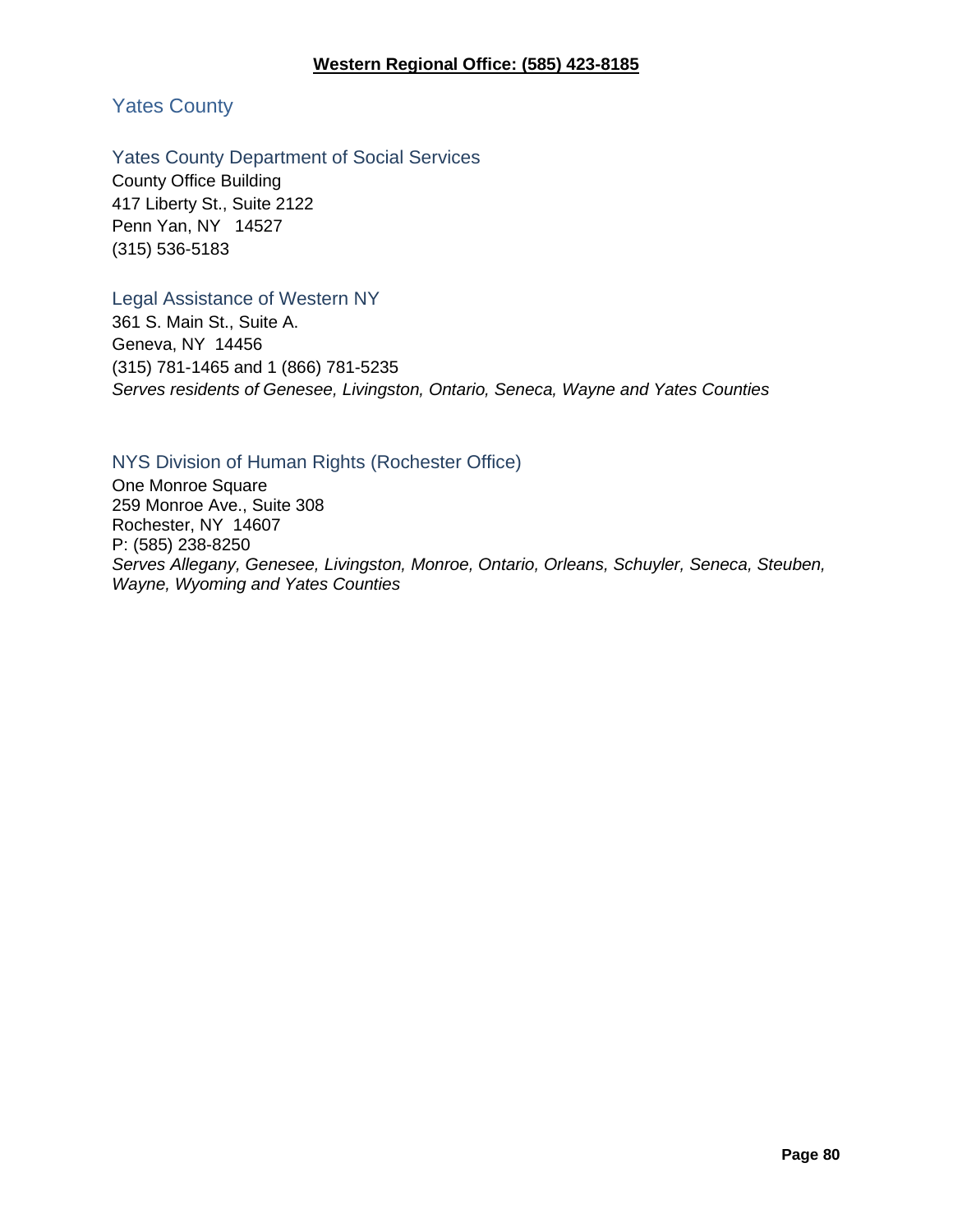| To: | NYS. Department of Health                                    |
|-----|--------------------------------------------------------------|
|     | Division of Adult Care Facility/Assisted Living Surveillance |
|     | 875 Central Avenue                                           |
|     | Albany, New York 12206                                       |
|     | Attn: Bureau of Quality & Surveillance                       |

From:

## Subject: Changes to Legal and Advocacy List

- $\square$  Please contact the below listed person or organization in order that they be added to the Legal and Advocacy List.
- $\square$  Please contact the below listed person or organization in order that they might be deleted from the Legal and Advocacy List.
- $\square$  Please contact the below listed person or organization in order that the information listed in the Legal and Advocacy List might be updated.

Name or Organization/Person\_\_\_\_\_\_\_\_\_\_\_\_\_\_\_\_\_\_\_\_\_\_\_\_\_\_\_\_\_\_\_\_\_\_\_\_\_\_\_\_\_\_

\_\_\_\_\_\_\_\_\_\_\_\_\_\_\_\_\_\_\_\_\_\_\_\_\_\_\_\_\_\_\_\_\_\_\_\_\_\_\_\_\_\_\_\_\_\_\_\_\_\_\_\_\_\_\_\_\_\_\_\_\_\_\_\_\_\_

\_\_\_\_\_\_\_\_\_\_\_\_\_\_\_\_\_\_\_\_\_\_\_\_\_\_\_\_\_\_\_\_\_\_\_\_\_\_\_\_\_\_\_\_\_\_\_\_\_\_\_\_\_\_\_\_\_\_\_\_\_\_\_\_\_\_

Current Address\_\_\_\_\_\_\_\_\_\_\_\_\_\_\_\_\_\_\_\_\_\_\_\_\_\_\_\_\_\_\_\_\_\_\_\_\_\_\_\_\_\_\_\_\_\_\_\_\_\_\_\_\_

Current Phone Number ( )\_\_\_\_\_\_\_\_\_\_\_\_\_\_\_\_\_\_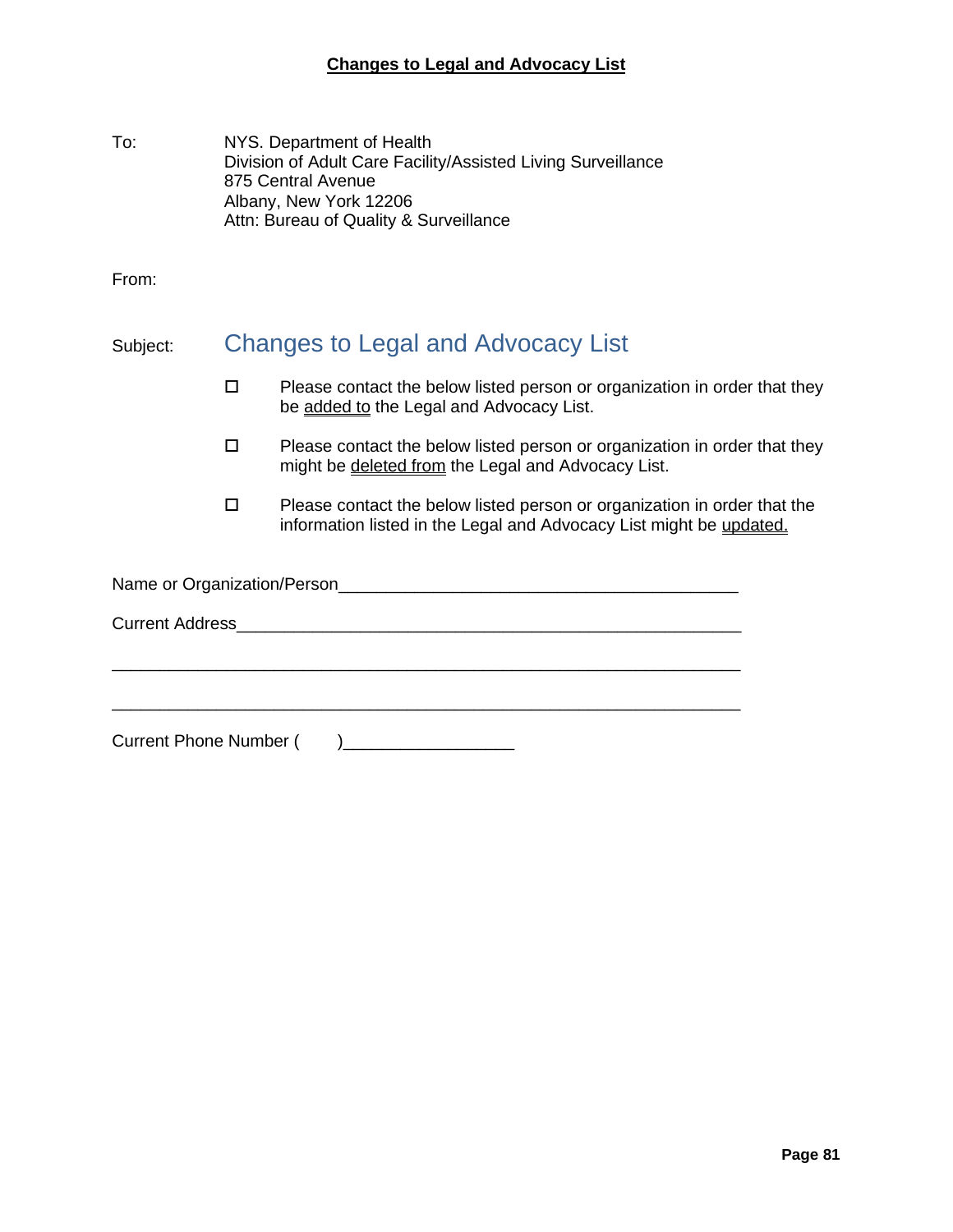# New York State Long Term Care Ombudsman Directory

#### **REGION 1 SUFFOLK COUNTY**

Family Service League 55 Horizon Drive Huntington, NY 11743 (631) 470-6755

#### **REGION 2 NASSAU COUNTY**

Family and Children's Association Ombudservice – Suite 20 100 East Old Country Road Mineola, NY 11501 (516) 466-9718

#### **REGION 3 NEW YORK CITY**

Center for Independence of the Disabled 841 Broadway, Suite 301 New York, NY 10003 For Bronx, Manhattan and Richmond (212) 812-2901 For Kings and Queens (212) 812-2911

#### **REGION 4 PUTNAM/ROCKLAND**

### **WESTCHESTER COUNTIES**

Tri County Long Term Care Ombudsman Program 10 North Street Cold Spring, NY 10516 (914) 500-3406

### **REGION 5**

### **COLUMBIA/DUTCHESS/GREENE ORANGE/SULLIVAN/ULSTER COUNTIES**

Hudson Valley LTC Ombudsman Program 7 Pine Woods Road, Suite 3C Hyde Park, NY 12538 (845) 229-4680

#### **REGION 6**

**ALBANY/FULTON/HAMILTON MONTGOMERY/RENSSELEAR SARATOGA/SCHENECTADY/SCHOHARIE WARREN/WASHINGTON COUNTIES**

Catholic Charities Senior/Caregiver Support 1462 Erie Boulevard, 2nd Floor Schenectady, NY 12305 (518) 372-5667, Ext. 213

#### **REGION 7 CLINTON/ESSEX/FRANKLIN COUNTIES**

North Country Center for Independence 80 Sharron Avenue Plattsburgh, NY 12901 (518) 562-1732

#### **REGION 8**

#### **JEFFERSON/LEWIS/ST. LAWRENCE COUNTIES**

Northern Regional Center for Independent Living, Inc. 210 Court Street #107 Watertown, NY 13601 (315) 785-8703

### **REGION 9**

### **HERKIMER/MADISON/ONEIDA OTSEGO COUNTIES**

Resource Center for Independent Living, Inc. 409 Columbia Street/P.O. Box 210 Utica, NY 13503-0210 (315) 272-1872

#### **REGION 10 CAYUGA/CORTLAND/ONONDAGA OSWEGO COUNTIES**

ARISE Child and Family Service, Inc 635 James St. Syracuse, NY 13203 (315) 671-5108

### **REGION 11**

### **BROOME/CHENANGO/DELAWARE TIOGA COUNTIES**

Action for Older Persons 200 Plaza Dr., Suite B Vestal, NY 13850 (607) 722-1251

# **REGION 12**

### **CHEMUNG/SCHUYLER/TOMPKINS COUNTIES**

Tompkins County Office for the Aging 214 West Martin Luther King Jr./State St. Ithaca, NY 14850 (607) 274-5498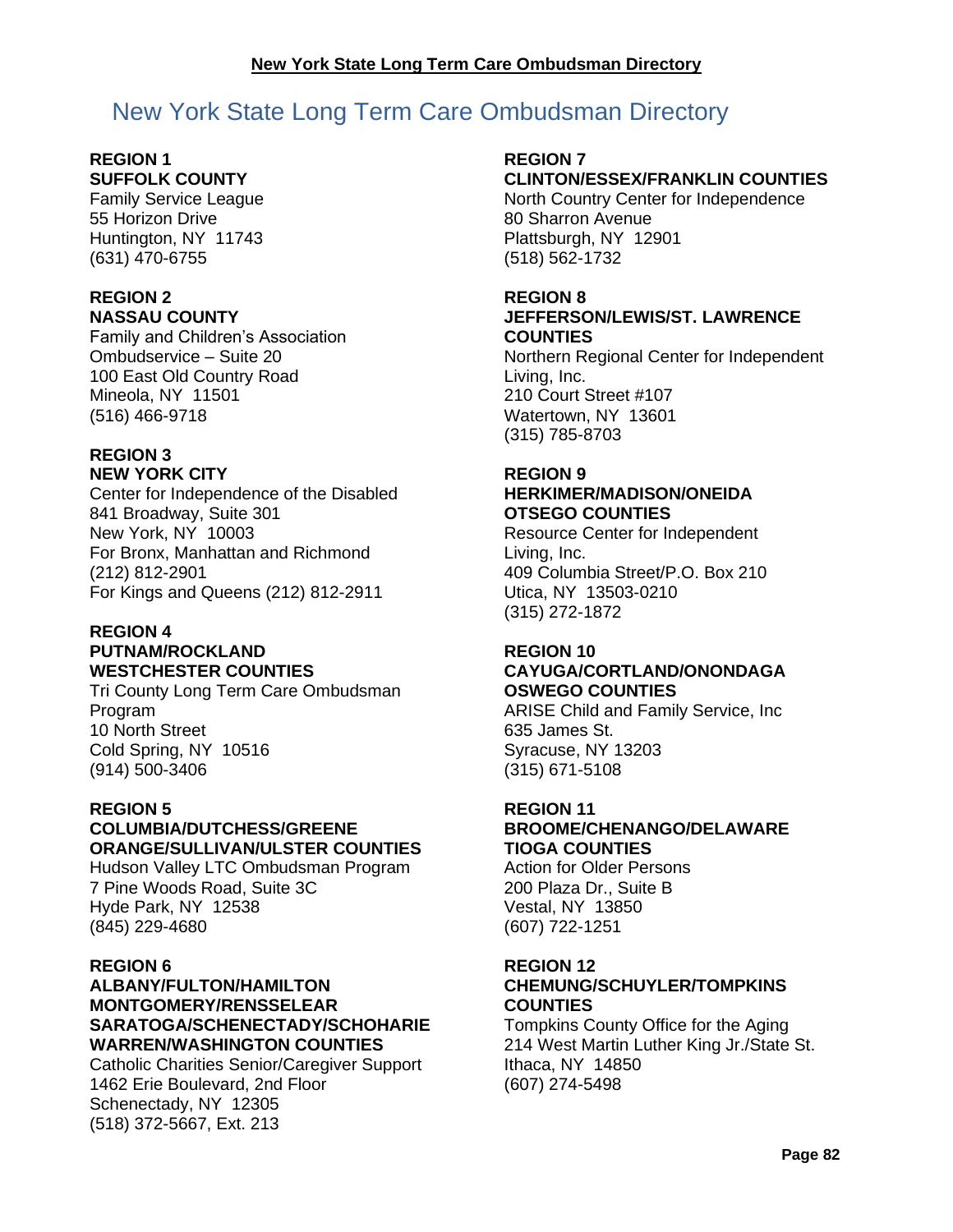#### **REGION 13 MONROE/GENESEE/LIVINGSTON ONTARIO/ORLEANS/SENECA/WAYNE WYOMING/YATES COUNTIES LIFESPAN**

Long Term Care Ombudsman Program 1900 South Clinton Avenue, Suite 13 Rochester, NY 14618 (585) 287-6414 TOLL FREE # 1 (800) 454-5030

### **REGION 14**

### **ALLEGANY/STEUBEN COUNTIES**

AIM Independent Living Center, Inc. 271 E. First Street Corning, NY 14830 (607) 962-8225 ext.112

#### **REGION 15 CATTARAUGUS/CHAUTAUQUA ERIE/NIAGARA COUNTIES**

People Inc. 2747 Main Street, 2<sup>nd</sup> Floor Buffalo, NY 14214 (716) 817-9222

#### **NEW YORK STATE**

Claudette Royal State Long Term Care Ombudsman NYS Office for the Aging 2 Empire State Plaza Albany, NY 12223-1251 (518) 408-1469 or (518) 473-8718 1 (855) 582-6769 Email: [claudette.royal@aging.ny.gov](mailto:claudette.royal@aging.ny.gov)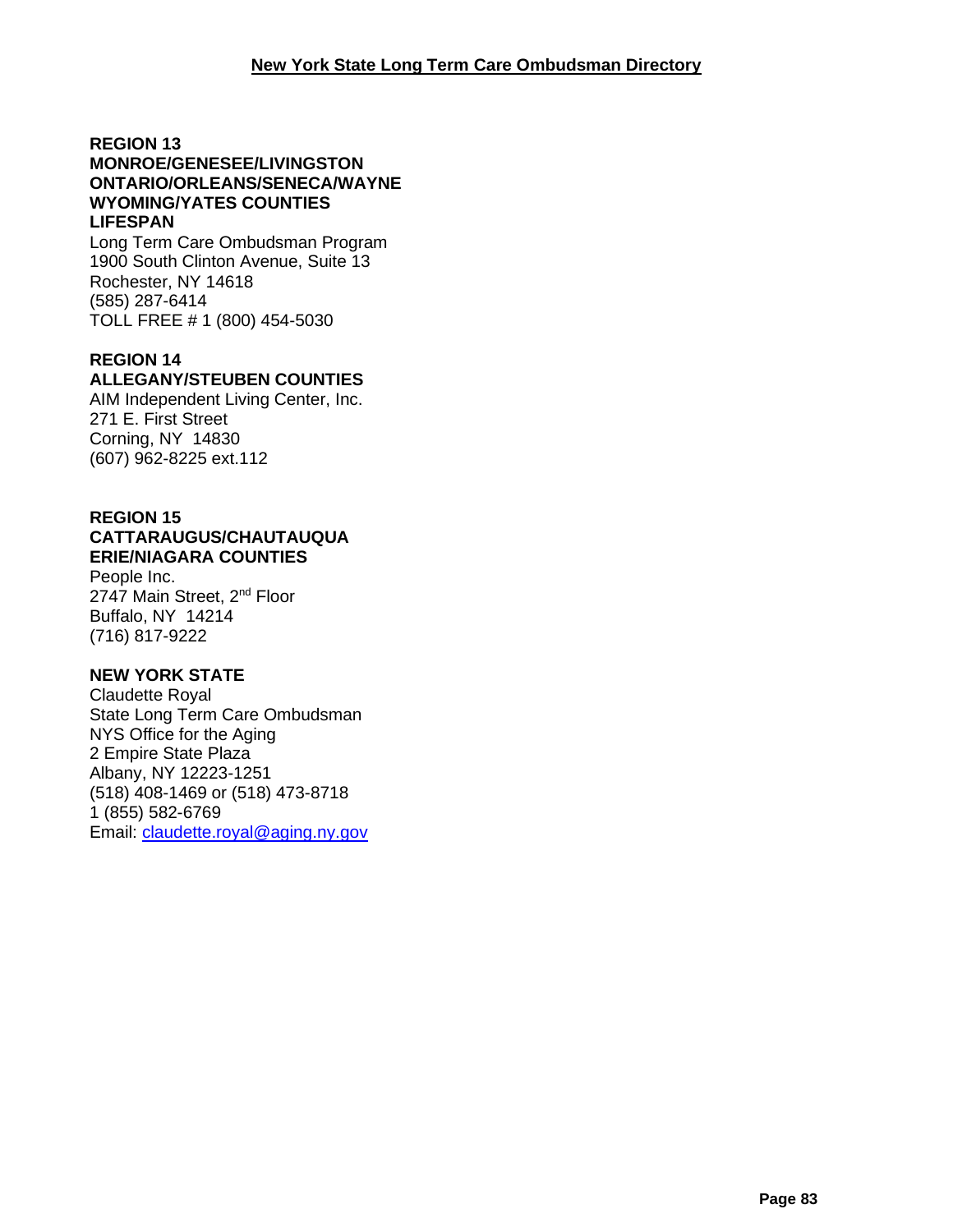# New York State Office for the Aging - Local Offices for the Aging

#### [Albany County Department for Aging](http://www.albanycounty.com/aging/)

162 Washington Ave Albany, NY 12210 (518) 447-7198 FAX: (518) 447-7188

#### [Allegany County Office for the Aging](http://www.alleganyco.com/departments/office-for-the-aging/)

Madeleine Gasdik, Director 6085 Route 19 N Belmont, NY 14813 (585) 268-9390 FAX: (585) 268-9657

#### [Broome County Office for the Aging](http://www.gobroomecounty.com/senior/)

Lisa Schuhle, Acting Director Broome County Office Building 60 Hawley Street, 4th Floor PO Box 1766 Binghamton, NY 13902-1766 (607) 778-2411 FAX: (607) 778-2316

#### [Cattaraugus County Department of Aging](http://www.co.cattaraugus.ny.us/aging/)

Catherine M. Mackay, Director One Leo Moss Drive, Suite 7610 Olean, NY 14760-1101 (716) 373-8032 FAX: (716) 701-3730

#### [Cayuga County Office for the Aging](http://www.cayugacounty.us/Community/Office-for-the-Aging)

Brenda Wiemann, Director 160 Genesee Street Auburn, NY 13021-3483 (315) 253-1226 FAX: (315) 253-1151

#### [Chautauqua County Office for the Aging](http://www.co.chautauqua.ny.us/321/Office-for-the-Aging)

Dr. Mary Ann Spanos, Director 7 North Erie Street Mayville, NY 14757-1027 (716) 753-4471 FAX: (716) 753-4477

#### [Oneida County Office for the Aging/Continuing Care](http://ocgov.net/oneida/ofa)

Michael J. Romano, Director 120 Airline Street - Suite 201 Oriskany, NY 13424 (315) 798-5456 FAX: (315) 768-3658

#### [Onondaga Department of Adult & Long Term](http://www.ongov.net/ay/index.html) Care **[Services](http://www.ongov.net/ay/index.html)**

Peter J. Headd, Deputy Commissioner Civic Center - 10th Floor 421 Montgomery Street Syracuse, NY 13202 (315) 435-2362 FAX: (315) 435-3129

#### [Ontario County Office for the Aging](http://www.co.ontario.ny.us/index.aspx?nid=100)

Irene Coveny, Director 3019 County Complex Drive Canandaigua, NY 14424-9502 (585) 396-4040 FAX: (585)396-7490

#### [Orange County Office for the Aging](http://www.co.orange.ny.us/content/124/1350/)

Ann Marie Maglione, Director 18 Seward Avenue Middletown, NY 10940 (845) 615-3700 FAX: (845) 346-1191

#### [Orleans County Office for the Aging](http://www.orleansny.com/Departments/Health/OfficefortheAging.aspx)

Melissa Blanar, Director County Administration Building 14016 Route 31West Albion, NY 14411-9382 (585) 589-3191 FAX: (585) 589-3193 [Oswego County Office for the Aging](http://www.oswegocounty.com/ofa/index.html)

### Sara Sunday, Administrator

County Office Complex 70 Bunner St., PO Box 3080 Oswego, NY 13126-3080 (315) 349-3484 FAX: (315) 349-8413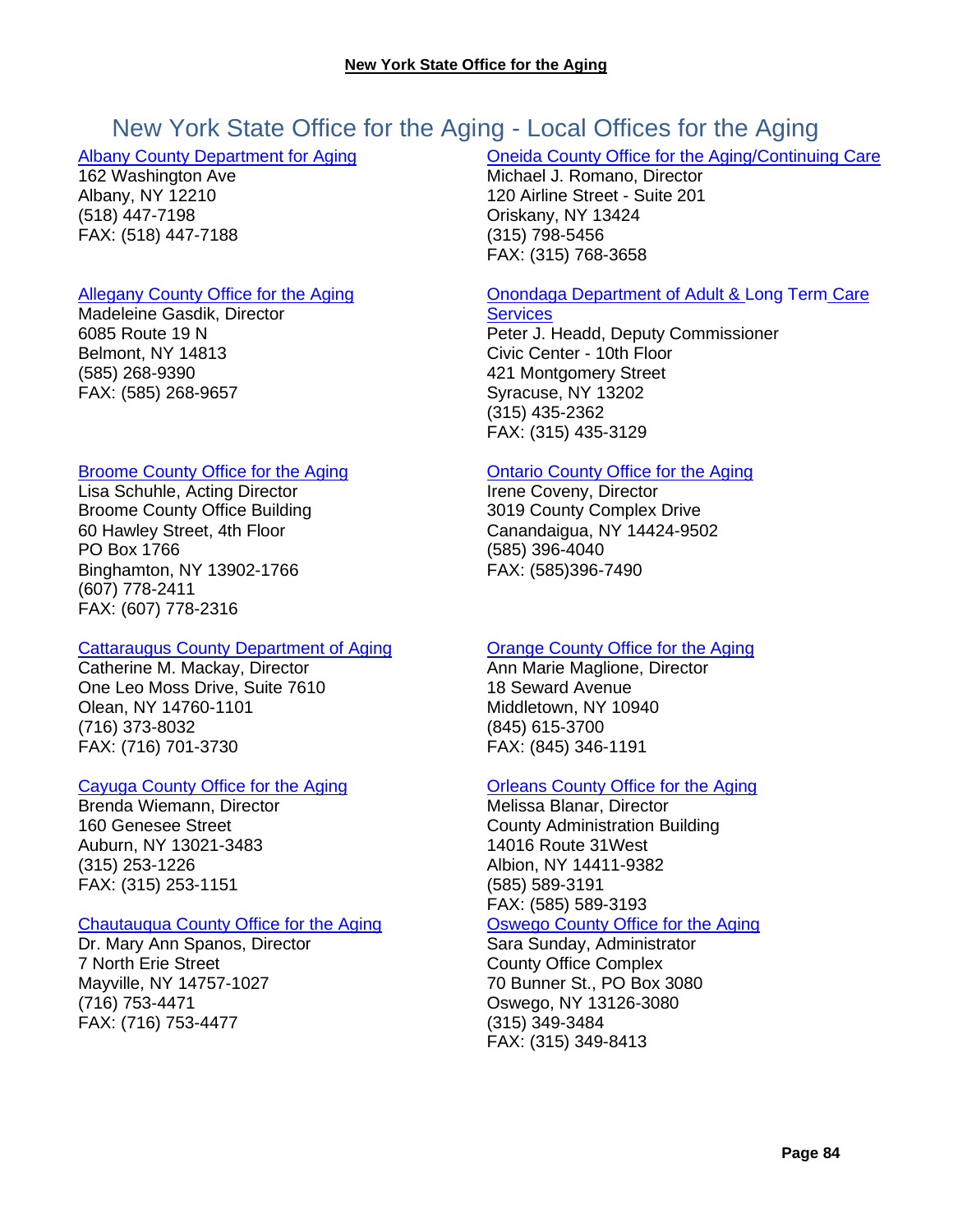#### **New York State Office for the Aging**

### [Chemung County Department of Aging & Long](http://www.chemungcounty.com/index.asp?pageId=184)

[Term Care](http://www.chemungcounty.com/index.asp?pageId=184) Pamela M. Brown, Director P.O. Box 588 425 Pennsylvania Avenue Elmira, NY 14902-0588 (607) 737-5520 FAX: (607) 737-5521

#### [Chenango County Area Agency on Aging](http://www.co.chenango.ny.us/AAOA/)

Brian Wessels, Director County Office Bldg., 5 Court St. Norwich, NY 13815-1794 (607) 337-1770 FAX: (607) 337-1749

#### [Clinton County Office for the Aging](http://www.clintoncountygov.com/Departments/Aging/OFA-Home.html)

Crystal Carter, Director 135 Margaret Street, Suite 105 Plattsburgh, NY 12901-2966 (518) 565-4620 FAX: (518) 565-4812

#### [Columbia County Office for the Aging](http://www.columbiacountyny.com/depts/ofa/)

Kevin McDonald, Administrator 325 Columbia Street Hudson, NY 12534 (518) 828-4258 FAX: (518) 822-0010

#### [Cortland County Area Agency on Aging](http://www.cortland-co.org/434/Area-Agency-on-Aging)

Elizabeth Haskins, Director County Office Building 60 Central Avenue Cortland, NY 13045-2746 (607) 753-5060 FAX: (607) 758-5528

#### [Delaware County Office for the Aging](http://www.co.delaware.ny.us/departments/ofa/ofa.htm)

Wayne Shepard, Director 97 Main Street, Suite 2 Delhi, NY 13753-1066 607-832-5750 FAX: 607-832-6050

#### [Otsego County Office for the Aging](http://www.otsegocounty.com/depts/ofa/)

Tamie MacDonald, Director Meadows Office Complex - Suite 5 140 Co Hwy 33W Cooperstown, NY 13326 (607) 547-4232 FAX: (607) 547-6492

#### [Putnam County Office for Senior Resources](http://www.putnamcountyny.com/osr/)

Michael Cunningham, Director 110 Old Route 6, Bldg. A Carmel, NY 10512-2196 (845) 808-1700 Ext. 47105 FAX: (845) 225-1915

#### [Rensselaer County Unified Family Services](http://www.rensco.com/departments_aging.asp)

Carol Rosbozom, Commissioner Department for the Aging 1600 Seventh Avenue Troy, NY 12180-3798 (518) 270-2730 FAX: (518) 270-2737

#### [Rockland County Office for the Aging](http://rocklandgov.com/departments/aging/)

Tina Cardoza-Izquierdo, Director Robert L. Yeager Health Center, Bldg. B 50 Sanatorium Road Pomona, NY 10970-0350 (845) 364-2110 FAX: (845) 364-2348 E-mail: [cardozaT@co.rockland.ny.us](mailto:cardozaT@co.rockland.ny.us)

#### [St. Lawrence County Office for the Aging](http://www.co.st-lawrence.ny.us/Office_For_the_Aging/SLCOOA.htm)

Andrea Montgomery, Director 80 State Highway 310, Suite 7 Canton, NY 13617-1497 (315) 386-4730 FAX: (315) 386-8636

#### [Saratoga County Office for the Aging](http://www.saratogacountyny.gov/?page_id=1168)

Sandra Cross, Director 152 West High Street Ballston Spa, NY 12020-3528 (518) 884-4100 FAX: (518) 884-4104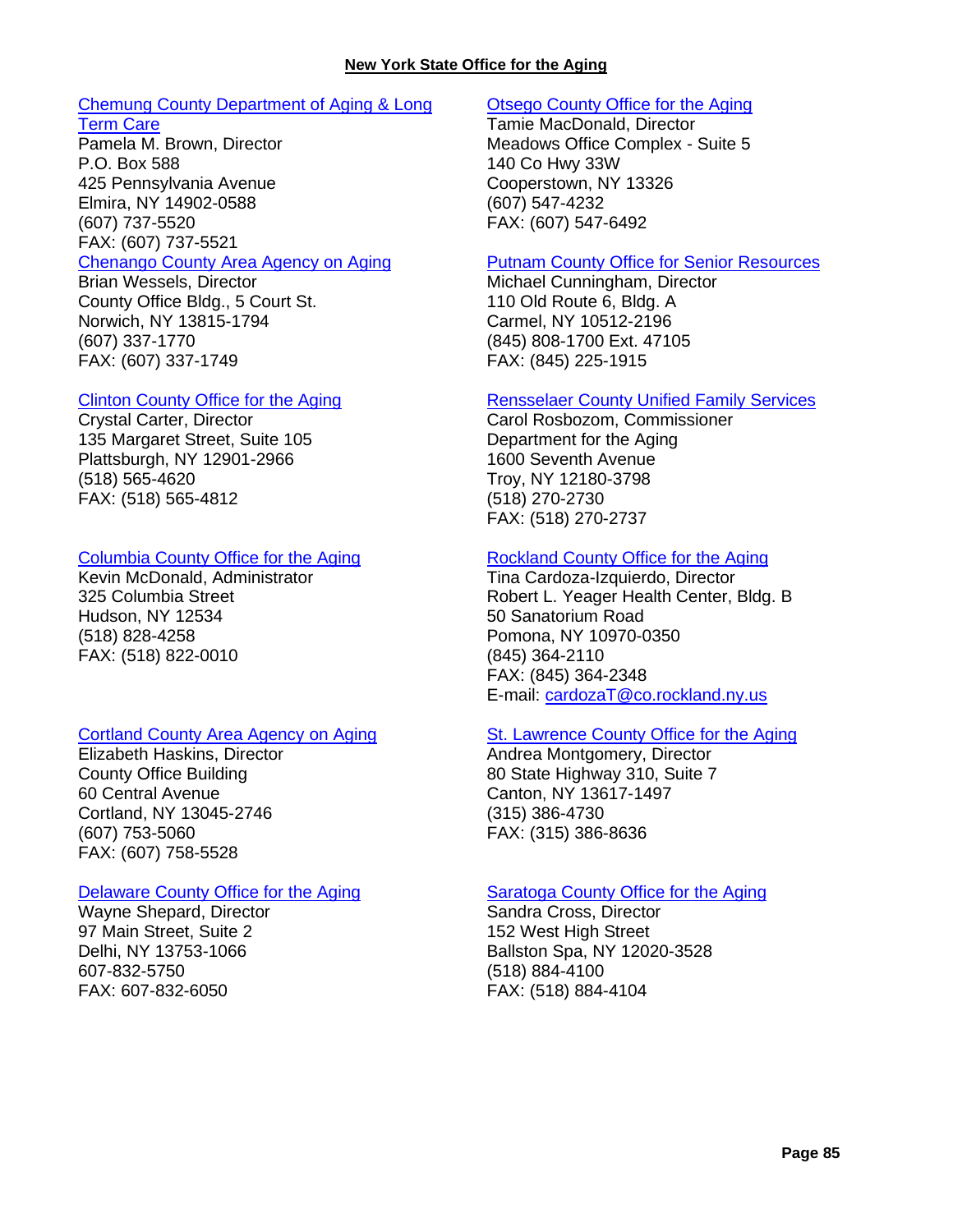#### **New York State Office for the Aging**

#### [Dutchess County Office for the Aging](http://www.co.dutchess.ny.us/Countygov/departments/aging/agindex.htm)

Todd Tancredi, Director 27 High Street Poughkeepsie, NY 12601-1962 (845) 486-2555 FAX: (845) 486-2571 email: [ttancredi@dutchessny.gov](mailto:ttancredi@dutchessny.gov)

#### Erie County [Dept. of Senior Services](http://www.erie.gov/depts/seniorservices/)

Mr. Timothy Hogues, Commissioner Erie County Department of Senior Services 95 Franklin Street, Rm 1329 Buffalo, NY 14202-3985 (716) 858-8526 Fax (716) 858-6468

#### [nyconnects@erie.gov](mailto:nyconnects@erie.gov) | [http://www.erie.gov](http://www.erie.gov/)

Essex County Office for the Aging Krissy Leerkes, Acting Director P.O. Box 217 - 100 Court Street Elizabethtown, NY 12932-0217 (518) 873-3695 FAX: (518) 873-3784

#### [Franklin County Office for the Aging](http://franklincony.org/content/Departments/View/17)

Becky Preve, Director 355 West Main Street, Suite 447 Malone, NY 12953-1826 (518) 481-1526 FAX: (518) 481-1635

#### [Fulton County Office for Aging and Youth](http://www.fcofa.org/)

Andrea Fettinger, Director 19 N. William Street Johnstown, NY 12095-2534 (518) 736-5650 FAX: (518) 762-0698

#### [Schenectady County Department of Senior & Long](http://www.schenectadycounty.com/SLTC)  [Term Care Services](http://www.schenectadycounty.com/SLTC)

Cathyrn Bern-Smith, Manager 107 Nott Terrace, Suite 202 Schaffer Heights Schenectady, NY 12308-3170 (518) 382-8481 x 9-313 FAX: (518) 382-0194 email: [cathryn.bern-smith@schenectadycounty.com](mailto:cathryn.bern-smith@schenectadycounty.com)

#### [Schoharie County Office for the Aging](http://www.schohariecounty-ny.gov/CountyWebSite/OfficefortheAging/ofahome.html)

Nancy Dingee, Director 113 Park Place, Suite 3 Schoharie, NY 12157 (518) 295-2001 FAX: (518) 295-2015

#### [Schuyler County Office for the Aging](http://www.schuylercounty.us/index.aspx?NID=157)

Tamre Waite, Director 323 Owego Street, Suite 165 Montour Falls, NY 14865-9625 (607) 535-7108 FAX:(607) 535-6832 Mailing Address: 323 Owego Street, Unit 7 Montour Falls, NY 14865-9625

#### [Seneca County Office for the Aging](http://www.co.seneca.ny.us/departments/community-services/office-for-the-aging/)

Angela Reardon, Director 1 DiPronio Drive Waterloo, NY 13165-1681 (315) 539-1765 FAX: (315) 539-1923

#### [Seneca County Office for the Aging](http://www.co.seneca.ny.us/departments/community-services/office-for-the-aging/)

**Seneca Nation of Indians Office for the Aging** Lesley Kennedy, Director 28 Thomas Indian School Drive Irving, NY 14081 (716) 532-5778 FAX: (716) 532-5077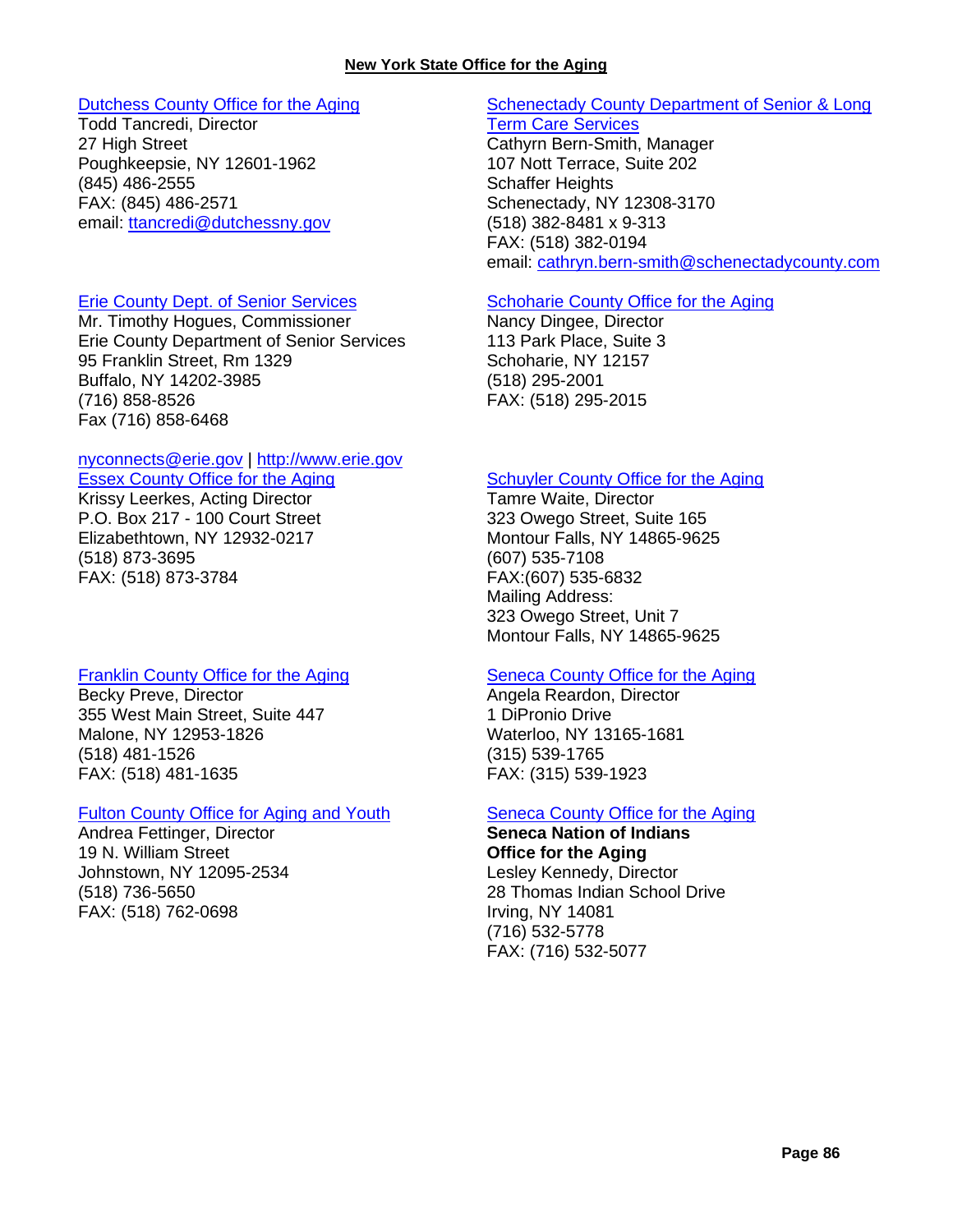#### **New York State Office for the Aging**

#### [Genesee County Office for the Aging](http://www.co.genesee.ny.us/departments/office_for_the_aging/index.html)

Ruth Spink, Director Batavia-Genesee Senior Center 2 Bank Street Batavia, NY 14020-2299 (585) 343-1611 FAX: (585) 344-8559

#### [Greene County Department for the Aging](http://greenegovernment.com/departments/human-services/)

Terry McGee Ward, Director of Aging Services 411 Main Street Catskill, NY 12414 (518) 719-3555 FAX: (518) 719-3798

#### **Hamilton County \*\* see Warren/Hamilton [Suffolk County Office for the Aging](http://www.suffolkcountyny.gov/Departments/CountyExecutive/OfficefortheAging.aspx)**

#### [Herkimer County Office for the Aging](http://herkimercounty.org/content/Departments/View/3)

Kathy Fox, Director 109 Mary Street, Suite 1101 Herkimer, NY 13350-2924 (315) 867-1121 FAX: (315) 867-1448

#### [Jefferson County Office for the Aging](http://www.co.jefferson.ny.us/index.aspx?page=45)

Mr. Timothy Ruetten, Director Jefferson County Office for the Aging 175 Arsenal Street 2nd Floor Watertown, NY 13601 (315) 785-3191 FAX: (315) 785-5095 [truetten@co.jefferson.ny.us](mailto:truetten@co.jefferson.ny.us)

#### [Lewis County Office for the Aging](http://www.lewiscountyny.org/content/Departments/View/13)

Brenda Bourgeois, Director 7660 N. State Street Lowville, NY 13367-0408 (315) 376-5313 FAX: (315) 376-5105

#### [St. Regis Mohawk](http://www.srmt-nsn.gov/divisions/office_for_the_aging)

LoraLee LaFrance, Director 29 Business Park Road Hogansburg, NY 13655 (518)358-2963 FAX: (518)358-3071 Mailing: 412 State Route 37 Akwesasne, NY 13655

#### [Steuben County Office for the Aging](http://www.steubencony.org/Pages.asp?PGID=31)

Patty Baroody, Director 3 E. Pulteney Square Bath, NY 14810-1510 (607) 664-2298 FAX: (607) 664-2371

Holly Rhodes-Teague, Director H. Lee Dennison Building, 3rd Floor 100 Veterans Memorial Highway P.O. Box 6100 Hauppauge, NY 11788-0099 (631) 853-8200 FAX: (631) 853-8225

#### [Sullivan County Office for the Aging](http://www.co.sullivan.ny.us/orgMain.asp?sid=&orgId=472)

Deborah Allen, Director 100 North Street, P.O. Box 5012 Sullivan County Government Center Monticello, NY 12701 (845) 807-0241 FAX: (845) 807-0260

#### [Tioga Opportunities, Inc.](http://tiogaopp.org/services/aging-services.html)

Department of Aging Services Christine Shaver, Director Countryside Community Center 9 Sheldon Guile Blvd. Owego, NY 13827 (607) 687-4120 FAX: (607)687-4147

#### [Tompkins County Office for the Aging](http://www.tompkins-co.org/cofa/)

Lisa Holmes, Director 214 W. Martin Luther King Jr./State St. Ithaca, NY 14850 (607) 274-5482 FAX: (607) 274-5495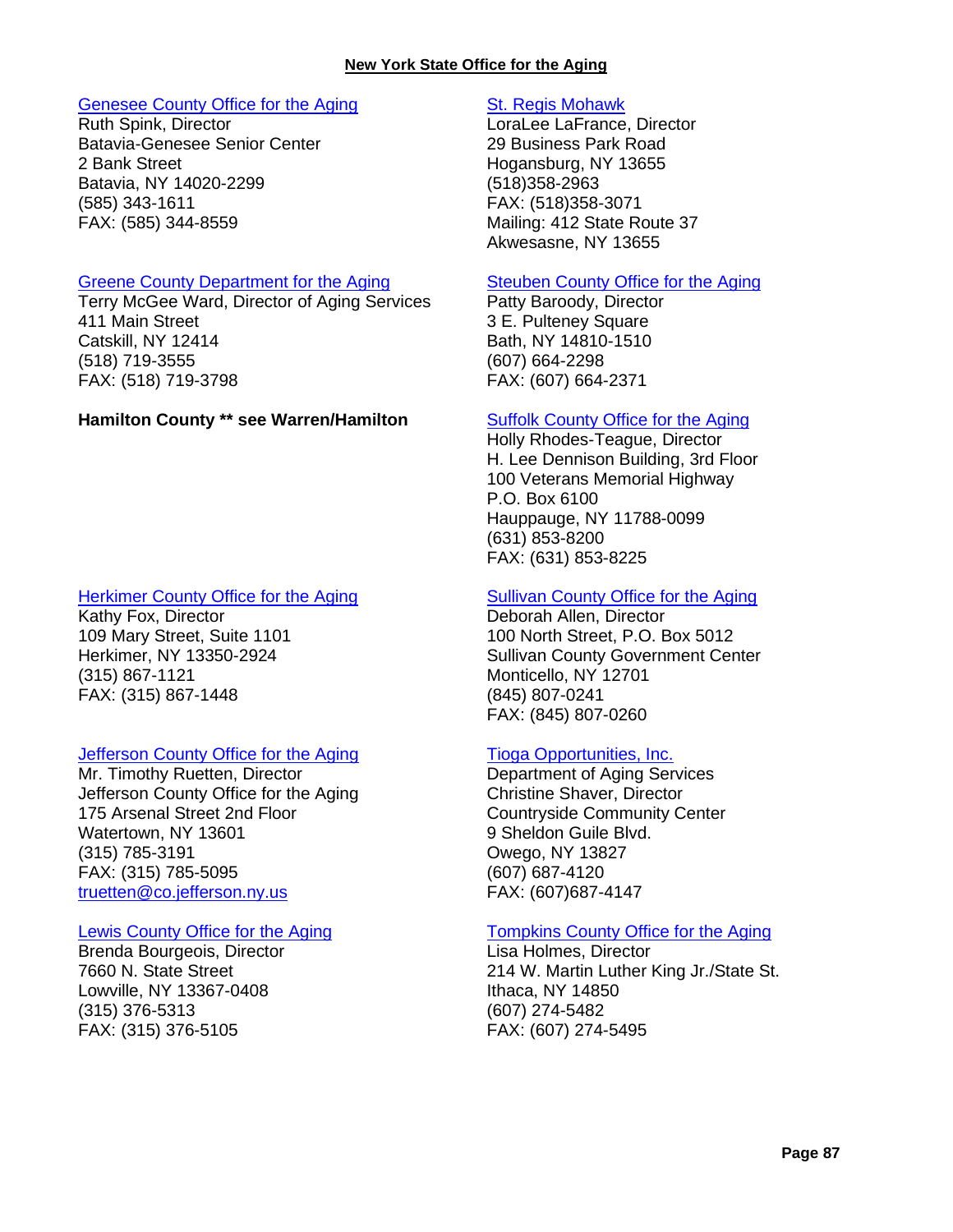#### [Livingston County Office for the Aging](http://www.co.livingston.state.ny.us/ofa.htm)

Sue Carlock, Director Livingston County Office for the Aging 3 Murray Hill Drive Mt. Morris, NY 14510-1601 (585) 243-7520 FAX: (585) 243-7516

#### [Madison County Office for the Aging](http://www.ofamadco.org/)

Julie Harney, Executive Director 138 Dominick Bruno Blvd. Canastota, NY 13032 (315) 697-5700 FAX: (315) 697-5777

#### [Monroe County Office for the Aging](http://www.monroecounty.gov/aging-index.php)

Julie Allen Aldrich, Director Monroe Community Hospital 435 East Henrietta Road Room 3rd Floor, West (Faith Wing) Rochester, NY 14620 (585) 753-6280 FAX: (585) 753-6281

#### [Montgomery County Office for the Aging, Inc.](http://officeforaging.com/)

David Jordan, Director 135 Guy Park Avenue Amsterdam, New York 12010 (518)843-2300 Ext. 229 FAX: (518)843-7478

### [Nassau County Department of Human Services](http://www.nassaucountyny.gov/agencies/Seniors/index.html)

#### [Office for the Aging](http://www.nassaucountyny.gov/agencies/Seniors/index.html)

Lisa A. Murphy, Commissioner 60 Charles Lindbergh Boulevard Suite #260 Uniondale, NY 11553-3691 (516) 227-8900 FAX: (516) 227-8972

#### [New York City Department for the Aging](http://www.nyc.gov/html/dfta/html/home/home.shtml)

Donna M. Corrado, Ph.D., Commissioner 2 Lafayette Street, 7th Floor New York, NY 10007-1392 Within five boroughs of NYC - 311 Outside of buroughs - (212) 639-9675 TTY - (212) 504-4115 FAX: (212) 442-1095

#### [Ulster County Office for the Aging](http://www.co.ulster.ny.us/aging/)

Shelley Wagar, Director 1003 Development Court Kingston, NY 12401 (845) 340-3456 FAX: (845) 340-3583

#### [Warren/Hamilton Counties Offices for the Aging](http://www.warrencountyny.gov/ofa/)

Deana Park, Director Human Services Building 1340 State Route 9 Lake George, NY 12845 518-761-6347

### [Washington County Office for the Aging & Disability](http://www.co.washington.ny.us/Departments/Ofa/ofa1.htm)

[Resource Center](http://www.co.washington.ny.us/Departments/Ofa/ofa1.htm) Gina Cantanucci-Mitchell, Director Office for Aging and Disability Resources 383 Broadway Fort Edward, NY 12828

(518) 746-2420 FAX: (518) 746-2418

#### [Wayne County Department of Aging and Youth](http://www.co.wayne.ny.us/departments/AgeYouth/ageyouth.htm)

Penny Shockley, Director of Aging & Youth 1519 Nye Road, Suite 300 Lyons, NY 14489-9111 (315) 946-5624 FAX: (315) 946-5649

#### [Westchester County Department of Senior Programs](http://seniorcitizens.westchestergov.com/)

### [& Services](http://seniorcitizens.westchestergov.com/)

Mae Carpenter, Commissioner 9 South First Avenue, 10th Floor Mt. Vernon, NY 10550-3414 (914) 813-6400 FAX: (914) 813-6399

#### [Wyoming County Office for Aging](http://www.wyomingco.net/OFA/main.html)

Angela Milillo, Deputy Director 8 Perry Avenue Warsaw, NY 14569 (585) 786-8833 FAX: (585) 786-8832